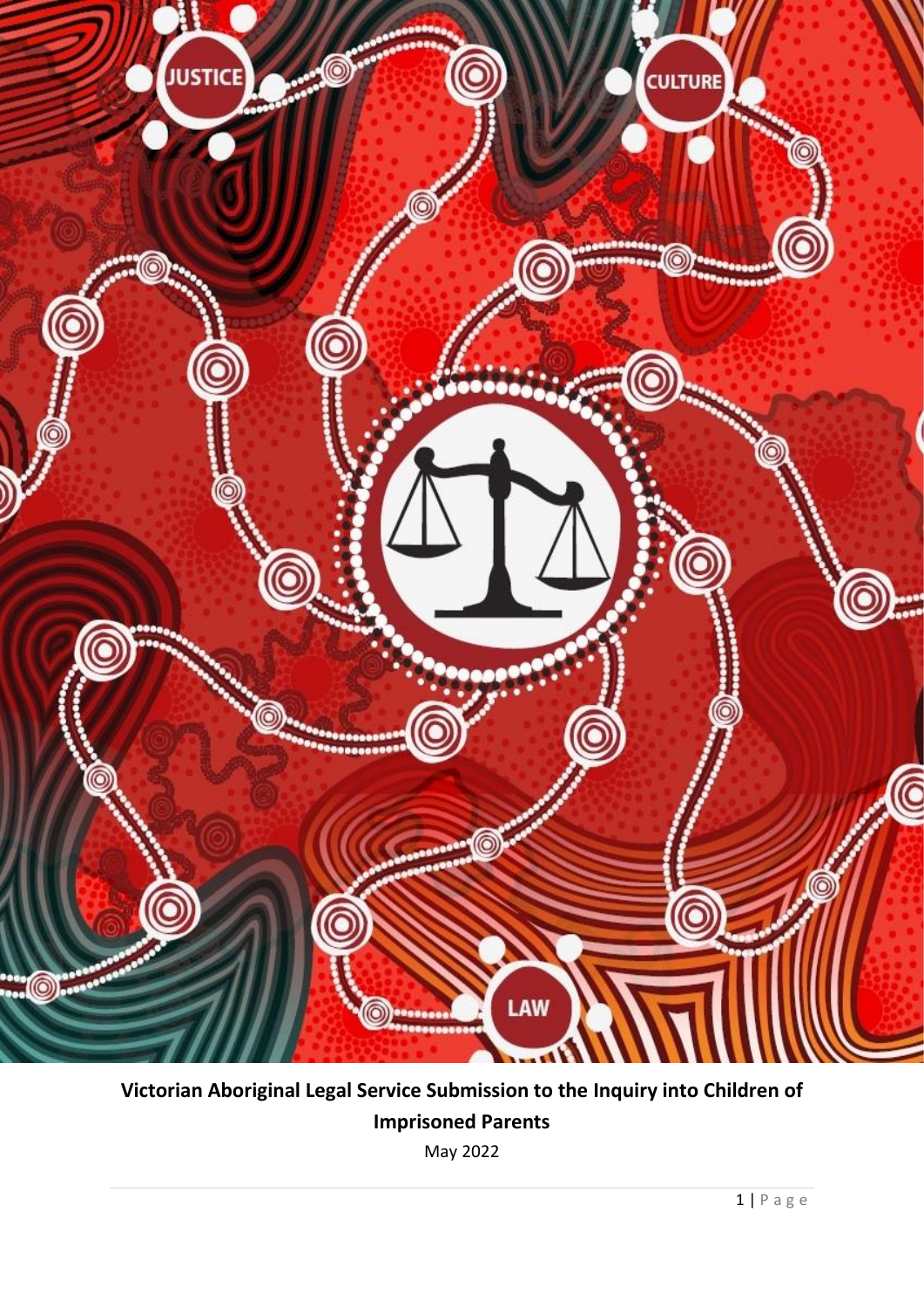

# Table of Contents

| Rights Under the Charter of Human Rights and Responsibilities Act 2006 17                    |  |
|----------------------------------------------------------------------------------------------|--|
|                                                                                              |  |
|                                                                                              |  |
| Increased Contact of Children with the Child Protection System, and Youth and Adult Criminal |  |
|                                                                                              |  |
|                                                                                              |  |
| Moving away from Incarcerating Parents: Bail, Sentencing and Parole Reform 22                |  |
|                                                                                              |  |
|                                                                                              |  |
|                                                                                              |  |
|                                                                                              |  |
|                                                                                              |  |
| The Right of Children to Visit and Stay in Contact with their Parents in Custody33           |  |
|                                                                                              |  |
|                                                                                              |  |
| Other Means by which Children Can Maintain Contact with their Incarcerated Parent 38         |  |
|                                                                                              |  |
| Opportunities for Parents to Continue to be Involved in Decisions Regarding their Child 40   |  |
| Pregnant and Breastfeeding People, and Children Staying with their Parents in Custody 40     |  |
|                                                                                              |  |
|                                                                                              |  |
|                                                                                              |  |
|                                                                                              |  |

## **Contact Andreea Lachsz – Head of Policy, Communications and Strategy** [alachsz@vals.org.au](mailto:alachsz@vals.org.au)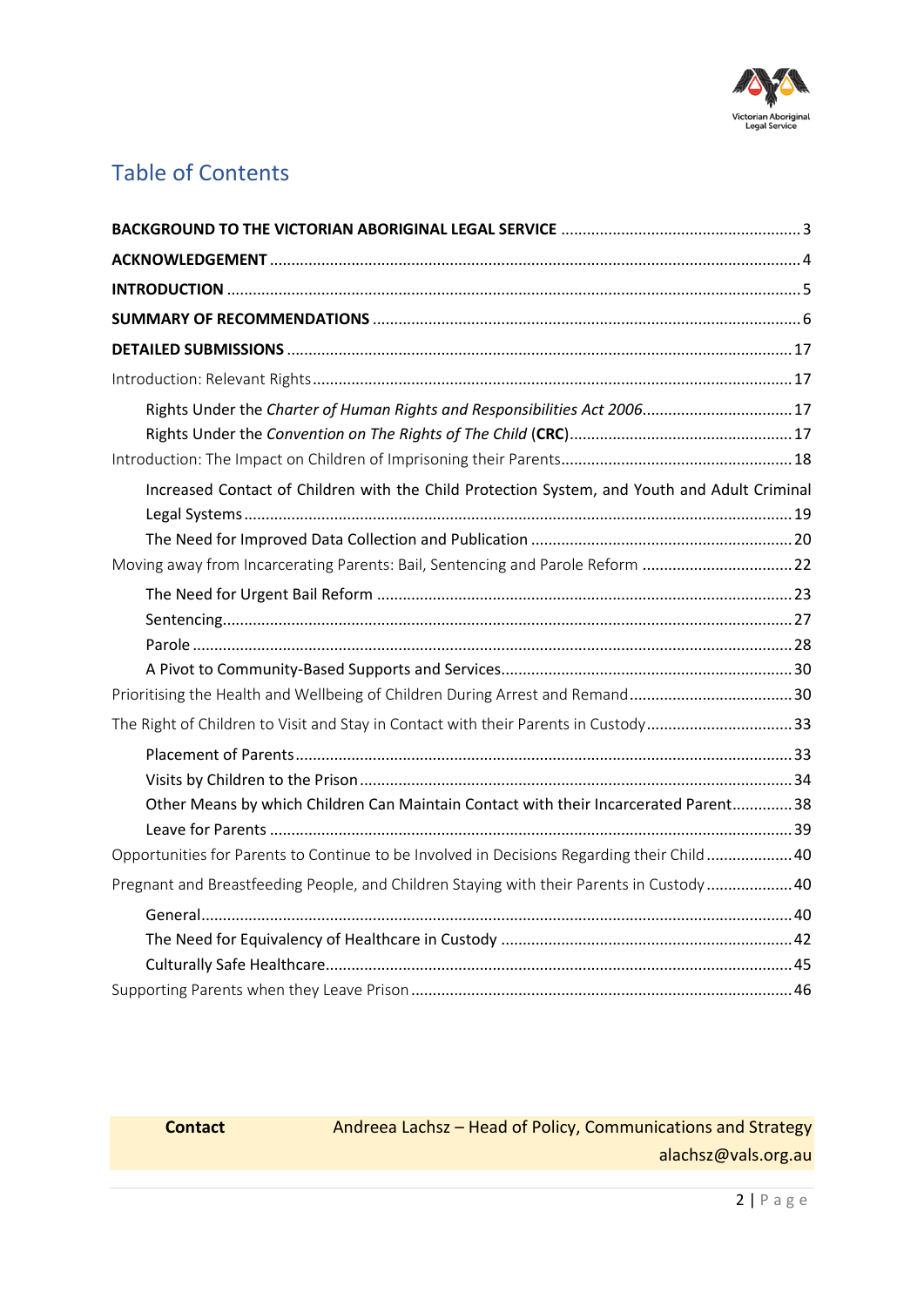

# <span id="page-2-0"></span>BACKGROUND TO THE VICTORIAN ABORIGINAL LEGAL SERVICE

The Victorian Aboriginal Legal Service (**VALS**) is an Aboriginal Community Controlled Organisation (**ACCO**). VALS was established in 1973 to provide culturally safe legal and community justice services to Aboriginal and/or Torres Strait Islander people across Victoria.<sup>1</sup> VALS' vision is to ensure that Aboriginal people in Victoria are treated equally before the law; our human rights are respected; and we have the choice to live a life of the quality we wish.

## Legal Services

Our legal practice serves Aboriginal people of all ages and genders in the areas of criminal, family and civil law. We have also relaunched a dedicated youth justice service, Balit Ngulu. Our 24-hour criminal law service is backed up by the strong community-based role of our Client Service Officers (**CSO**s). CSOs are the first point of contact when an Aboriginal person is taken into custody, through to the finalisation of legal proceedings.

Our Criminal Law Practice provides legal assistance and representation for Aboriginal people involved in court proceedings. This includes bail applications; representation for legal defence; and assisting clients with pleading to charges and sentencing. We represent clients in matters in the generalist and Koori courts. Most clients have been exposed to family violence, poor mental health, homelessness and poverty. We aim to understand the underlying reasons that have led to the offending behaviour and equip prosecutors, magistrates and legal officers with knowledge of this. We support our clients to access support that can help to address the underlying reasons for offending and so reduce recidivism.

Our Civil and Human Rights Practice provides advice and casework to Aboriginal people in areas, including infringements; tenancy; victims of crime; discrimination and human rights; Personal Safety Intervention Orders (**PSIVO**) matters; coronial inquests; consumer law issues; and Working With Children Check suspension or cancellation.

Our Aboriginal Families Practice provides legal advice and representation to clients in family law and child protection matters. We aim to ensure that families can remain together and children are kept safe. We are consistent advocates for compliance with the Aboriginal Child Placement Principle in situations where children are removed from their parents' care.

Our Specialist Legal and Litigation Practice, Wirraway, provides legal advice and representation in civil litigation matters against government authorities. This includes for claims involving excessive force or

<sup>&</sup>lt;sup>1</sup> The term "Aboriginal" is used throughout this submission to refer to Aboriginal and/or Torres Strait Islander peoples.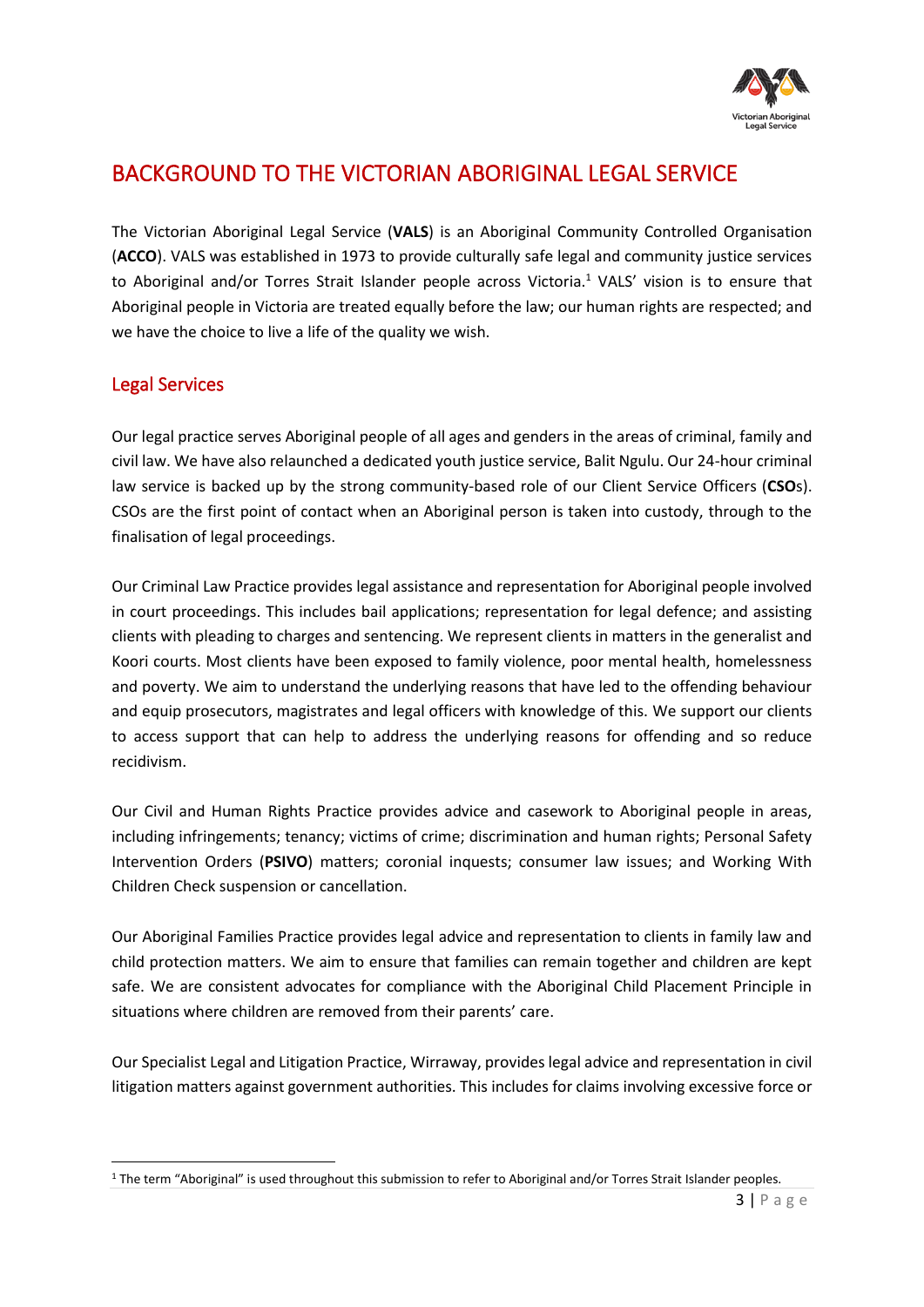

unlawful detention; police complaints; prisoners' rights issues; and coronial inquests (including deaths in custody).

## Community Justice Programs

VALS operates a Custody Notification System (CNS). The Crimes Act 1958<sup>2</sup> requires that Victoria Police notify VALS within 1 hour of an Aboriginal person being taken into police custody in Victoria. <sup>3</sup> Once a notification is received, VALS contacts the relevant police station to conduct a welfare check and facilitate access to legal advice if required.

The Community Justice Programs Team also operates the following programs:

- Family Violence Client Support Program<sup>4</sup>
- Community Legal Education
- Victoria Police Electronic Referral System (**V-PeR**) 5
- Regional Client Service Officers
- Baggarrook Women's Transitional Housing program<sup>6</sup>

## Policy, Research and Advocacy

VALS informs and drives system change initiatives to improve justice outcomes for Aboriginal people in Victoria. VALS works closely with fellow members of the Aboriginal Justice Caucus and ACCOs in Victoria, as well as other key stakeholders within the justice and human rights sectors.

# <span id="page-3-0"></span>ACKNOWLEDGEMENT

VALS pays our deepest respect to traditional owners across Victoria, in particular, to all Elders past, present and emerging. We also acknowledge all Aboriginal and Torres Strait Islander people in Victoria and pay respect to the knowledge, cultures and continued history of all Aboriginal and Torres Strait Islander Nations.

<sup>2</sup> Ss. 464AAB and 464FA, Crimes Act 1958 (Vic).

<sup>3</sup> In 2019-2020, VALS CNS handled 13,426 custodial notifications. In 2020-2021, VALS CNS has handled 8,366 custodial notifications (as of 19 March 2021).

<sup>4</sup> VALS has three Family Violence Client Support Officers (FVCSOs) who support clients throughout their family law or civil law matter, providing holistic support to limit re-traumatisation to the client and provide appropriate referrals to access local community support programs and emergency relief monies.

<sup>5</sup> The Victoria Police Electronic Referral (V-PeR) program involves a partnership between VALS and Victoria Police to support Aboriginal people across Victoria to access culturally appropriate services. Individuals are referred to VALS once they are in contact with police, and VALS provides support to that person to access appropriate services, including in relation to drug and alcohol, housing and homelessness, disability support, mental health support.

<sup>6</sup> The Baggarrook Women's Transitional Housing program provides post-release support and culturally safe housing for six Aboriginal women to support their transition back to the community. The program is a partnership between VALS, Aboriginal Housing Victoria and Corrections Victoria.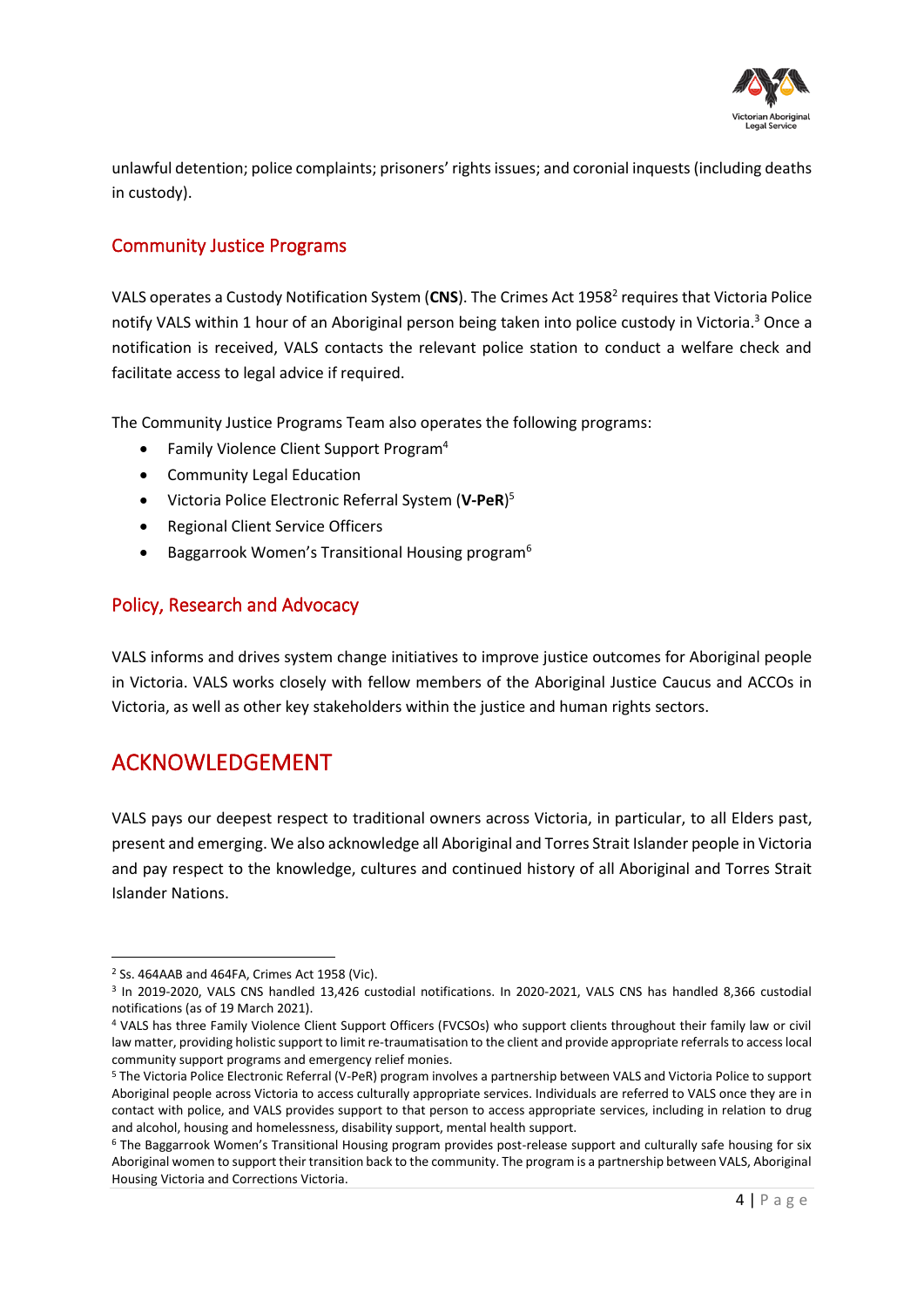

We also acknowledge the following staff members who collaborated to prepare this submission:

- Andreea Lachsz (Head of Policy, Communications & Strategy)
- Negar Panahi (Senior Solicitor, Balit Ngulu)
- Sarah Schwartz (Senior Lawyer, Wirraway Specialist Legal & Litigation Practice)

# <span id="page-4-0"></span>INTRODUCTION

The Legal and Social Issues Committee (Legislative Council) at the Parliament of Victoria is conducting an inquiry into the children of imprisoned parents.

The Committee is investigating the adequacy of policies and services to assist the children of imprisoned parents in Victoria, with particular reference to:

(a) the social, emotional and health impacts on affected children;

(b) what policies exist and what services are available, including consideration of those in other jurisdictions;

(c) how effective these services are, including —

- (i) consideration of evaluation of work already done in this area; and
- (ii) identifying areas for improvement.

VALS welcomes the opportunity to make a submission to the Inquiry.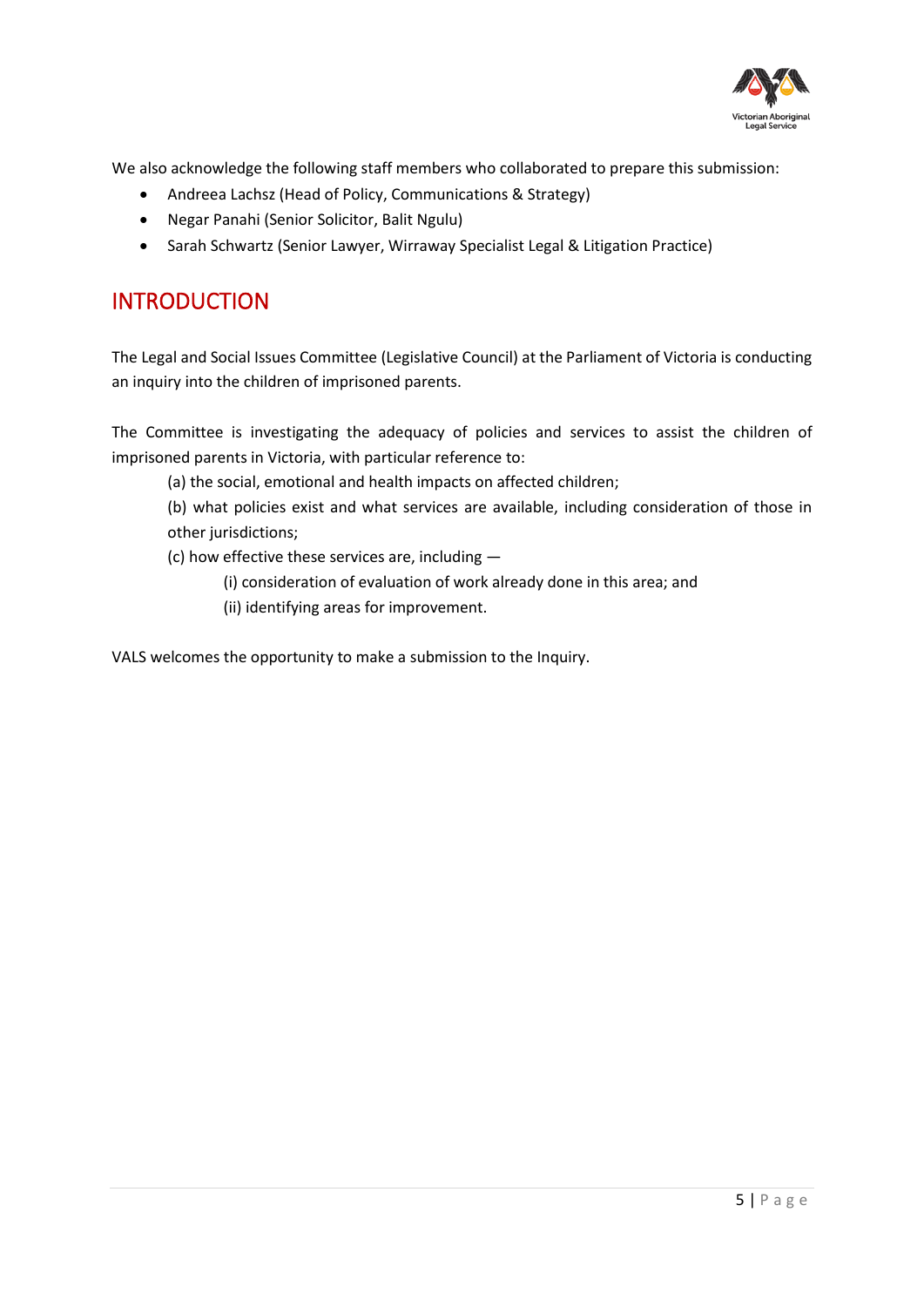

# <span id="page-5-0"></span>SUMMARY OF RECOMMENDATIONS

**Recommendation 1.** Existing legislation and policies should be reformed to ensure that Aboriginal people and Aboriginal Community Controlled Organisations (**ACCO**s) are provided access to data collected which concerns Aboriginal individuals and communities. This should also extend to participation in decisions regarding the evaluation and dissemination of such data, in a manner consistent with Indigenous Data Sovereignty (**IDS**) and Indigenous Data Governance (**IDG**). Both IDS and IDG require the meaningful and effective participation of Aboriginal people before decisions are made in relation to policies and legislation concerning Indigenous data.

**Recommendation 2.** The Victorian Government must commence publicly reporting, on a regular basis, data and information relating to the impact of incarcerating parents (and other primary carers), on children. Particularly, this information should identify when children come into contact with the Child Protection system and/or are removed from their families subsequent to their carers' incarceration. The way this data is reported should be consistent, and presented in a manner which will enable comparisons across different regions of Victoria, and include information on whether parents/carers and children are Aboriginal and/or Torres Strait Islander. It should enable identification of gaps in programs and services, and systemic racism.

**Recommendation 3.** VALS supports the Council of Europe's recommendations that "before a judicial order or a sentence is imposed on a parent, account shall be taken of the rights and needs of their children and the potential impact on them. The judiciary should examine the possibility of a reasonable suspension of pre-trial detention or the execution of a prison sentence and their possible replacement with community sanctions or measures… Where a custodial sentence is being contemplated, the rights and best interests of any affected children should be taken into consideration and alternatives to detention be used as far as possible and appropriate, especially in the case of a parent who is a primary caregiver."

**Recommendation 4.** The bail laws must be urgently amended to:

(a) Remove the presumption against bail;

(b) Create a presumption in favour of bail for all offences, with the onus on the prosecution to demonstrate that bail should not be granted due to there being a specific and immediate risk to the physical safety of another person; a serious risk of interfering with a witness; or the person posing a demonstrable flight risk;

(c) Clarify that "flight risk" is a risk that the person will flee the jurisdiction. Bail must not be refused due to a risk that the person will not attend court for other reasons;

(d) Explicitly require that a person must not be remanded for an offence that is unlikely to result in a sentence of imprisonment; and

(e) Remove the offences of committing an indictable offence while on bail, breaching bail conditions and failure to answer bail.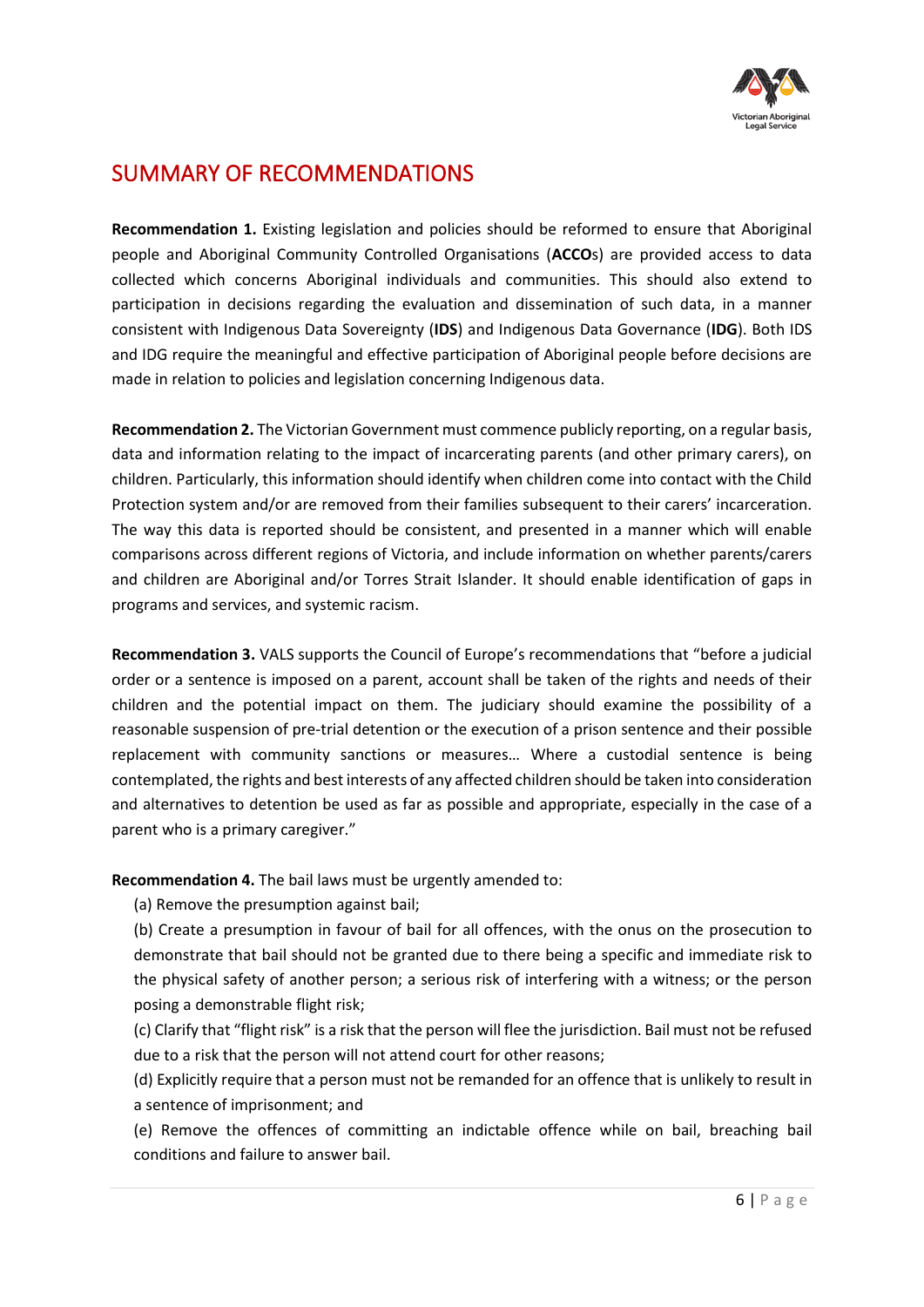

**Recommendation 5.** Bail hearings must take place in person, unless absolutely necessary, as the decision to grant or refuse bail is one of the most significant decisions in a criminal matter, and provides a critical opportunity to assess the person's health and welfare.

**Recommendation 6.** The Department of Justice and Community Safety (**DJCS**) should increase the number and diversity of bail justices, particularly in regional and rural areas. There should be targeted efforts at recruiting Aboriginal and/or Torres Strait Islander people as bail justices.

**Recommendation 7.** Bail justice hearings should not take place via Audio-Visual Link (**AVL**) unless absolutely necessary. There should be a prescriptive and legally enforceable protocol to ensure that remote bail justice hearings are strictly limited.

**Recommendation 8.** Aboriginal Community Justice Panels (**ACJP**) should be adequately funded to provide culturally safe support to Aboriginal people in police custody, including during police bail or bail justice hearings.

**Recommendation 9.** Access to an Independent Third Person (**ITP**) must be a legislated right for any person who has a disability or mental illness. ITPs should receive extensive training on cultural awareness and systemic racism, that is developed and implemented by Aboriginal communities.

**Recommendation 10.** To ensure that bail decision makers genuinely comply with their obligation to consider someone's Aboriginality, the bail laws should be amended so that:

(a) If someone is unrepresented in a bail hearing, the bail decision maker must be required to make inquiries as to whether the person is Aboriginal;

(b) All bail decision makers must be required to explain how they have discharged their obligation to consider Aboriginality in bail decisions. This would require bail decision makers to explain what information they have taken into account to understand why and how someone's Aboriginality is relevant to the bail hearing. It is not acceptable that an individual identifies as Aboriginal, yet their Aboriginality is not considered or referred to during the bail hearing.

**Recommendation 11.** When considering someone's Aboriginality in relation to a bail decision, courts and other bail decision makers should consider relevant matters identified in case law and coronial findings, including:

(a) "over-policing of Aboriginal communities and their overrepresentation amongst the prison population;"

(b) Aboriginality is relevant to bail decisions even if the individual's connection to their Aboriginality and culture has been intermittent throughout their life;

(c) "Cultural connection can play a significant role in the rehabilitation of offenders who are of Aboriginal heritage;"

(d) The importance of supporting and encouraging Aboriginal people to learn more about their Aboriginality and strengthen their family bonds;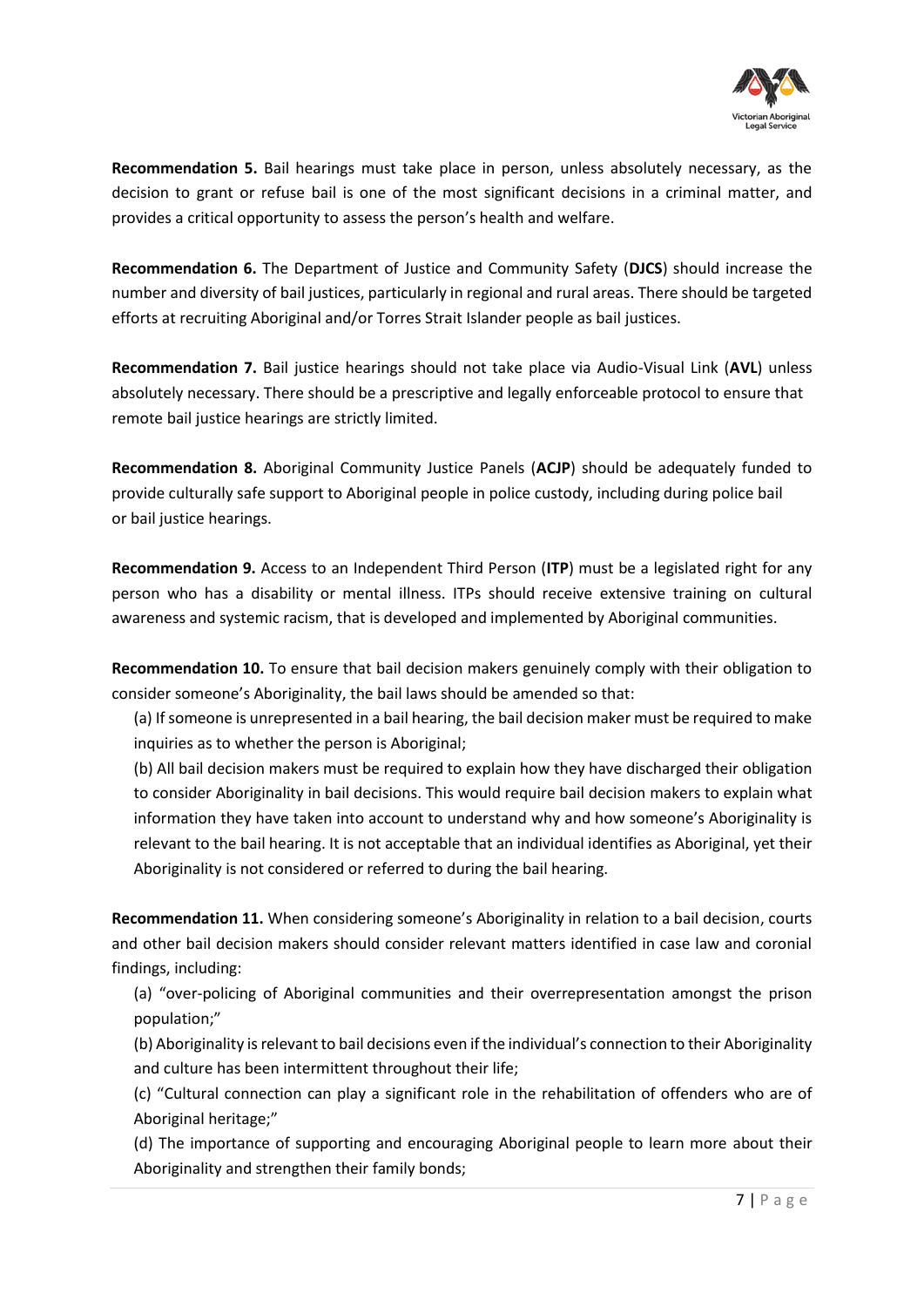

(e) Custody is likely to be disruptive to the person's "personal and cultural development";

(f) The availability of support "based on therapeutic community principles and Aboriginal cultural practices";

(g) If the decision whether or not to grant bail is a close one, the person's Aboriginality should weigh in favour of them being granted bail; and

(h) Breach of bail conditions by non-attendance at court should not be grounds for bail refusal and should be avoided due to the adverse impact on Aboriginal people.

**Recommendation 12.** VALS should be funded to work with Aboriginal communities to develop a formal guide and training for bail decision makers (police, bail justices, magistrates and judges), so that they understand the relevance of Aboriginality for bail decisions. These resources should include information on the unique systemic and background factors affecting Aboriginal people in the justice system, including the way that colonisation has impacted on their lives, families and communities. They should also identify the strengths of Aboriginal communities, including connection to culture, language and Country, and non-custodial, culturally-appropriate alternatives to remand. These resources should also be used by practitioners representing/who may represent Aboriginal and/or Torres Strait Islander people, and prosecutors.

**Recommendation 13.** All bail decision makers (police, bail justices, magistrates and judges), and practitioners representing/who may represent Aboriginal and/or Torres Strait Islander people, and prosecutors must be required to undertake mandatory training on cultural awareness and the requirement to consider Aboriginality in bail decisions, including, but not limited to, leading court decisions on this issue. Training must be delivered on a regular basis, not just as a "one off."

**Recommendation 14.** To improve access to culturally safe bail proceedings across Victoria, it is critical to:

(a) Provide funding to VALS to provide a culturally safe duty lawyer service at the Bail and Remand Court (**BaRC**);

(b) Ensure that all Aboriginal people appearing at BaRC are visited by an Aboriginal person employed by the court, when they first arrive at the Melbourne Custody Centre;

(c) Give priority to Aboriginal applicants appearing at BaRC;

(d) Increase access to after-hours bail courts across all of metro and regional Victoria, and for children.

**Recommendation 15.** The Government should work with Koori Courts and Aboriginal communities to consider how Koori Courts can be expanded to hear bail applications.

**Recommendation 16.** The Government and the Magistrates Court of Victoria must increase the number of Koori workers in the Court Integrated Support Service (**CISP**).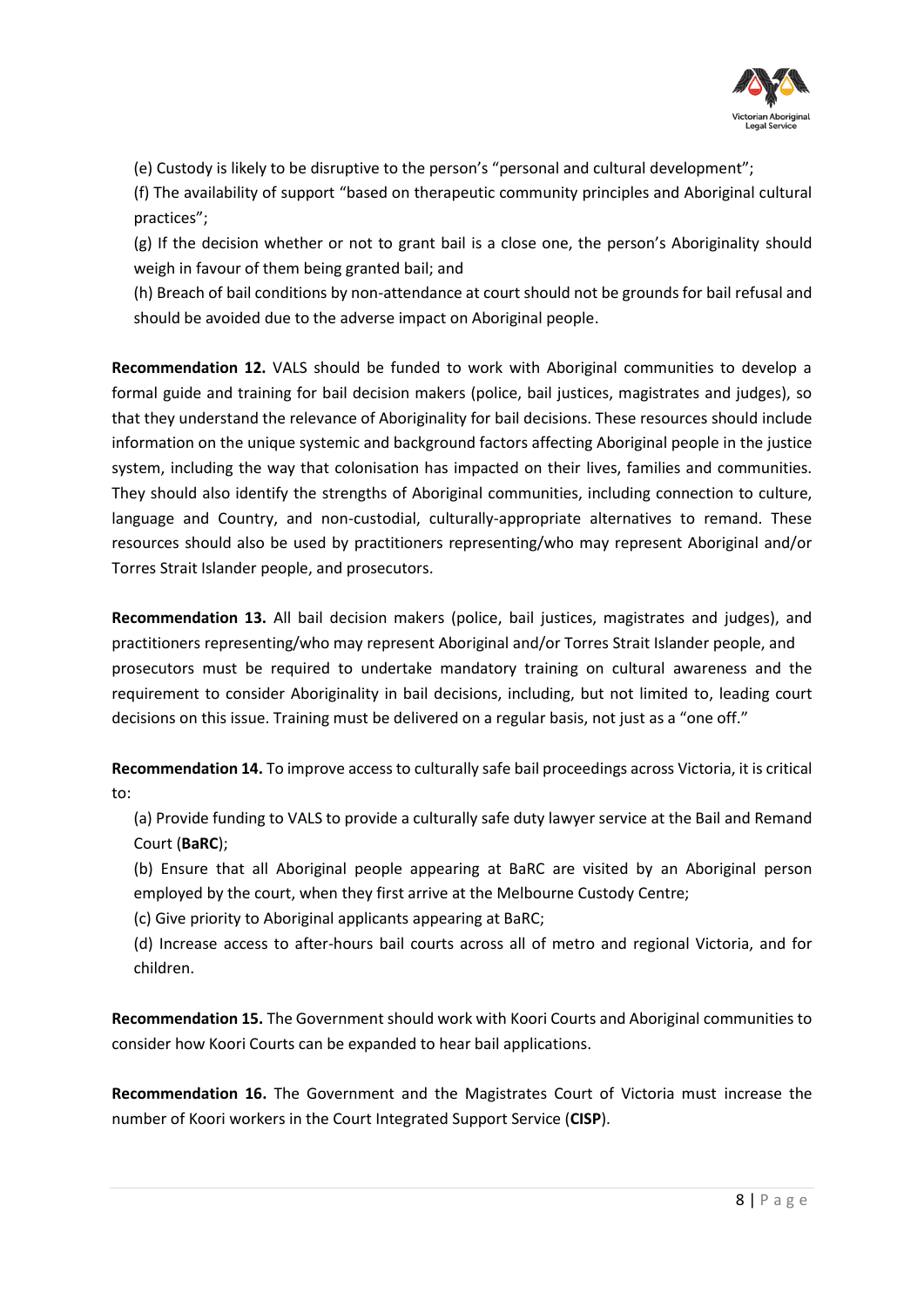

**Recommendation 17.** To increase access to bail, the Government must invest in:

- (a) Culturally safe residential bail accommodation and support;
- (b) Culturally safe drug and alcohol rehabilitation and support services;
- (c) Culturally safe mental health services.

**Recommendation 18.** The Victorian Government should establish sentencing guidelines that require magistrates and judges to consider the best interests of any affected child when making sentencing decisions.

**Recommendation 19.** The Victorian Government must support self-determined initiatives to improve sentencing outcomes for Aboriginal people. This includes by directing dedicated funding from *Burra*  Lotipa Dunguludja to the Aboriginal Community Justice Reports<sup>7</sup> project currently carried out by VALS and partners, as well as providing ongoing funding beyond the pilot Project.

**Recommendation 20.** The Victorian Government should increase community-based sentencing options. This includes creating additional sentencing options between an adjourned undertaking and a Community Corrections Order (**CCO**).

**Recommendation 21.** The Victorian Government should repeal mandatory sentencing schemes under the Sentencing Act 1991 (Vic), including for the following offences:

- (a) Category 1 and Category 2 offences;
- (b) Offences against "emergency workers";
- (c) Category A and Category B "serious youth offences."

**Recommendation 22.** Bangkok Rule 63 should be implemented in Victoria, and enshrined in legislation: "Decisions regarding early conditional release (parole) shall favourably take into account women prisoners' caretaking responsibilities, as well as their specific social reintegration needs." VALS recommends expanding this to carers, rather than just limiting the approach to women.

**Recommendation 23.** The Victorian Government should amend the *Corrections Act 1986* (Vic) to provide for automatic court-ordered parole for sentences under five years.

**Recommendation 24.** The Victorian Government should repeal Section 77C of the *Corrections Act 198*6 (Vic) and adopt a new provision which provides that time spent on parole, before a parole order is cancelled, counts as time served.

**Recommendation 25.** The Victorian Government should amend the *Corrections Act 1986* (Vic) to include a legislative requirement to have Aboriginal people on the Adult Parole Board. Membership

<sup>7</sup> VALS, Aboriginal Community Justice Reports,<https://www.vals.org.au/aboriginal-community-justice-reports/>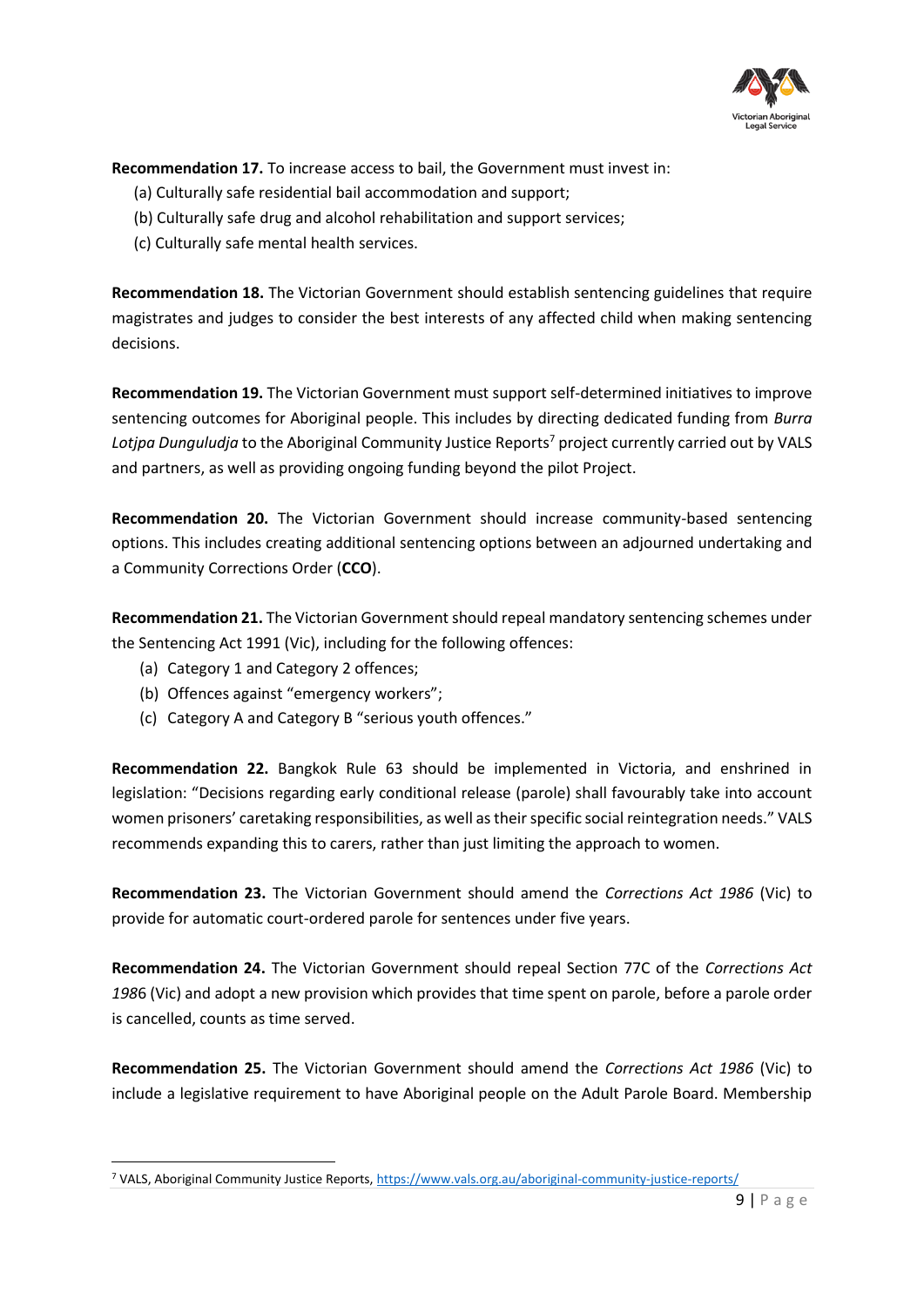

of the Parole Board must include people with professional backgrounds and with relevant lived experience.

**Recommendation 26.** The Victorian Government should amend the *Corrections Act 1986* (Vic) and the Adult Parole Board Manual, to provide that parole cannot be denied on the basis that a required program has not been completed, where this program is unavailable or unsuitable for Aboriginal people.

**Recommendation 27.** The Victorian Government should work with Aboriginal organisations to ensure that Aboriginal people who are incarcerated, particularly Aboriginal women, have access to culturally safe rehabilitation programs. Funding must be given to Aboriginal organisations to design and deliver these programs.

**Recommendation 28.** The Victorian Government must work with Aboriginal organisations to develop and provide culturally appropriate transitional housing and support for Aboriginal people exiting prison.

**Recommendation 29.** The Victorian Government must repeal regulation 5 of the *Charter of Human Rights and Responsibility (Public Authorities) Regulation 2013* (Vic), which exempts the Adult Parole Board from the operation of the Charter.

**Recommendation 30.** The Victorian Government must repeal section 69(2) of the *Corrections Act 1986* (Vic), which provides that the Adult Parole Board is not bound by the rules of natural justice.

**Recommendation 31.** The Victorian Government must amend the *Corrections Act 1986* to include the purpose of parole and the criteria on which parole decisions are made. The legislated purpose of parole should highlight that the release of the individual on parole will contribute to the protection of society by facilitating their rehabilitation and reintegration into society.

**Recommendation 32.** The Victorian Government must amend the *Corrections Act 1986* to provide for the following rights of incarcerated people in relation to any decisions made by the Adult Parole Board regarding parole:

- (a) The right to have access to all information and documents being considered by the parole authority, subject to limited exceptions;
- (b) The right to appear before the Board;
- (c) The right to culturally appropriate legal assistance and representation;
- (d) The right to detailed reasons relating to a decision;
- (e) The right to appeal a decision of the Board.

**Recommendation 33.** The Victorian Government should provide funding to VALS to provide legal assistance, support and representation to Aboriginal people who are applying for parole.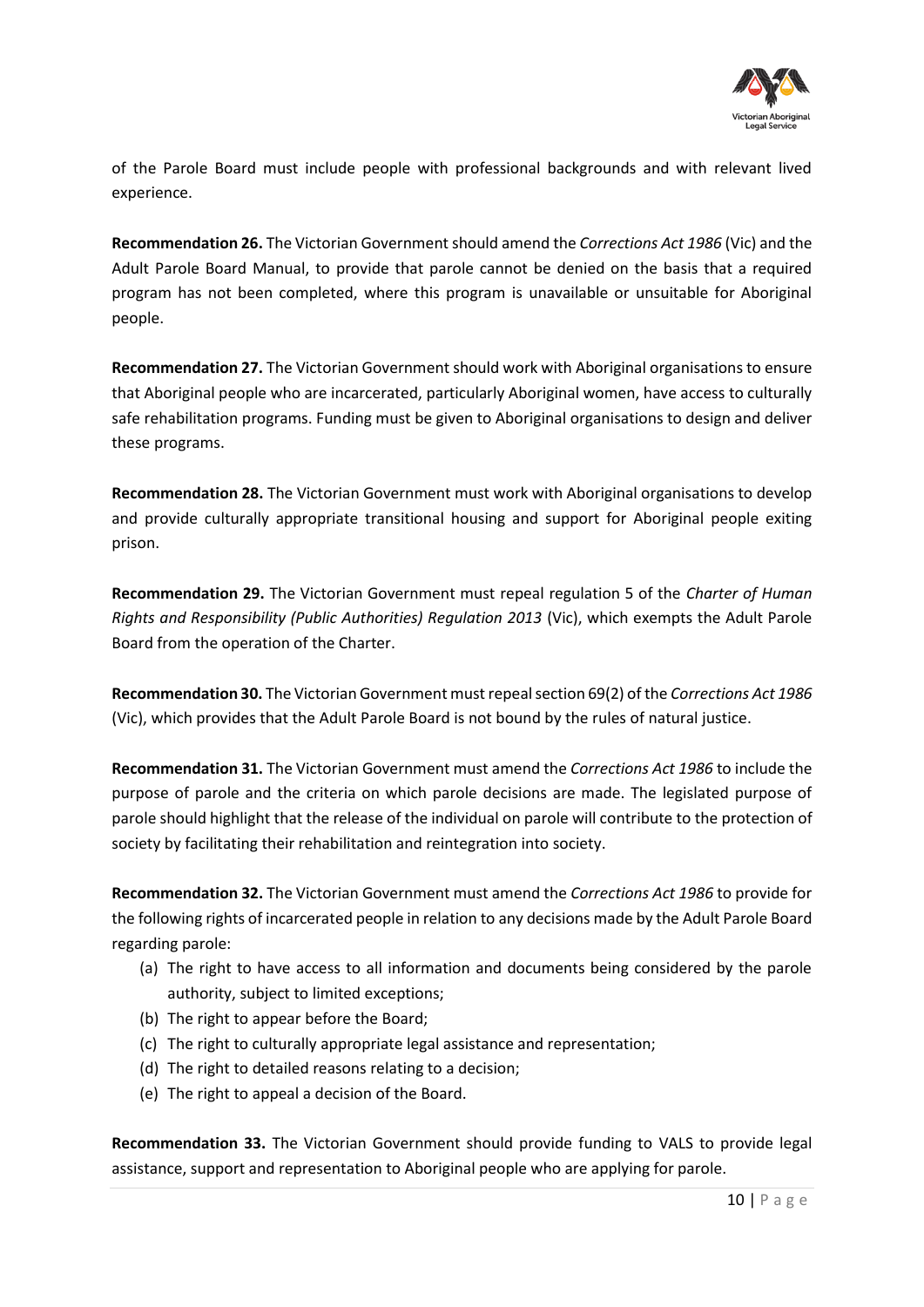

**Recommendation 34.** The Victorian Government should amend the *Corrections Act 1986* (Vic) so that the Adult Parole Board is required to take into account cultural considerations when making decisions on parole applications, suspension and cancellation of parole for Aboriginal people. The Adult Parole Board Manual should be amended to provide guidance to the Adult Parole Board on complying with this requirement. All parole officers should be required to undertake mandatory and ongoing cultural awareness training.

**Recommendation 35**. The Government should invest in culturally appropriate prevention and early intervention services, rather than continuing to rely on imprisonment, with the view to reduce incarceration of Aboriginal and/or Torres Strait Islander parents and other carers.

**Recommendation 36.** VALS supports the Council of Europe's recommendations that

- (a) [d]ue consideration should be given by the police to the impact that arrest of a parent may have on any children present. In such cases, where possible, arrest should be carried out in the absence of the child or, at a minimum, in a child-sensitive manner.
- (b) Prior to, or on admission, individuals with caregiving responsibilities for children shall be enabled to make arrangements for those children, taking into account the best interests of the child.
- (c) The prison administration shall endeavour to collect and collate relevant information at entry regarding the children of those detained.
- (d) At admission, the prison administration should record the number of children a prisoner has, their ages, and their current primary caregiver, and shall endeavour to keep this information up-to-date.
- (e) On admission and on a prisoner's transfer, prison authorities shall assist prisoners who wish to do so in informing their children (and their caregivers) of their imprisonment and whereabouts or shall ensure that such information is sent to them.
- (f) Enforcing restrictions on contact of an arrested or a remanded parent shall be done in such a way as to respect the children's right to maintain contact with them.

**Recommendation 37.** VALS supports Her Majesty's Inspectorate Of Prisons' (**HMIP**) requirements that "[w]omen can make immediate contact with their children, families and other people who are significant to them to put in place appropriate care arrangements… Women who have been recently separated from a child or have dependent children in the community are provided with information to allow them to access support services and resources." This obligation should extend to both Victoria Police and prison staff.

**Recommendation 38.** All carers with dependent children, who are incarcerated (either remanded or sentenced), should be afforded culturally appropriate legal advice and representation, particularly in the event that Child Protection becomes involved. Access to legal advice should be provided as a matter of priority. VALS should receive notifications of child protection involvement where the incarcerated carer is Aboriginal and/or Torres Strait Islander, and should be properly funded to provide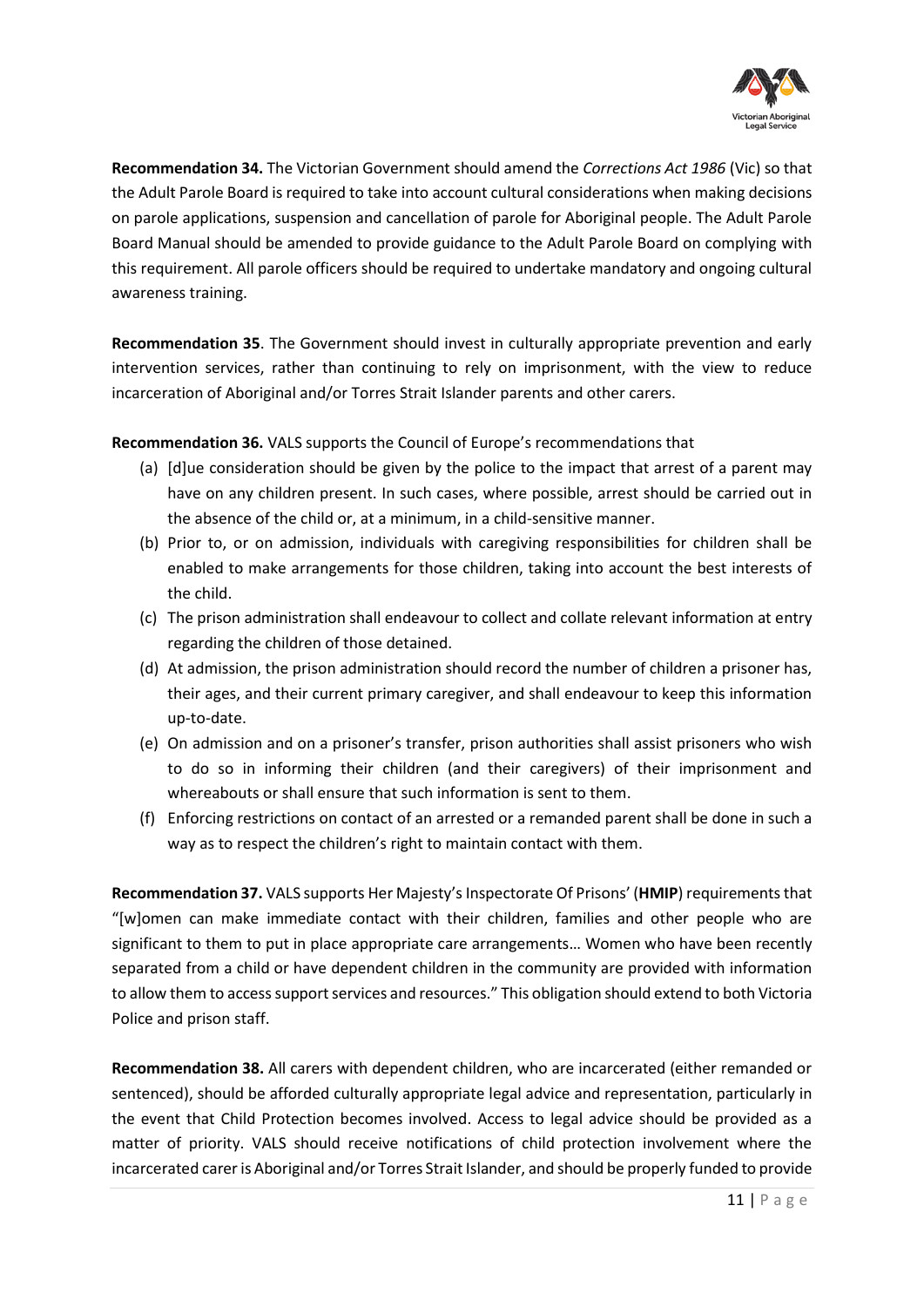

assistance (other legal service providers should also be appropriately funded, for circumstances where VALS is unable to act due to a conflict of interest).

**Recommendation 39.** Incarcerated parents should be allocated to a facility close to their children, to "facilitate maintaining child-parent contact, relations and visits without undue burden either financially or geographically." Where there is not a prison located close to the child's place of residence, this should be taken into account in bail decision-making and/or sentencing, centring the best of the interests of the child.

**Recommendation 40.** Children have a right to maintain contact, and their relationship, with their incarcerated parent.

- (a) Any "[r]estrictions imposed on contact between [incarcerated parents] and their children shall be implemented only exceptionally, for the shortest period possible."
- (b) "A child's right to direct contact shall be respected, even in cases where disciplinary sanctions or measures are taken against the imprisoned parent."

The above should be enshrined in legislation.

**Recommendation 41.** "Support and information shall be provided by the prison, as far as possible, about contact and visiting modalities, procedures and internal rules in a child-friendly manner."

**Recommendation 42.** With regard to security considerations related to children visiting their parents:

- (a) Legislation should explicitly prohibit any intrusive searches of children, including body cavity searches, strip searches and pat down searches.
- (b) "Any searches of [incarcerated people] prior to visits shall be conducted in a manner which respects their human dignity in order to enable them to interact positively with their children during visits."

**Recommendation 43.** With regard to supporting children to exercise their right to visit, and maintain their relationship with their incarcerated parent:

- (a) Visits by children should be facilitated within a week of their parent's detention. Afterwards, "[c]hild-friendly visits should be authorised in principle once a week, with shorter, more frequent visits allowed for very young children, as appropriate".
- (b) "[A]uthorities shall endeavour to provide sufficient resources to State agencies and civil society organisations to support children with imprisoned parents and their families… including offering logistic and financial support, where necessary, in order to maintain contact."
- (c) "Visits shall be organised so as not to interfere with other elements of the child's life, such as school attendance. If weekly visits are not feasible, proportionately longer, less frequent visits allowing for greater child-parent interaction should be facilitated."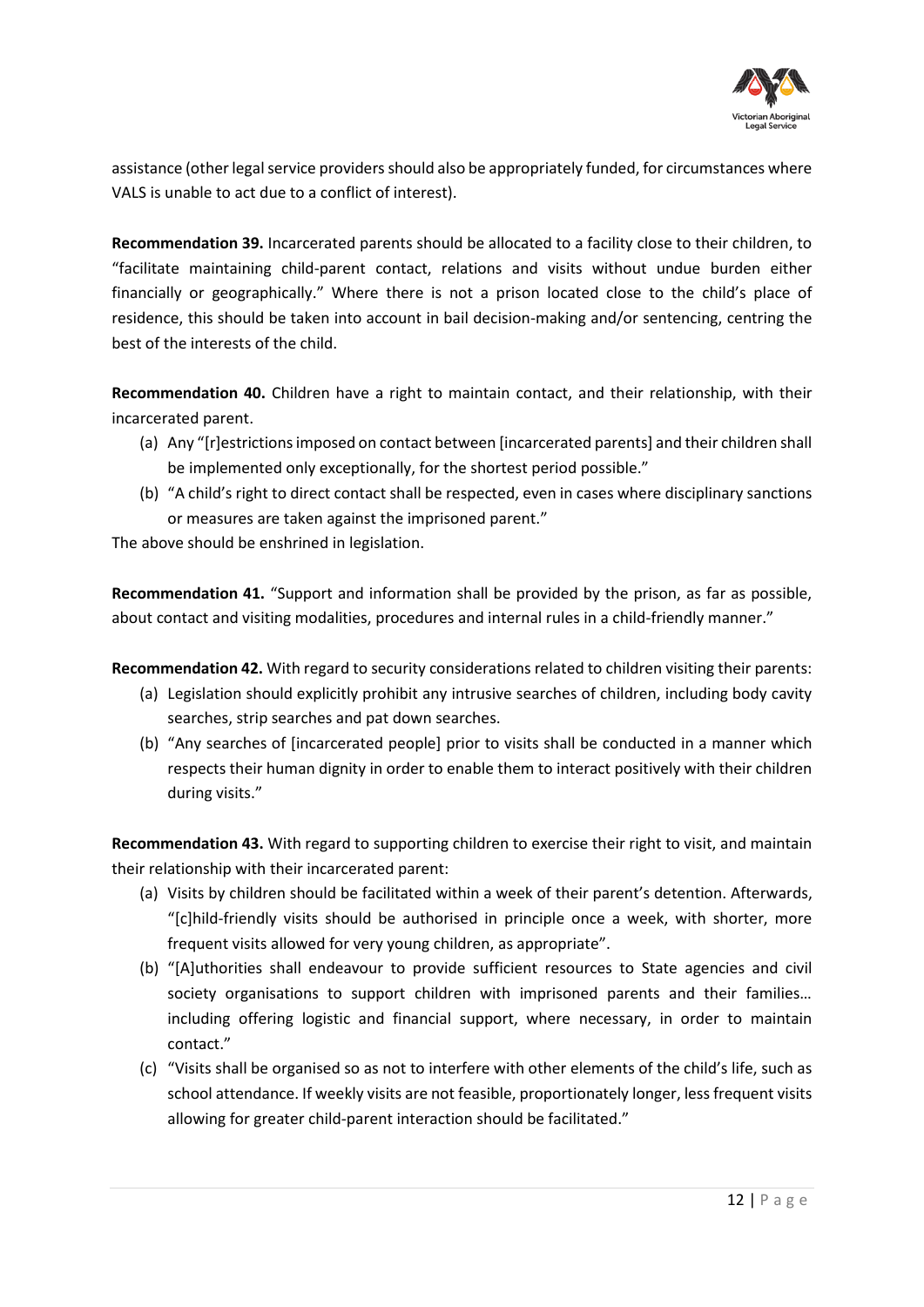

- (d) "In cases where the current caregiver is not available to accompany a child's visit, alternative solutions should be sought, such as accompanying by a qualified professional or representative of an organisation working in this field or another person as appropriate."
- (e) "When a child's parent is imprisoned far away from home, visits shall be arranged in a flexible manner, which may include allowing prisoners to combine their visit entitlements."

**Recommendation 44.** With regard to conducting the visit itself:

- (a) Children shall be permitted to visit their parent together, regardless of general restrictions that may be in place, such as those used in Corrections Victoria's response to the pandemic.
- (b) Children shall be permitted physical contact with their parent.
- (c) "Measures should be taken to ensure that the visit context is respectful to the child's dignity and right to privacy, including facilitating access and visits for children with special needs."
- (d) **"**Prison visits shall provide an environment conducive to play and interaction with the parent."

**Recommendation 45.** Visits should be permitted "to take place in the vicinity of the detention facility, with a view to promoting, maintaining and developing child-parent relationships in as normal a setting as possible."

**Recommendation 46.** Free Zoom meetings should continue to be provided, at least once a week, to facilitate contact between children and their incarcerated parents.

#### **Recommendation 47.** With regards to phone calls:

- (a) Phone calls from prison facilities should be free.
- (b) "When feasible, children should be authorised to initiate telephone communications with their imprisoned parents."

**Recommendation 47.** There should be a direct mailing system between children and their parents, whereby the incarcerated parent is permitted to keep the original letter or artwork, rather than being provided copies. Parents should be permitted to keep drawings and other artworks that their children have completed in their cells.

**Recommendation 48.** Parents should be afforded the opportunity to attend significant events in their child's life (including, but not limited to, birthdays, first days of school, events that are of cultural significance, supporting children during difficult events such as funerals, or hospitalisation), free of charge.

**Recommendation 49.** "Arrangements should be made to facilitate an imprisoned parent, who wishes to do so, to participate effectively in the parenting of their children, including communicating with school, health and welfare services and taking decisions in this respect, except in cases where it is not in the child's best interests."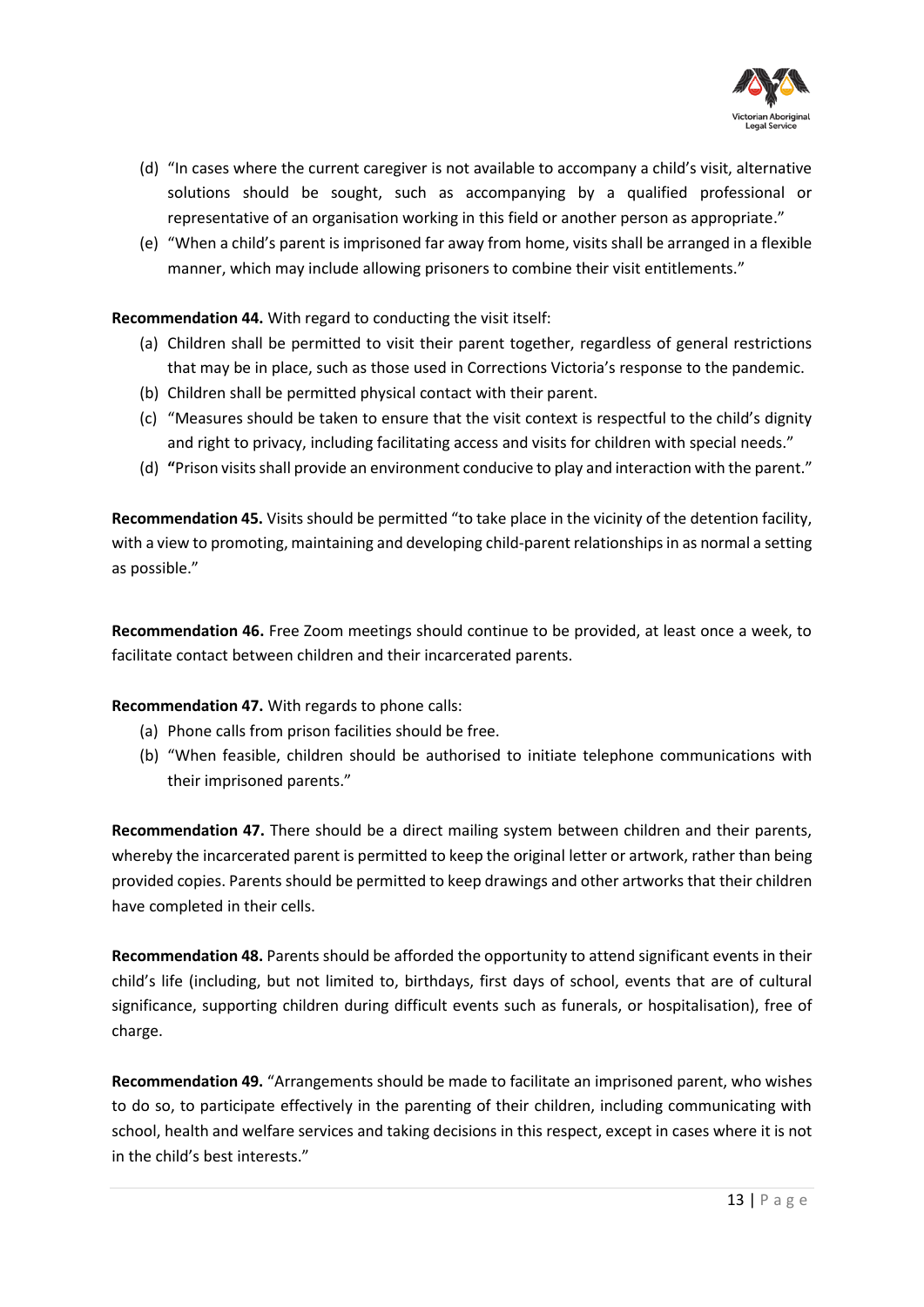

**Recommendation 50.** Women should be provided adequate opportunity to bond with their baby after birth. They should have a chance to breastfeed, and also have photos taken at the birth, and in the days afterwards.

**Recommendation 51.** The opportunity to take photos should also be extended to visits by children.

**Recommendation 52.** The following Bangkok Rules should be implemented in Victoria:

- (a) Rule 42(2) The regime of the prison shall be flexible enough to respond to the needs of pregnant women, nursing mothers and women with children. Childcare facilities or arrangements shall be provided in prisons in order to enable women prisoners to participate in prison activities.
- (b) Rule 42(3) Particular efforts shall be made to provide appropriate programmes for pregnant women, nursing mothers and women with children in prison.

**Recommendation 53.** The following Bangkok Rule should be legislated:

(a) Rule 24 Instruments of restraint shall never be used on women during labour, during birth and immediately after birth

**Recommendation 54.** The following Bangkok Rules, relating to breastfeeding parents/parents who have recently given birth, should be implemented in Victoria:

- (a) Rule 48 (1) Pregnant or breastfeeding women prisoners shall receive advice on their health and diet under a programme to be drawn up and monitored by a qualified health practitioner. Adequate and timely food, a healthy environment and regular exercise opportunities shall be provided free of charge for pregnant women, babies, children and breastfeeding mothers.
- (b) Rule 48 (2) Women prisoners shall not be discouraged from breastfeeding their children, unless there are specific health reasons to do so.

**Recommendation 55.** Given that children are permitted to remain with their mother in prison, the following Bangkok Rules should be implemented in Victoria:

- (a) Rule 49 Decisions to allow children to stay with their mothers in prison shall be based on the best interests of the children. Children in prison with their mothers shall never be treated as prisoners.
- (b) Rule 50 Women prisoners whose children are in prison with them shall be provided with the maximum possible opportunities to spend time with their children.
- (c) Rule 51(1) Children living with their mothers in prison shall be provided with ongoing healthcare services and their development shall be monitored by specialists, in collaboration with community health services.
- (d) Rule 51(2) The environment provided for such children's upbringing shall be as close as possible to that of a child outside prison.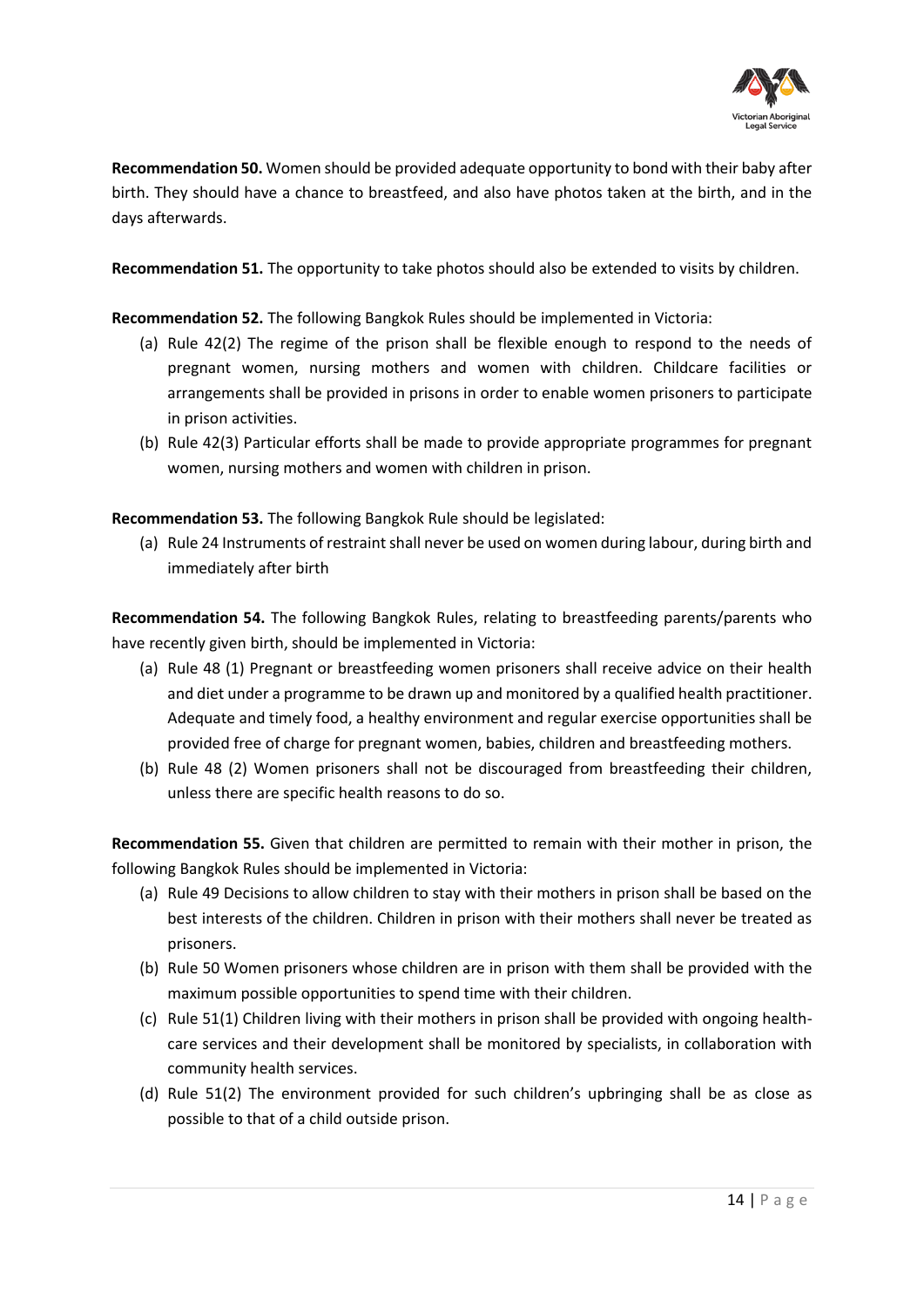

- (e) Rule 33(3) Where children are allowed to stay with their mothers in prison, awareness-raising on child development and basic training on the health care of children shall also be provided to prison staff, in order for them to respond appropriately in times of need and emergencies.
- (f) Rule 52(1) Decisions as to when a child is to be separated from its mother shall be based on individual assessments and the best interests of the child…
- (g) Rule 52(2) The removal of the child from prison shall be undertaken with sensitivity, only when alternative care arrangements for the child have been identified.

**Recommendation 56.** The following Bankok Rules should be implemented in Victoria:

- (a) Rule 9 If the [incarcerated] woman… is accompanied by a child, that child shall also undergo health screening, preferably by a child health specialist, to determine any treatment and medical needs. Suitable health care, at least equivalent to that in the community, shall be provided.
- (b) Rule 15 Prison health services shall provide or facilitate specialised treatment programmes designed for women substance [users], taking into account prior victimisation, the special needs of pregnant women and women with children, as well as their diverse cultural backgrounds.

**Recommendation 57.** People in detention must be provided medical care that is the equivalent of that provided in the community. Medical care must be provided without discrimination.

**Recommendation 58.** Health care should be delivered through DHHS rather than DJCS, and not through for-profit organisations.

**Recommendation 59.** The Federal Government must ensure that incarcerated people have access to the Pharmaceutical Benefits Scheme (**PBS**) and the Medicare Benefits Schedule (**MBS**). The Victorian Government should advocate with the Commonwealth to enable this access in order to provide equivalence of care to Aboriginal people and other vulnerable people held in prison.

**Recommendation 60.** The Federal and State Governments should ensure that incarcerated people have access to the National Disability Insurance Scheme (**NDIS**) and are assessed for eligibility for NDIS upon entry to a prison or youth justice centre.

**Recommendation 61.** Incarcerated people must not be required to pay out-of-pocket medical expenses. Incarcerated people have been deprived of their liberty by the State, and are entirely dependent on the State for both their (drastically reduced) income and healthcare provision.

**Recommendation 62.** Incarcerated people must be entitled to a free, second medical opinion.

**Recommendation 63.** The Government must properly address the issue of individual and systemic racism, in regards to healthcare in prison. The medical care provided to children and their incarcerated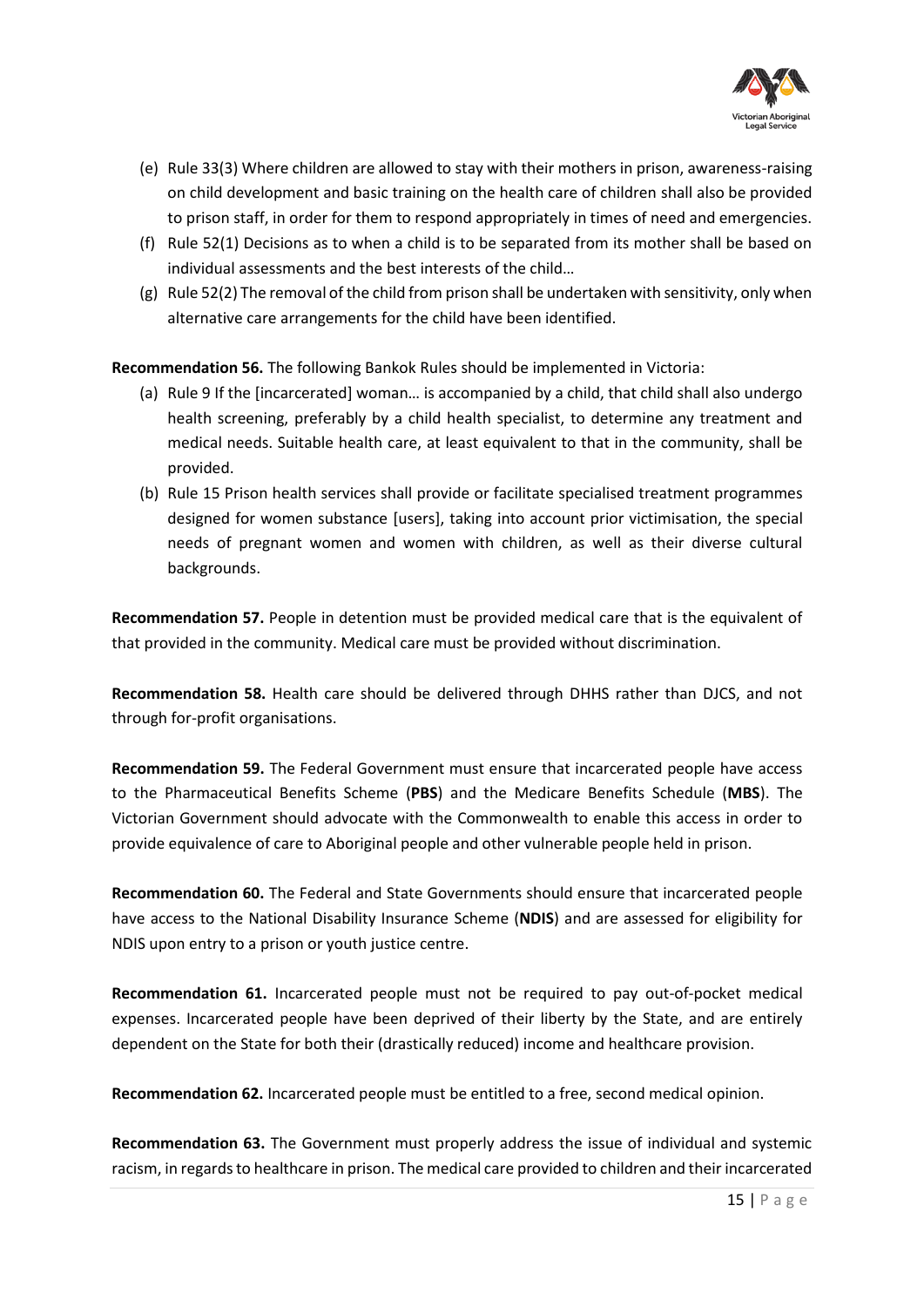

mother must be provided in a manner that is competent, culturally safe and free from racism or discrimination.

**Recommendation 64.** A model of delivery of primary health services by Aboriginal Community Controlled Health Organisations in places of detention in Victoria should be considered, in consultation with VACCHO and member organisations.

**Recommendation 65.** Culturally safe rehabilitation services should be available to people held in prison on remand.

**Recommendation 66.** Funding for rehabilitation in prisons, including culturally safe rehabilitation support provided by Aboriginal organisations, should be significantly increased.

**Recommendation 67.** Rehabilitation programs, both in prisons and for people transitioning out of prison or diverted from prison, should be run on a voluntary basis, not penalising or threatening people for breaching behavioural requirements.

**Recommendation 68.** The Government should provide long-term and stable funding to ACCOs to deliver pre- and post-release programs, including transitional housing programs run by ACCOs, such as VALS' Baggarrook program, to support men and women leaving prison. Assistance provided should be in the form of housing, employment, parenting programs, financial literacy programs and followup with drug rehabilitation and counselling.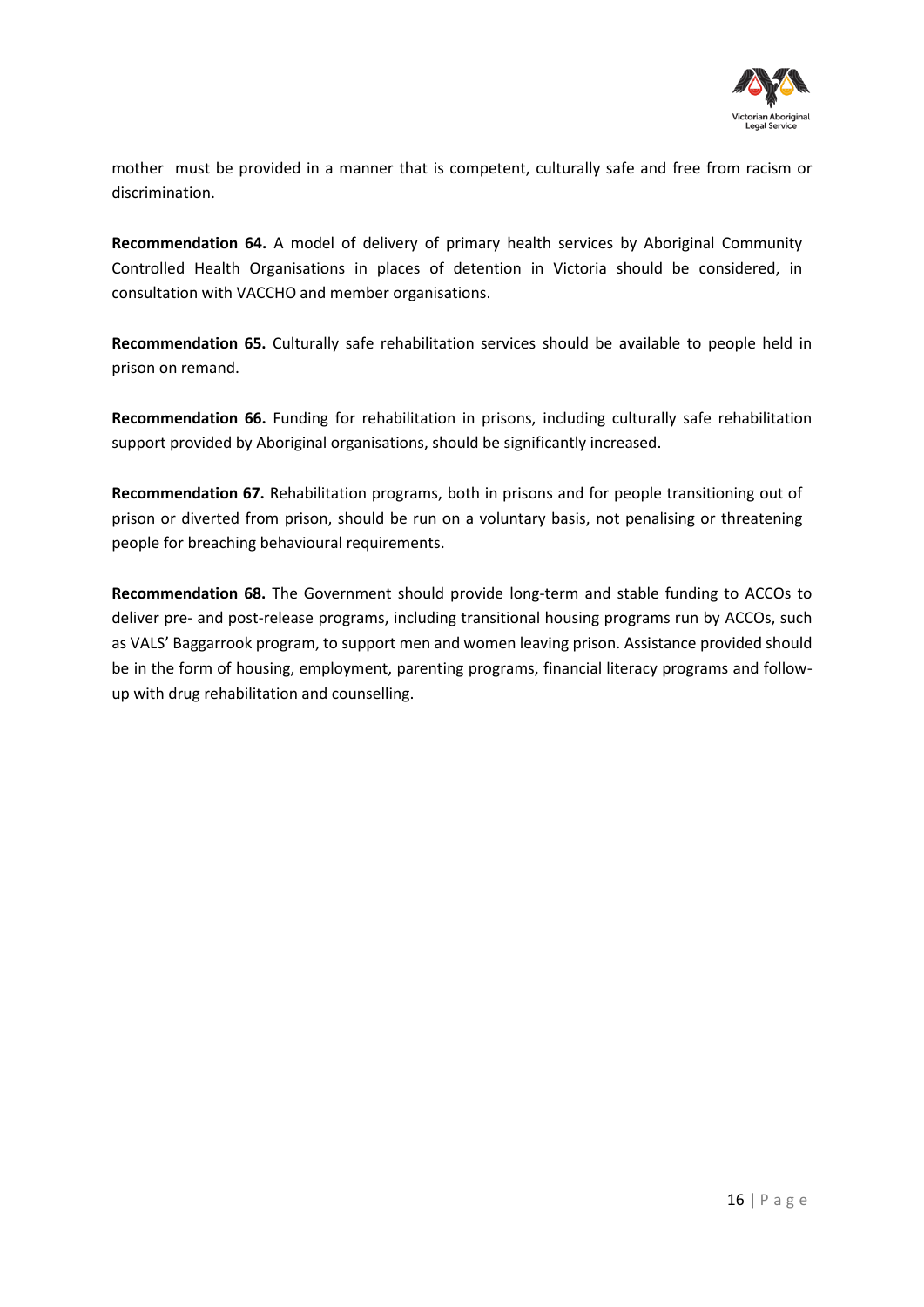

# <span id="page-16-0"></span>DETAILED SUBMISSIONS

## <span id="page-16-1"></span>Introduction: Relevant Rights

## <span id="page-16-2"></span>Rights Under the *Charter of Human Rights and Responsibilities Act 2006*

VALS highlights the following relevant rights under the Charter:

### 17 Protection of families and children

(1) Families are the fundamental group unit of society and are entitled to be protected by society and the State.

(2) Every child has the right, without discrimination, to such protection as is in his or her best interests and is needed by him or her by reason of being a child.

### 19 Cultural rights

(2) Aboriginal persons hold distinct cultural rights and must not be denied the right, with other members of their community—

- (a) to enjoy their identity and culture; and
- (b) to maintain and use their language; and
- (c) to maintain their kinship ties; and

(d) to maintain their distinctive spiritual, material and economic relationship with the land and waters and other resources with which they have a connection under traditional laws and customs.

## <span id="page-16-3"></span>Rights Under the *Convention on The Rights of The Child* (**CRC**)

There are a number of relevant Articles in the CRC, including:

#### Article 8(1)

States Parties undertake to respect the right of the child to preserve his or her identity, including nationality, name and *family relations* as recognized by law without unlawful interference. (emphasis added)

#### Article 9

(1) States Parties shall ensure that a child *shall not be separated* from his or her parents against their will, except when competent authorities subject to judicial review determine, in accordance with applicable law and procedures, that *such separation is necessary for the best interests of the child*…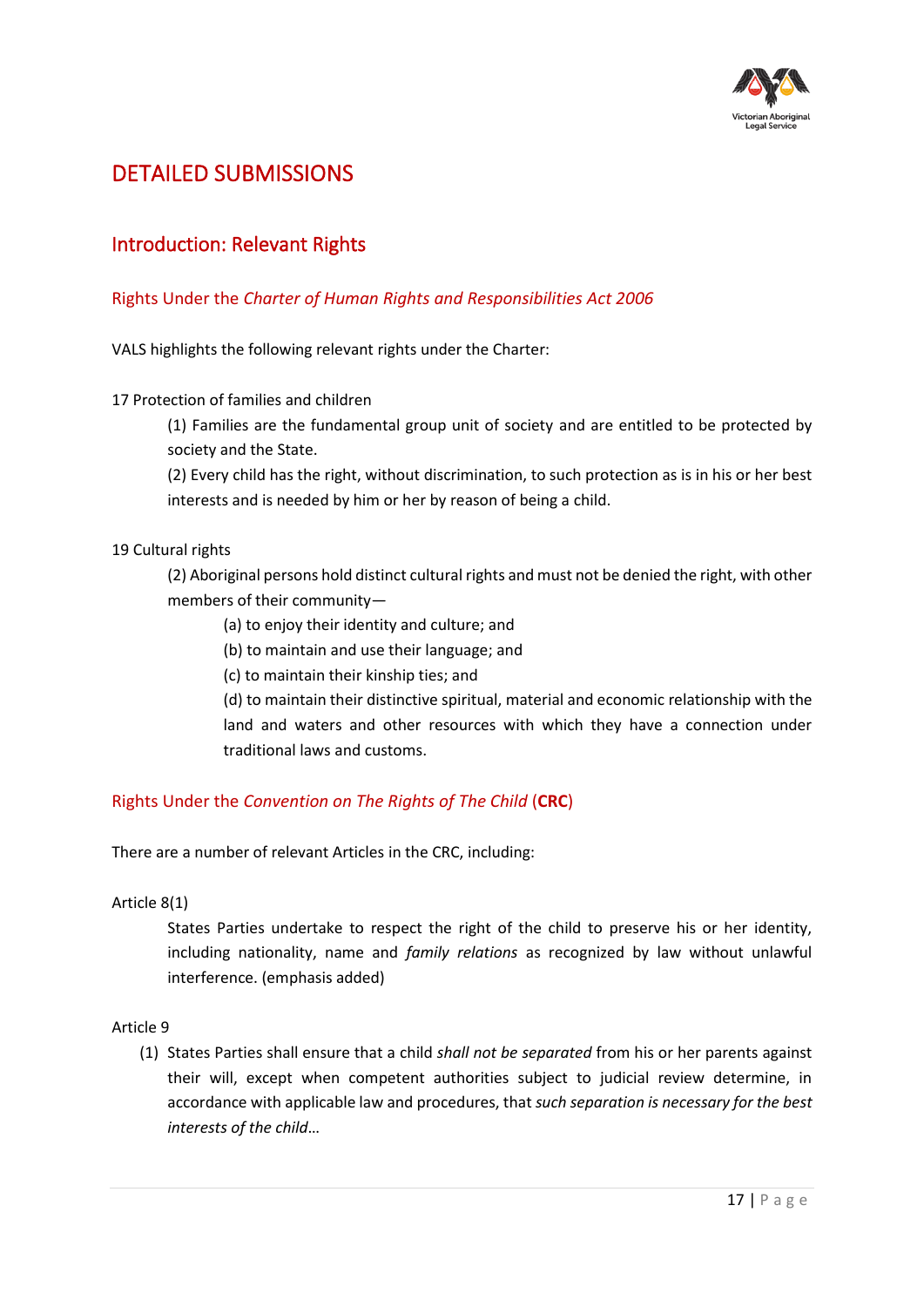

(b) States Parties shall respect the right of the child who is separated from one or both parents to *maintain personal relations and direct contact with both parents on a regular basis*, except if it is contrary to the child's best interests. (emphasis added)

## Article 16

- (1) *No child shall be subjected to arbitrary or unlawful interference with his or her* privacy, *family*, home or correspondence, nor to unlawful attacks on his or her honour and reputation.
- (2) The child has the right to the protection of the law against such interference or attacks.

### Article 20 (1)

A child temporarily or permanently deprived of his or her family environment, or in whose own best interests cannot be allowed to remain in that environment, shall be entitled to special protection and assistance provided by the State. (emphasis added)

## <span id="page-17-0"></span>Introduction: The Impact on Children of Imprisoning their Parents

85% of women in prison in Australia have been pregnant at some point in their lives, and more than half have a dependent child at the time of their imprisonment.<sup>8</sup> Research indicates that approximately 5% of all children in Australia will have an imprisoned parent, while approximately 20% of Aboriginal children will experience the incarceration of a parent.<sup>9</sup>

## *Themes Arising from VALS' Practice Experience*

- For children who have witnessed their parents go in and out of prison throughout their childhood, visiting a parent/parents in prison, going to court regularly, witnessing police contact and arrest, prison and contact with the criminal legal system is normalised. Children then expect the same for their future.
- Some children have committed crimes with their parents/family and their idea of morality is different (or underdeveloped, as is with kids who are assessed and found doli incapax) to that of other children in our community, who are not exposed to the same family dynamics.
- We hear comments such as "mum/dad/aunty made me do it, that's just what we do, I have to". Whether this expectation is verbalised or children intuit this to be the case, it puts them in a difficult position. Even if they really want to break away from that cycle and not have contact with the criminal legal system, it is not easy for them.
- Children with parents in custody/or previously in custody will gravitate towards other children with similar upbringings and often engage in risk-taking behaviour together. It is

<sup>8</sup> Australian Institute of Health and Welfare, *The Health of Australian Prisoners,* 2018, pp. 14 and 72.

<sup>9</sup> Quilty, S. (2011). The Magnitude of Experience of Parental Incarceration in Australia. 12(1) Psychiatry, Psychology and Law 256-257.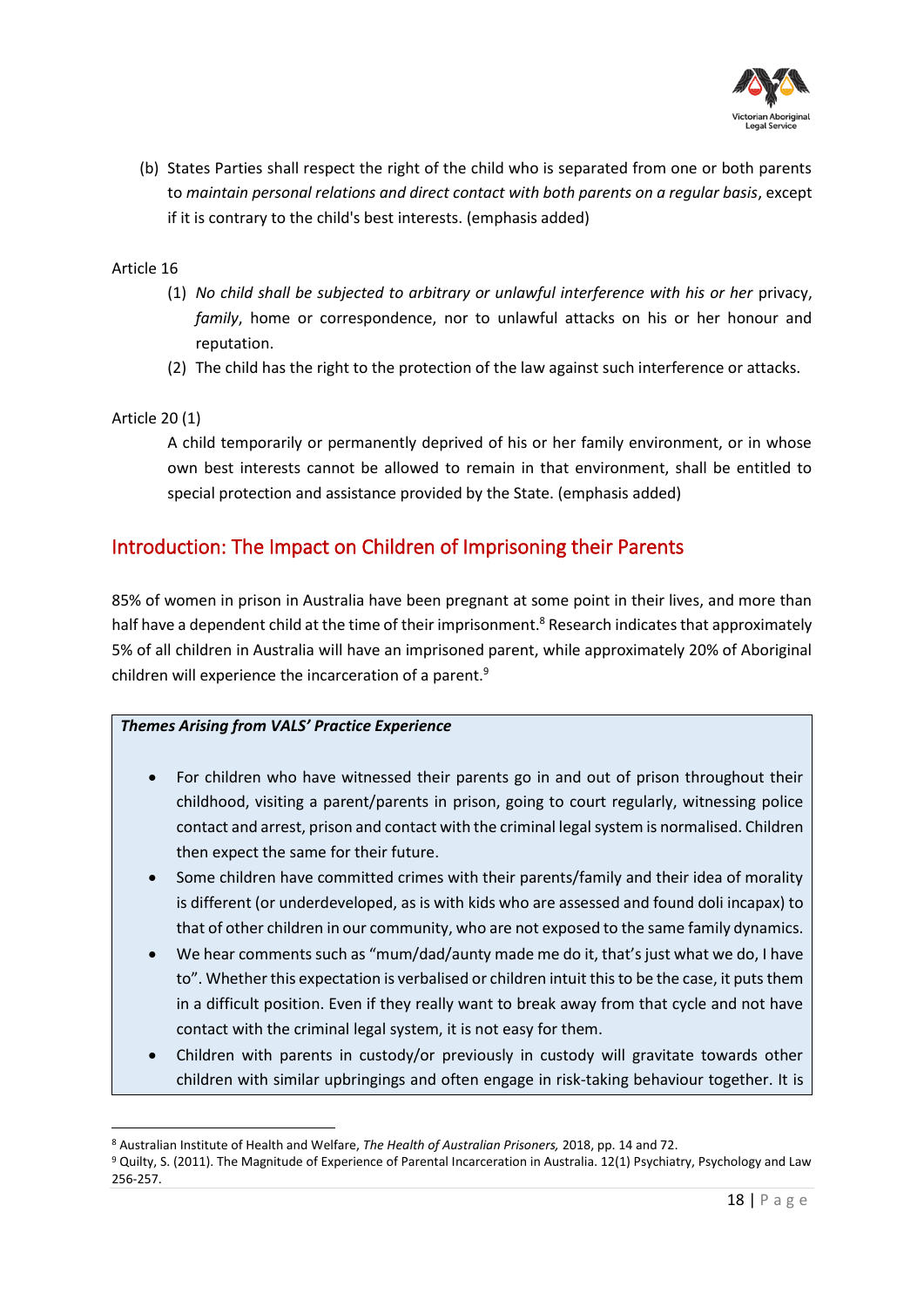

evident that those relationships give them a sense of belonging/family that they have not experienced (at least not consistently or in a stable way). Often, as they fall behind in state schools and they are enrolled in alternative schools (like OPTIONS), they connect to peers of similar background in those settings.

• As has been extensively documented, children with Child Protection involvement have a greater risk of youth justice and/or criminal justice involvement. These children have been described as 'crossover kids'.

## <span id="page-18-0"></span>Increased Contact of Children with the Child Protection System, and Youth and Adult Criminal Legal Systems

Having a parent in prison has a dramatic effect on children's wellbeing and development. If a child continues to live with the other parent or another family member, the disappearance of their imprisoned parent can leave the household in poverty, increasing the likelihood of unstable housing, disengagement from education and a range of other harms. In other cases, particularly when single mothers are imprisoned, children may come into the care of the child protection system. Any of these scenarios greatly increase the risk of children becoming involved in the youth justice system and with the criminal legal system later in life.<sup>10</sup> Rod Barton MP noted that around 77,000 young people have imprisoned parents, and these children are up to six times more likely to end up in prison themselves.<sup>11</sup>

Children of imprisoned parents are at considerably greater risk of being in contact with child protection services. Although there is no routine reporting of the prevalence or outcomes of parental incarceration, children with a history of out-of-home placement are at greater risk of mental ill-health, behavioural issues and poor school performance, $12$  as well as increased rates of juvenile detention and adult incarceration.<sup>13</sup> These children are commonly referred to as 'crossover children.' 1 in 3 Aboriginal children who had received diversion or sentences under the existing Victorian youth justice framework had been the subject of child protection reports, while 1 in 6 had been placed in out-of-home care at some point.<sup>14</sup> Furthermore, research conducted by the Australian Law Reform Commission indicates

<sup>10</sup> J Sherwood et al, *Reframing Space by Building Relationships: Community Collaborative Participatory Action Research with Aboriginal Mothers in Prison*, 2013, p.83, 85

<sup>&</sup>lt;sup>11</sup> Rod Barton, MP. The Invisible Victims of Crime in Victoria. Available a[t https://rodbarton.com.au/the-invisible-victims-of](https://rodbarton.com.au/the-invisible-victims-of-crime-in-victoria/)[crime-in-victoria/.](https://rodbarton.com.au/the-invisible-victims-of-crime-in-victoria/)

<sup>12</sup> Dowell, C. Et al. (2018). Maternal Incarceration, child protection, and infant mortality: a descriptive study of women prisoners in Western Australia. 6(2) Health and Justice 1-12, p. 2. Available at [https://www.ncbi.nlm.nih.gov/pmc/articles/PMC5768585/pdf/40352\\_2018\\_Article\\_60.pdf.](https://www.ncbi.nlm.nih.gov/pmc/articles/PMC5768585/pdf/40352_2018_Article_60.pdf)

 $13$  Australian Law Reform Commission (2018). Pathways to Justice – Inquiry into the Incarceration Rate of Aboriginal and Torres Strait Islander Peoples, at 15.5. Available at [https://www.alrc.gov.au/publication/pathways-to-justice-inquiry-into](https://www.alrc.gov.au/publication/pathways-to-justice-inquiry-into-the-incarceration-rate-of-aboriginal-and-torres-strait-islander-peoples-alrc-report-133/)[the-incarceration-rate-of-aboriginal-and-torres-strait-islander-peoples-alrc-report-133/;](https://www.alrc.gov.au/publication/pathways-to-justice-inquiry-into-the-incarceration-rate-of-aboriginal-and-torres-strait-islander-peoples-alrc-report-133/) NSW Child, Family and Community Peak Aboriginal Corporation. (2021) The growing link between child protection and incarceration. Available at [https://www.absec.org.au/growing-link-between-child-protection-and-incarceration.html.](https://valsorg-my.sharepoint.com/personal/fpeace_vals_org_au/Documents/Desktop/Available%20at%20https:/www.absec.org.au/growing-link-between-child-protection-and-incarceration.html)

<sup>14</sup> Commission for Children and Young People. (2021). Our youth, our way: Inquiry into the over-representation of Aboriginal children and young people in the Victorian youth justice system, p. 81.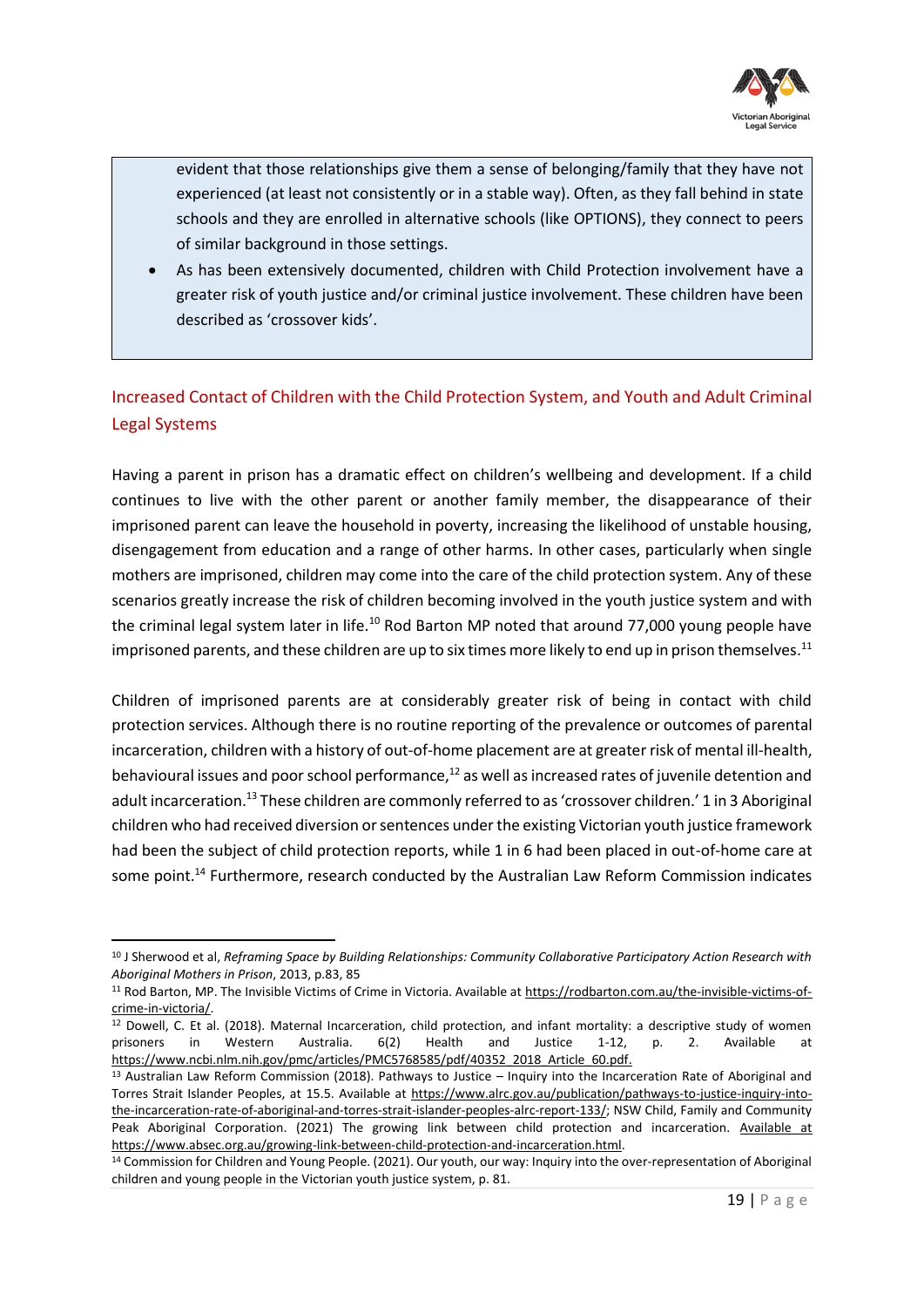

90% of Aboriginal young people who appeared in a children's court appeared in adult court within 8 years, with 36% receiving a prison sentence later in life.<sup>15</sup>

## <span id="page-19-0"></span>The Need for Improved Data Collection and Publication

The issues discussed above are particularly significant for Aboriginal families, given the extensive history of family separation and consequent intergenerational trauma that has been experienced by Aboriginal communities in Australia. Data on the number of children who come into the child protection system as a result of their parents being incarcerated is not being made publicly available by the government, making it impossible to assess the scope of this issue and undermining transparency about the extent to which children are being adversely affected by the criminal legal system's treatment of their parents. In particular, the lack of data makes it difficult to identify what VALS believes is a major factor in worsening this problem – the changes to bail laws, which have led to increased incarceration and extended remand periods, especially for Aboriginal women.

#### Addressing Systemic Racism

VALS highlights recent developments in Canada, with the introduction of the *Anti-Racism Data Act,*  "one of the first pieces of new legislation to be co-developed with Indigenous leadership under the Declaration on the Rights of Indigenous Peoples Act":

The B.C. government has introduced first of its kind legislation in an attempt to "dismantle systemic racism and discrimination" faced by Indigenous, Black and people of colour in the province. The Anti-Racism Data Act will provide a tool to ensure all the data collected will help identify gaps in programs and services, the province said… for too long, systemic racism and the long-lasting effects of colonialism have unfairly held people back when it comes to education, job opportunities, housing and more… These injustices are compounded when Indigenous Peoples and racialized communities ask for action, only to be told by government to provide evidence using data that is not being collected.<sup>16</sup>

It is clear that the issue of inadequate data being collected, "for the purposes of identifying systemic racism and advancing racial equity,"<sup>17</sup> is not unique to the Victorian context. And yet, robust data is essential to the development of evidence-based, effective policy development, that reflects the lived experiences of people impacted by Government policies (and policy failures). Publishing this data in a regular and accessible manner is fundamental for transparent and accountable government. It is also crucial to addressing systemic racism across government institutions, particularly noting that the Victorian Government has established an "Anti-Racism Taskforce [which] will provide strategic advice

<sup>15</sup> Australian Law Reform Commission (2018). Pathways to Justice – Inquiry into the Incarceration Rate of Aboriginal and Torres Strait Islander Peoples, at 15.6. Available at [https://www.alrc.gov.au/publication/pathways-to-justice-inquiry-into](https://www.alrc.gov.au/publication/pathways-to-justice-inquiry-into-the-incarceration-rate-of-aboriginal-and-torres-strait-islander-peoples-alrc-report-133/)[the-incarceration-rate-of-aboriginal-and-torres-strait-islander-peoples-alrc-report-133/.](https://www.alrc.gov.au/publication/pathways-to-justice-inquiry-into-the-incarceration-rate-of-aboriginal-and-torres-strait-islander-peoples-alrc-report-133/)

<sup>16</sup> B.C. becomes first in North America to introduce Anti-Racism Data Act, Available at <https://globalnews.ca/news/8802898/bc-government-systemic-racism-announcement/>

<sup>&</sup>lt;sup>17</sup> B.C.'s new anti-racism legislation allows us to turn intersectional data into systemic change, Available at [https://www](https://www-theglobeandmail-com.cdn.ampproject.org/c/s/www.theglobeandmail.com/amp/opinion/article-bcs-new-anti-racism-legislation-allows-us-to-intersectional-data-into/)[theglobeandmail-com.cdn.ampproject.org/c/s/www.theglobeandmail.com/amp/opinion/article-bcs-new-anti-racism](https://www-theglobeandmail-com.cdn.ampproject.org/c/s/www.theglobeandmail.com/amp/opinion/article-bcs-new-anti-racism-legislation-allows-us-to-intersectional-data-into/)[legislation-allows-us-to-intersectional-data-into/](https://www-theglobeandmail-com.cdn.ampproject.org/c/s/www.theglobeandmail.com/amp/opinion/article-bcs-new-anti-racism-legislation-allows-us-to-intersectional-data-into/)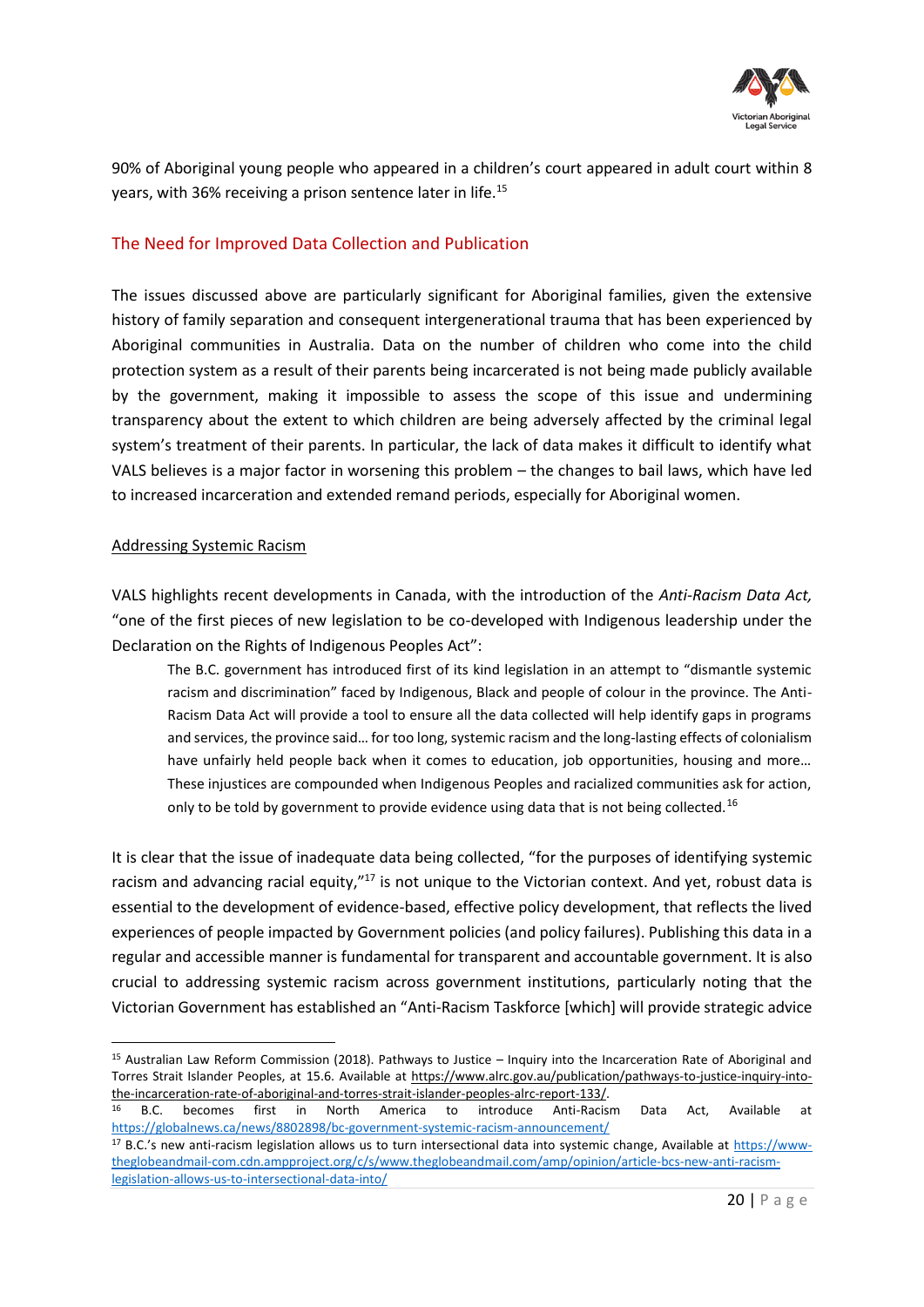

to the Victorian Government on effective approaches to tackling racism in Victoria".<sup>18</sup> VALS draws the Committee's attention to our submission to this Taskforce.<sup>19</sup>

## Indigenous Data Sovereignty

The concepts of Indigenous Data Sovereignty and Indigenous Data Governance are a specific exercise of the right to self-determination as enshrined in Article 3 (as well as numerous other Articles) of the *United Nations Declaration on the Rights of Indigenous Peoples*. The following key concepts relating to Indigenous Data Sovereignty were defined by consensus by delegates of the Indigenous Data Sovereignty Summit:<sup>20</sup>

- *Indigenous Data*: 'In Australia… refers to information or knowledge, in any format or medium, which is about and may affect Indigenous peoples both collectively and individually.'
- *Indigenous Data Sovereignty (IDS)*: 'refers to the right of Indigenous peoples to exercise ownership over Indigenous Data. Ownership of data can be expressed through the creation, collection, access, analysis, interpretation, management, dissemination and reuse of Indigenous Data.'
- *Indigenous Data Governance (IDG)*: 'refers to the right of Indigenous Peoples to autonomously decide what, how and why Indigenous Data are collected, accessed and used. It ensures that data on or about Indigenous peoples reflects our priorities, values, cultures, worldviews and diversity.'<sup>21</sup>

The nature of the relationship between data collected concerning Aboriginal peoples and IDS can be described as follows:

- The right of Aboriginal peoples, individually and collectively, to access and collect data obtained about Aboriginal individuals and communities.
- The right of Aboriginal peoples, individually and collectively, to exercise control over the manner in which data concerning Aboriginal individuals and communities is gathered, managed and utilised.

The relationship between IDG and data collected concerning Aboriginal individuals and communities, on the other hand, involves determining the specific circumstances under which data concerning Aboriginal peoples can be collected in the first place. It is important to note that both IDS and IDG require the meaningful and effective participation of Aboriginal people before decisions are made in relation to policies and legislation concerning Indigenous data.

<sup>18</sup> Se[e https://www.vic.gov.au/anti-racism-taskforce](https://www.vic.gov.au/anti-racism-taskforce)

<sup>19</sup> VALS, Victorian Aboriginal Legal Service Submission on Victoria's Anti-Racism Strategy, December 2021, available at [https://www.vals.org.au/wp-content/uploads/2022/01/VALS-submission-Anti-Racism-Strategy.pdf.](https://www.vals.org.au/wp-content/uploads/2022/01/VALS-submission-Anti-Racism-Strategy.pdf)

<sup>&</sup>lt;sup>20</sup> The Indigenous Data Sovereignty Summit was held in Canberra, ACT, on 20 June 2018.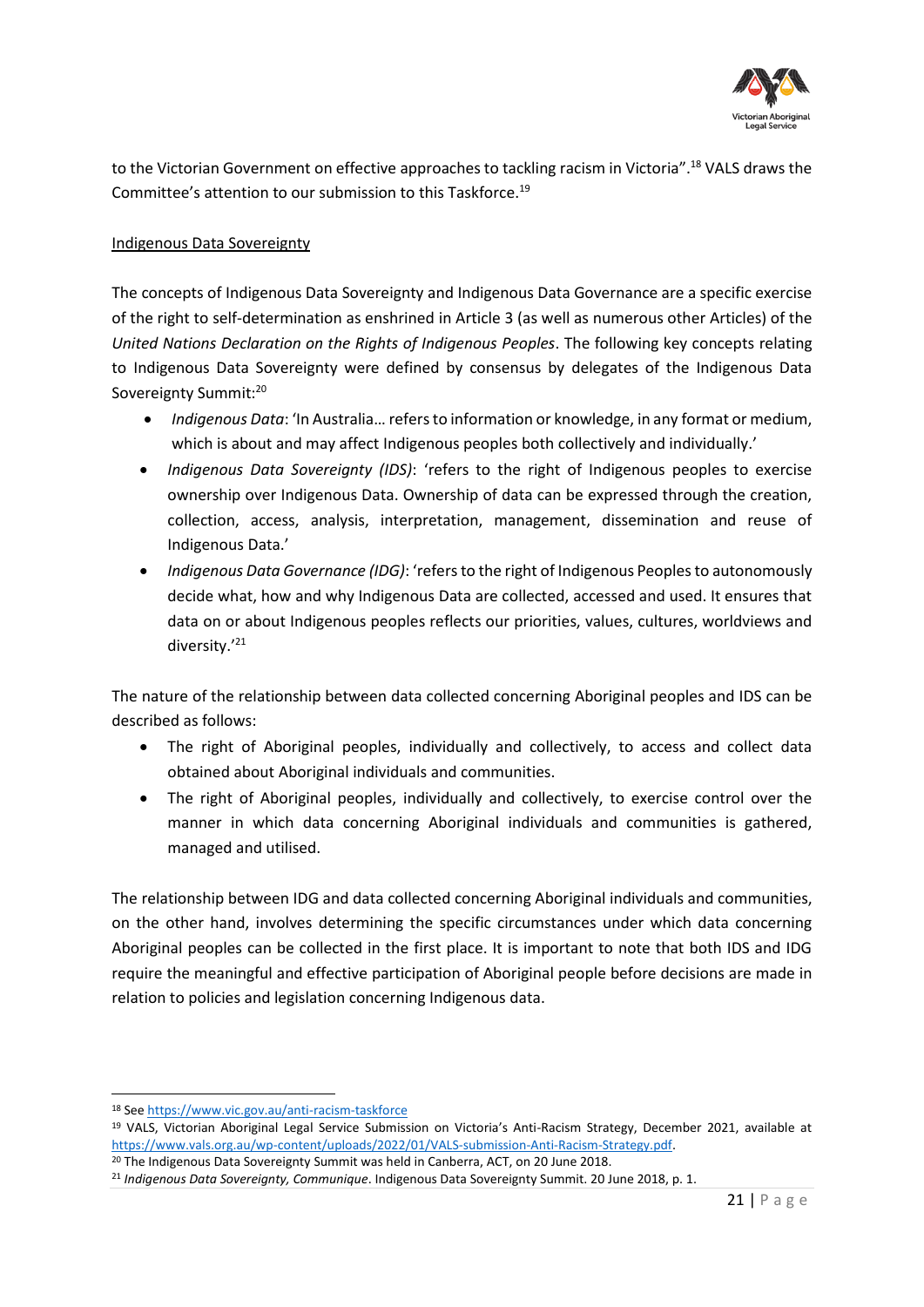

#### **RECOMMENDATIONS**

**Recommendation 1.** Existing legislation and policies should be reformed to ensure that Aboriginal people and Aboriginal Community Controlled Organisations (**ACCO**s) are provided access to data collected which concerns Aboriginal individuals and communities. This should also extend to participation in decisions regarding the evaluation and dissemination of such data, in a manner consistent with Indigenous Data Sovereignty **(IDS**) and Indigenous Data Governance (**IDG**). Both IDS and IDG require the meaningful and effective participation of Aboriginal people before decisions are made in relation to policies and legislation concerning Indigenous data.

**Recommendation 2.** The Victorian Government must commence publicly reporting, on a regular basis, data and information relating to the impact of incarcerating parents (and other primary carers), on children. Particularly, this information should identify when children come into contact with the Child Protection system and/or are removed from their families subsequent to their carers' incarceration. The way this data is reported should be consistent, and presented in a manner which will enable comparisons across different regions of Victoria, and include information on whether parents/carers and children are Aboriginal and/or Torres Strait Islander. It should enable identification of gaps in programs and services, and systemic racism.

## <span id="page-21-0"></span>Moving away from Incarcerating Parents: Bail, Sentencing and Parole Reform

VALS is of the view that the impacts of custodial sentences on the children of imprisoned people are not adequately considered during decisions about criminal charges, bail, sentencing and parole of parents/carers. Separating a dependent child from their parent is effectively imposing a punishment on them, and this fact should be recognised when considering the appropriateness of laying charges, making decisions regarding bail/remand, sentencing and parole. The CRC provides that the best interests of a child must be "a primary consideration" in all state actions concerning children, $2^2$ including in judicial proceedings that affect the interests of the child indirectly.<sup>23</sup> However, in practice in Victoria, courts are hesitant to consider children's rights or the hardships that would be experienced by children as a result of the custodial sentences to parents as children are not the 'core business' of the adult criminal legal system.<sup>24</sup>

<sup>&</sup>lt;sup>22</sup> Article 3(1) of the UNCRC. See also Mole & Sloan (2020), 'Children with imprisoned parents and the European Court of Human Rights', *European Journal of Parental Imprisonment*. Accessed at [https://childrenofprisoners.eu/wp](https://childrenofprisoners.eu/wp-content/uploads/2021/05/EJPI_2020-ENGLISH_COPE.pdf)[content/uploads/2021/05/EJPI\\_2020-ENGLISH\\_COPE.pdf.](https://childrenofprisoners.eu/wp-content/uploads/2021/05/EJPI_2020-ENGLISH_COPE.pdf)

<sup>23</sup> Article 12 of the UNCRC.

<sup>&</sup>lt;sup>24</sup> Flynn, C. et al. (2016). Responding to the needs of the children of parents arrested in Victoria, Australia. The role of the adult criminal justice system. 49(3) Australian & New Zealand Journal of Criminology 351-369, pp. 355-360.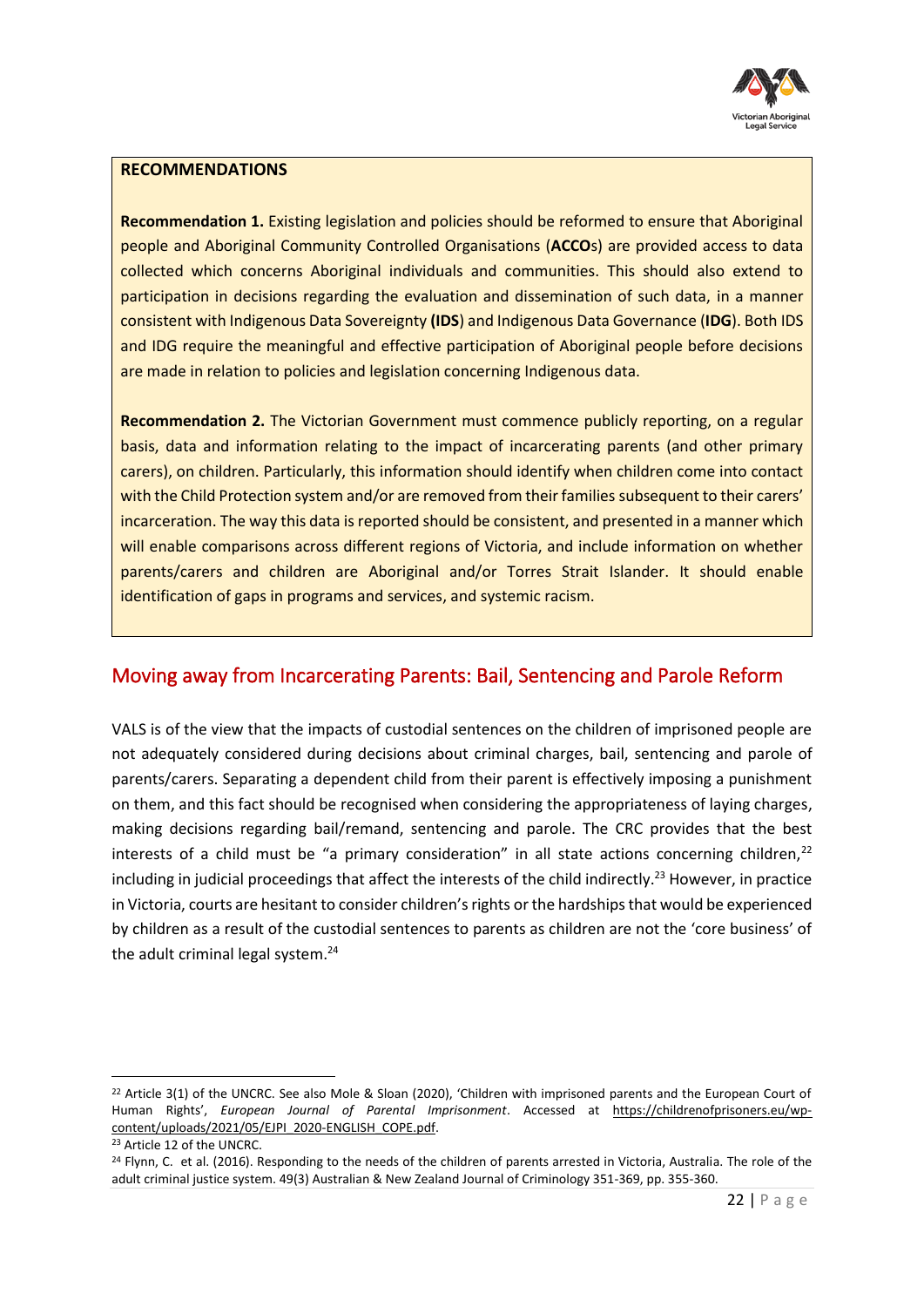

VALS brings to the attention of the Committee the following recommendations of the Council of Europe (**CoE**): 25

Without prejudice to the independence of the judiciary, before a judicial order or a sentence is imposed on a parent, account shall be taken of the rights and needs of their children and the potential impact on them. The judiciary should examine the possibility of a reasonable suspension of pre-trial detention or the execution of a prison sentence and their possible replacement with community sanctions or measures.

## <span id="page-22-0"></span>The Need for Urgent Bail Reform

VALS has recently published a Policy Brief on Victoria's bail laws (Fixing Victoria's Broken Bail Laws<sup>26</sup>), which we encourage the Legal and Social Issues Committee to read. A summary of the recommendations are included below.

In 2017-18, in response to the Bourke Street incident, the Victorian Government changed the bail laws to make it easier to lock people up before criminal charges are finalised. The changes aimed to restrict access to bail for individuals accused of serious violent offences; however, they have had wider and more devastating impacts.

The punitive bail system has disproportionately impacted Aboriginal and/or Torres Strait Islander people, and has resulted in a dramatic increase in the number of Aboriginal people in prison who have not been sentenced. This is the opposite of what the Royal Commission into Aboriginal Deaths in Custody (**RCIADIC**) recommended, over thirty years ago.

- In June 2021, 51% of Aboriginal people in prison in Victoria were on remand, compared to 32% in June 2017 and 20% in June 2010.
- In June 2019, 57.5% of Aboriginal women in prison in Victoria were on remand, compared to 48% in June 2017 and 29.6% in June 2010.
- Between 2009-2010 and 2019-2020, the number of Aboriginal women entering prison on remand increased by 440%, compared to a 210% increase for the total prison population.
- In June 2019, 46.7% of Aboriginal men in prisons in Victoria were on remand, compared to 30% in June 2017 and 19% in June 2010.
- In 2020-2021, 68.7% of Aboriginal children in youth custody in Victoria were on remand on an average day.

<sup>&</sup>lt;sup>25</sup> Council of Europe, Recommendation CM/Rec(2018)5 of the Committee of Ministers to member States concerning children with imprisoned parents

<sup>26</sup> Available at<https://www.vals.org.au/wp-content/uploads/2022/05/Fixing-Victorias-Broken-Bail-Laws.pdf>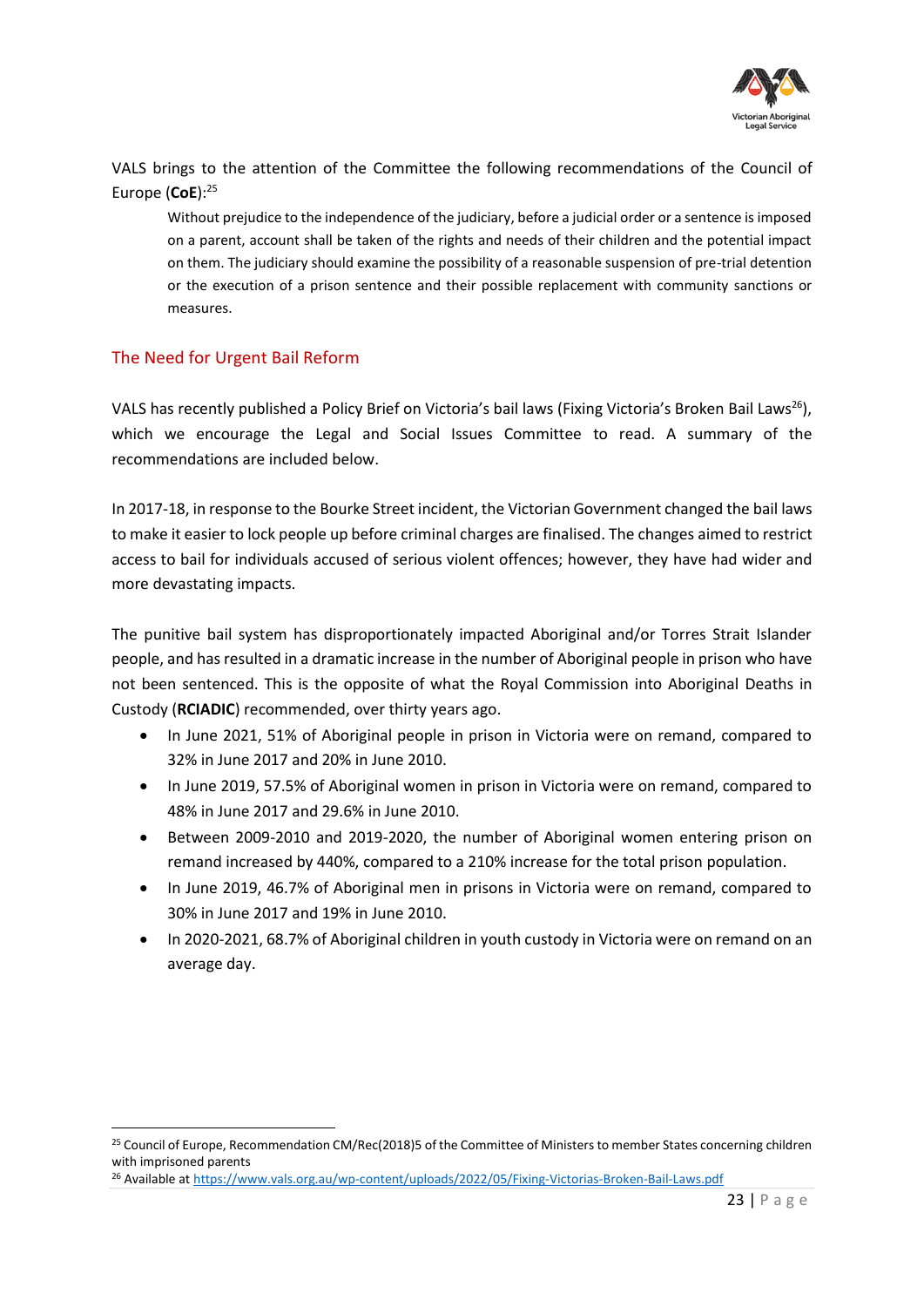



In July 2021, VALS sent an open letter $^{27}$  (signed by 55 organisations) and an expert petition<sup>28</sup> (signed by over 250 experts) to Ministers Symes, Hutchins and Williams calling for urgent bail reform. We have still not received an official response. Recently, we have also launched a community petition, calling on urgent bail reform, $29$ which has already been signed by 1,473 people.

#### **RECOMMENDATIONS**

**Recommendation 3.** VALS supports the Council of Europe's recommendations that "before a judicial order or a sentence is imposed on a parent, account shall be taken of the rights and needs of their children and the potential impact on them. The judiciary should examine the possibility of a reasonable suspension of pre-trial detention or the execution of a prison sentence and their possible replacement with community sanctions or measures… Where a custodial sentence is being contemplated, the rights and best interests of any affected children should be taken into consideration and alternatives to detention be used as far as possible and appropriate, especially in the case of a parent who is a primary caregiver."

**Recommendation 4.** The bail laws must be urgently amended to:

(a) Remove the presumption against bail;

(b) Create a presumption in favour of bail for all offences, with the onus on the prosecution to demonstrate that bail should not be granted due to there being a specific and immediate risk to the physical safety of another person; a serious risk of interfering with a witness; or the person posing a demonstrable flight risk;

(c) Clarify that "flight risk" is a risk that the person will flee the jurisdiction. Bail must not be refused due to a risk that the person will not attend court for other reasons;

(d) Explicitly require that a person must not be remanded for an offence that is unlikely to result in a sentence of imprisonment; and

(e) Remove the offences of committing an indictable offence while on bail, breaching bail conditions and failure to answer bail.

**Recommendation 5.** Bail hearings must take place in person, unless absolutely necessary, as the decision to grant or refuse bail is one of the most significant decisions in a criminal matter, and provides a critical opportunity to assess the person's health and welfare.

<sup>&</sup>lt;sup>27</sup> VALS, Bail Reform is Urgently Needed, May 2021, available at [Bail-Reform-Letter-May-2021-5.pdf \(vals.org.au\)](http://www.vals.org.au/wp-content/uploads/2021/06/Bail-Reform-Letter-May-2021-5.pdf)

<sup>&</sup>lt;sup>28</sup> VALS, Expert Petition calling for Urgent Reform of Victoria's Bail Laws, [VALS-Bail-Reform-Petition.pdf](http://www.vals.org.au/wp-content/uploads/2021/07/VALS-Bail-Reform-Petition.pdf)

<sup>29</sup> Available at<https://www.vals.org.au/bail-petition/>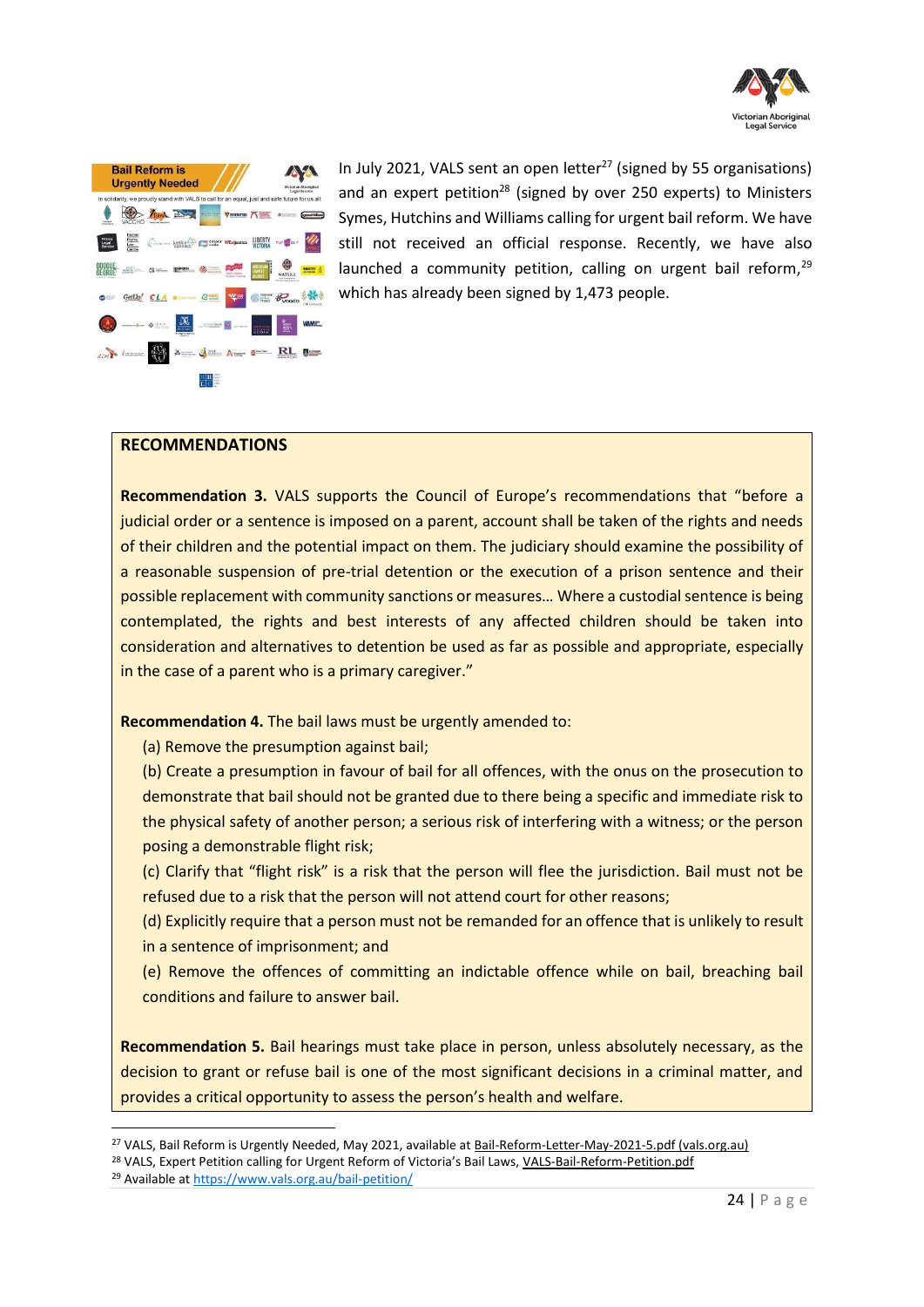

**Recommendation 6.** The Department of Justice and Community Safety (**DJCS**) should increase the number and diversity of bail justices, particularly in regional and rural areas. There should be targeted efforts at recruiting Aboriginal and/or Torres Strait Islander people as bail justices.

**Recommendation 7.** Bail justice hearings should not take place via Audio-Visual Link (**AVL**) unless absolutely necessary. There should be a prescriptive and legally enforceable protocol to ensure that remote bail justice hearings are strictly limited.

**Recommendation 8.** Aboriginal Community Justice Panels (**ACJP**) should be adequately funded to provide culturally safe support to Aboriginal people in police custody, including during police bail or bail justice hearings.

**Recommendation 9.** Access to an Independent Third Person (**ITP**) must be a legislated right for any person who has a disability or mental illness. ITPs should receive extensive training on cultural awareness and systemic racism, that is developed and implemented by Aboriginal communities.

**Recommendation 10.** To ensure that bail decision makers genuinely comply with their obligation to consider someone's Aboriginality, the bail laws should be amended so that:

(a) If someone is unrepresented in a bail hearing, the bail decision maker must be required to make inquiries as to whether the person is Aboriginal;

(b) All bail decision makers must be required to explain how they have discharged their obligation to consider Aboriginality in bail decisions. This would require bail decision makers to explain what information they have taken into account to understand why and how someone's Aboriginality is relevant to the bail hearing. It is not acceptable that an individual identifies as Aboriginal, yet their Aboriginality is not considered or referred to during the bail hearing.

**Recommendation 11.** When considering someone's Aboriginality in relation to a bail decision, courts and other bail decision makers should consider relevant matters identified in case law and coronial findings, including:

(a) "over-policing of Aboriginal communities and their overrepresentation amongst the prison population;"

(b) Aboriginality is relevant to bail decisions even if the individual's connection to their Aboriginality and culture has been intermittent throughout their life;

(c) "Cultural connection can play a significant role in the rehabilitation of offenders who are of Aboriginal heritage;"

(d) The importance of supporting and encouraging Aboriginal people to learn more about their Aboriginality and strengthen their family bonds;

(e) Custody is likely to be disruptive to the person's "personal and cultural development";

(f) The availability of support "based on therapeutic community principles and Aboriginal cultural practices";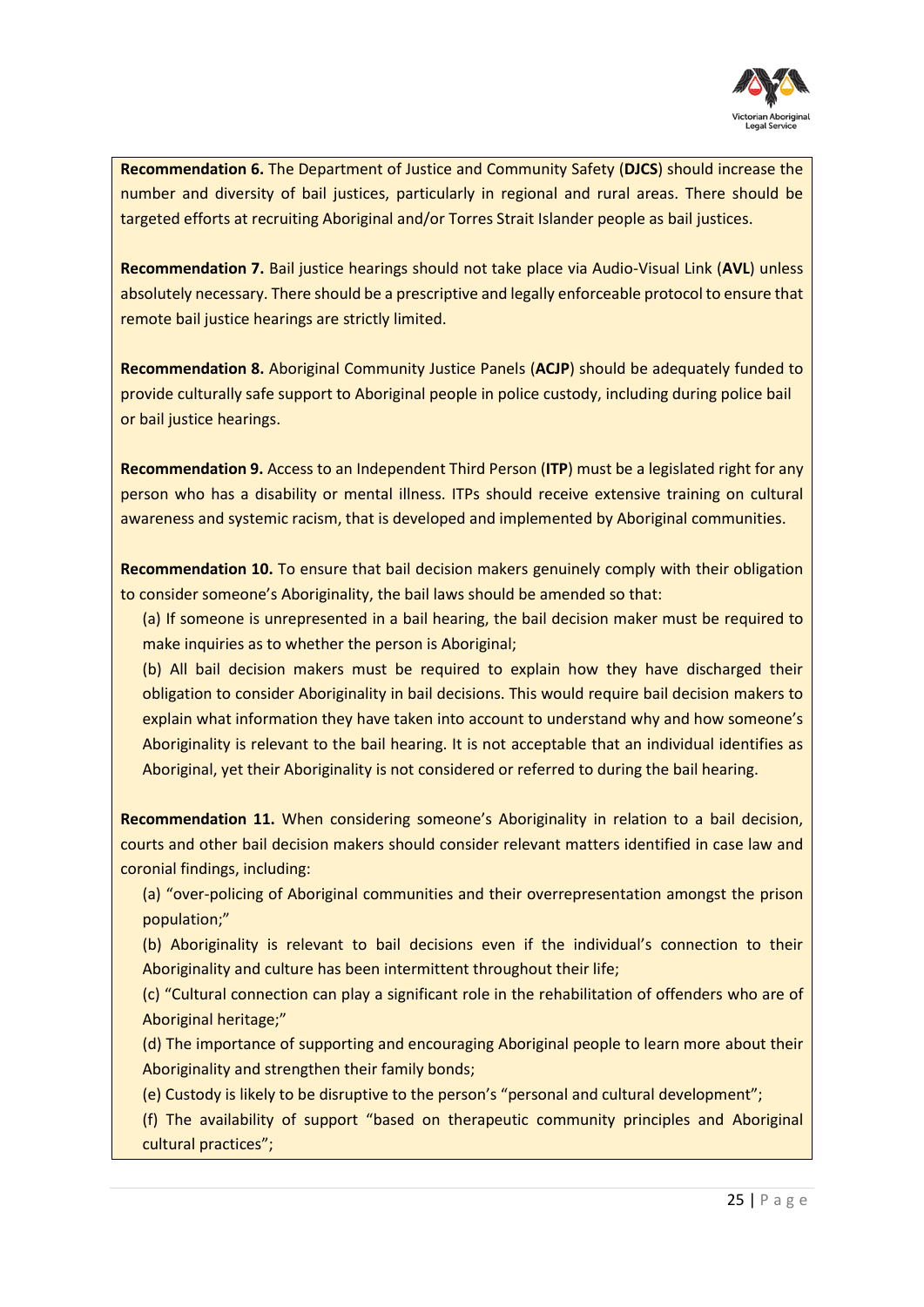

(g) If the decision whether or not to grant bail is a close one, the person's Aboriginality should weigh in favour of them being granted bail; and

(h) Breach of bail conditions by non-attendance at court should not be grounds for bail refusal and should be avoided due to the adverse impact on Aboriginal people.

**Recommendation 12.** VALS should be funded to work with Aboriginal communities to develop a formal guide and training for bail decision makers (police, bail justices, magistrates and judges), so that they understand the relevance of Aboriginality for bail decisions. These resources should include information on the unique systemic and background factors affecting Aboriginal people in the justice system, including the way that colonisation has impacted on their lives, families and communities. They should also identify the strengths of Aboriginal communities, including connection to culture, language and Country, and non-custodial, culturally-appropriate alternatives to remand. These resources should also be used by practitioners representing/who may represent Aboriginal and/or Torres Strait Islander people, and prosecutors.

**Recommendation 13.** All bail decision makers (police, bail justices, magistrates and judges), and practitioners representing/who may represent Aboriginal and/or Torres Strait Islander people, and prosecutors must be required to undertake mandatory training on cultural awareness and the requirement to consider Aboriginality in bail decisions, including, but not limited to, leading court decisions on this issue. Training must be delivered on a regular basis, not just as a "one off."

**Recommendation 14.** To improve access to culturally safe bail proceedings across Victoria, it is critical to:

- (a) Provide funding to VALS to provide a culturally safe duty lawyer service at the Bail and Remand Court (**BaRC**);
- (b) Ensure that all Aboriginal people appearing at BaRC are visited by an Aboriginal person employed by the court, when they first arrive at the Melbourne Custody Centre;
- (c) Give priority to Aboriginal applicants appearing at BaRC;
- (d) Increase access to after-hours bail courts across all of metro and regional Victoria, and for children.

**Recommendation 15.** The Government should work with Koori Courts and Aboriginal communities to consider how Koori Courts can be expanded to hear bail applications.

**Recommendation 16.** The Government and the Magistrates Court of Victoria must increase the number of Koori workers in the Court Integrated Support Service (**CISP**).

**Recommendation 17.** To increase access to bail, the Government must invest in:

- (a) Culturally safe residential bail accommodation and support;
- (b) Culturally safe drug and alcohol rehabilitation and support services;
- (c) Culturally safe mental health services.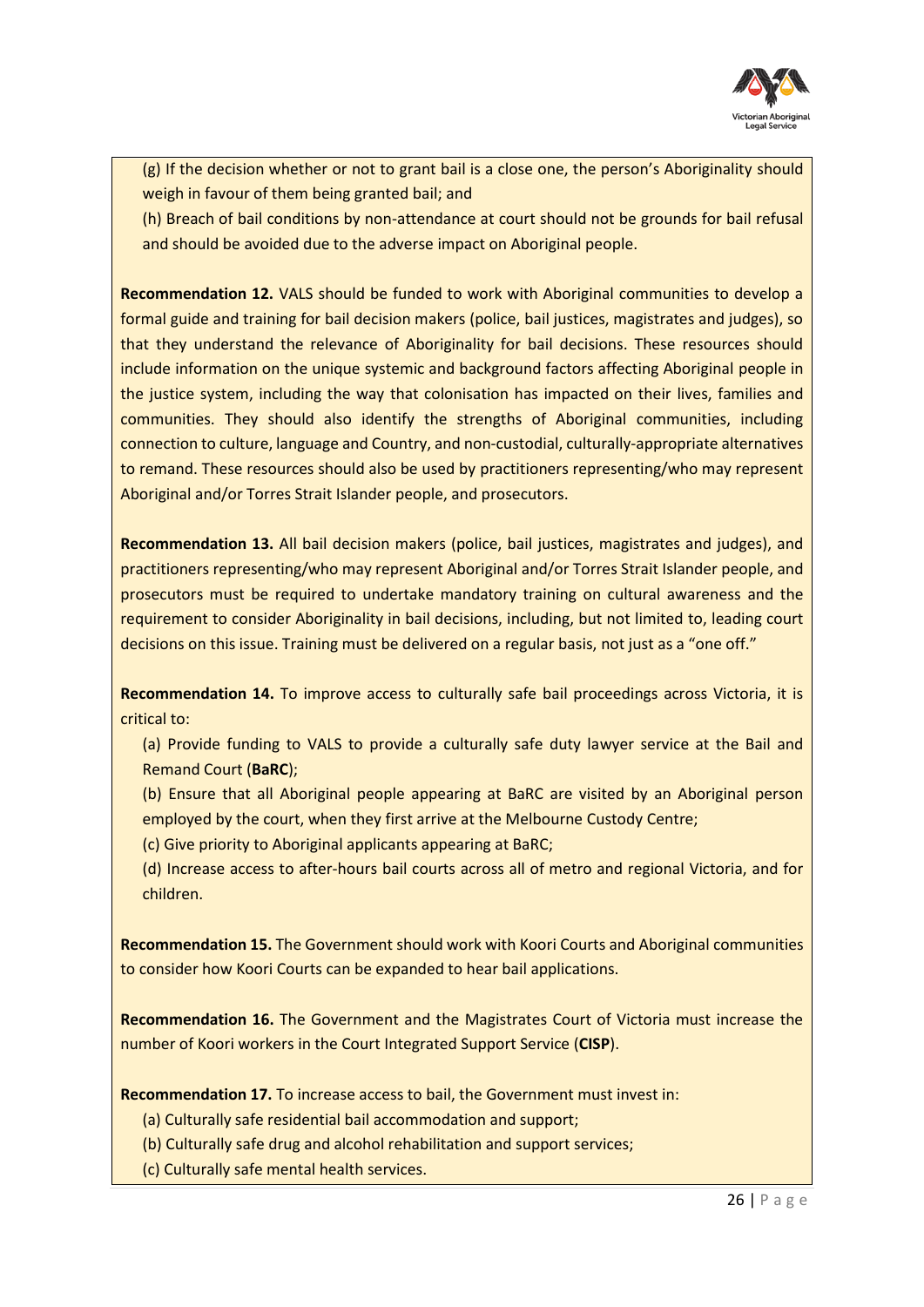

## <span id="page-26-0"></span>**Sentencing**

VALS brings to the attention of the Committee the following recommendations of the COE:<sup>30</sup> Where a custodial sentence is being contemplated, the rights and best interests of any affected children should be taken into consideration and alternatives to detention be used as far as possible and appropriate, especially in the case of a parent who is a primary caregiver.

VALS also draws attention to Rule 64 of the United Nations *Rules for the Treatment of Women Prisoners and Non-custodial Measures for Women Offenders* (**Bangkok Rules**):

Non-custodial sentences for pregnant women and women with dependent children shall be preferred where possible and appropriate, with custodial sentences being considered when the offence is serious or violent or the woman represents a continuing danger, and after taking into account the best interests of the child or children, while ensuring that appropriate provision has been made for the care of such children.

#### **RECOMMENDATIONS**

**Recommendation 18.** The Victorian Government should establish sentencing guidelines that require magistrates and judges to consider the best interests of any affected child when making sentencing decisions.

**Recommendation 19.** The Victorian Government must support self-determined initiatives to improve sentencing outcomes for Aboriginal people. This includes by directing dedicated funding from *Burra Lotipa Dunguludja* to the Aboriginal Community Justice Reports<sup>31</sup> project currently carried out by VALS and partners, as well as providing ongoing funding beyond the pilot Project.

**Recommendation 20.** The Victorian Government should increase community-based sentencing options. This includes creating additional sentencing options between an adjourned undertaking and a Community Corrections Order (**CCO**).

**Recommendation 21.** The Victorian Government should repeal mandatory sentencing schemes under the Sentencing Act 1991 (Vic), including for the following offences:

- (a) Category 1 and Category 2 offences;
- (b) Offences against "emergency workers";
- (c) Category A and Category B "serious youth offences."

<sup>30</sup> Council of Europe, Recommendation CM/Rec(2018)5 of the Committee of Ministers to member States concerning children with imprisoned parents

<sup>31</sup> VALS, Aboriginal Community Justice Reports,<https://www.vals.org.au/aboriginal-community-justice-reports/>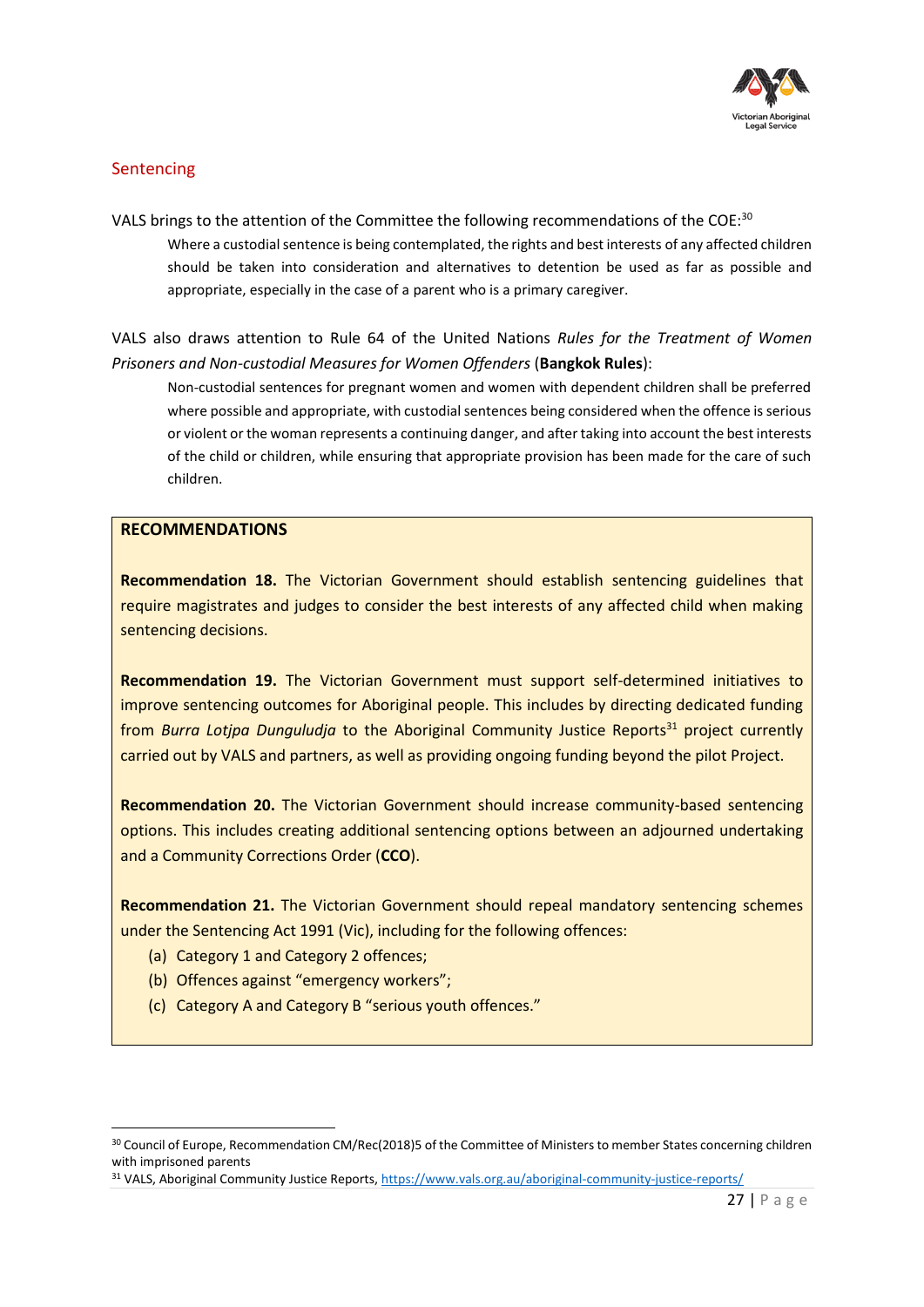

## <span id="page-27-0"></span>Parole

As with the above, there needs to be broader reform to Victoria's parole process, as well as specific considerations for incarcerated carers. Many people, especially Aboriginal people, serve out the entirety of their sentence, rather than being released on parole. To reduce the amount of time that children are separated from their parents, there needs to be a fundamental overhaul of the parole system.

### **RECOMMENDATIONS**

**Recommendation 22.** Bangkok Rule 63 should be implemented in Victoria, and enshrined in legislation: "Decisions regarding early conditional release (parole) shall favourably take into account women prisoners' caretaking responsibilities, as well as their specific social reintegration needs." VALS recommends expanding this to carers, rather than just limiting the approach to women.

**Recommendation 23.** The Victorian Government should amend the *Corrections Act 1986* (Vic) to provide for automatic court-ordered parole for sentences under five years.

**Recommendation 24.** The Victorian Government should repeal Section 77C of the *Corrections Act 198*6 (Vic) and adopt a new provision which provides that time spent on parole, before a parole order is cancelled, counts as time served.

**Recommendation 25.** The Victorian Government should amend the *Corrections Act 1986* (Vic) to include a legislative requirement to have Aboriginal people on the Adult Parole Board. Membership of the Parole Board must include people with professional backgrounds and with relevant lived experience.

**Recommendation 26.** The Victorian Government should amend the *Corrections Act 1986* (Vic) and the Adult Parole Board Manual, to provide that parole cannot be denied on the basis that a required program has not been completed, where this program is unavailable or unsuitable for Aboriginal people.

**Recommendation 27.** The Victorian Government should work with Aboriginal organisations to ensure that Aboriginal people who are incarcerated, particularly Aboriginal women, have access to culturally safe rehabilitation programs. Funding must be given to Aboriginal organisations to design and deliver these programs.

**Recommendation 28.** The Victorian Government must work with Aboriginal organisations to develop and provide culturally appropriate transitional housing and support for Aboriginal people exiting prison.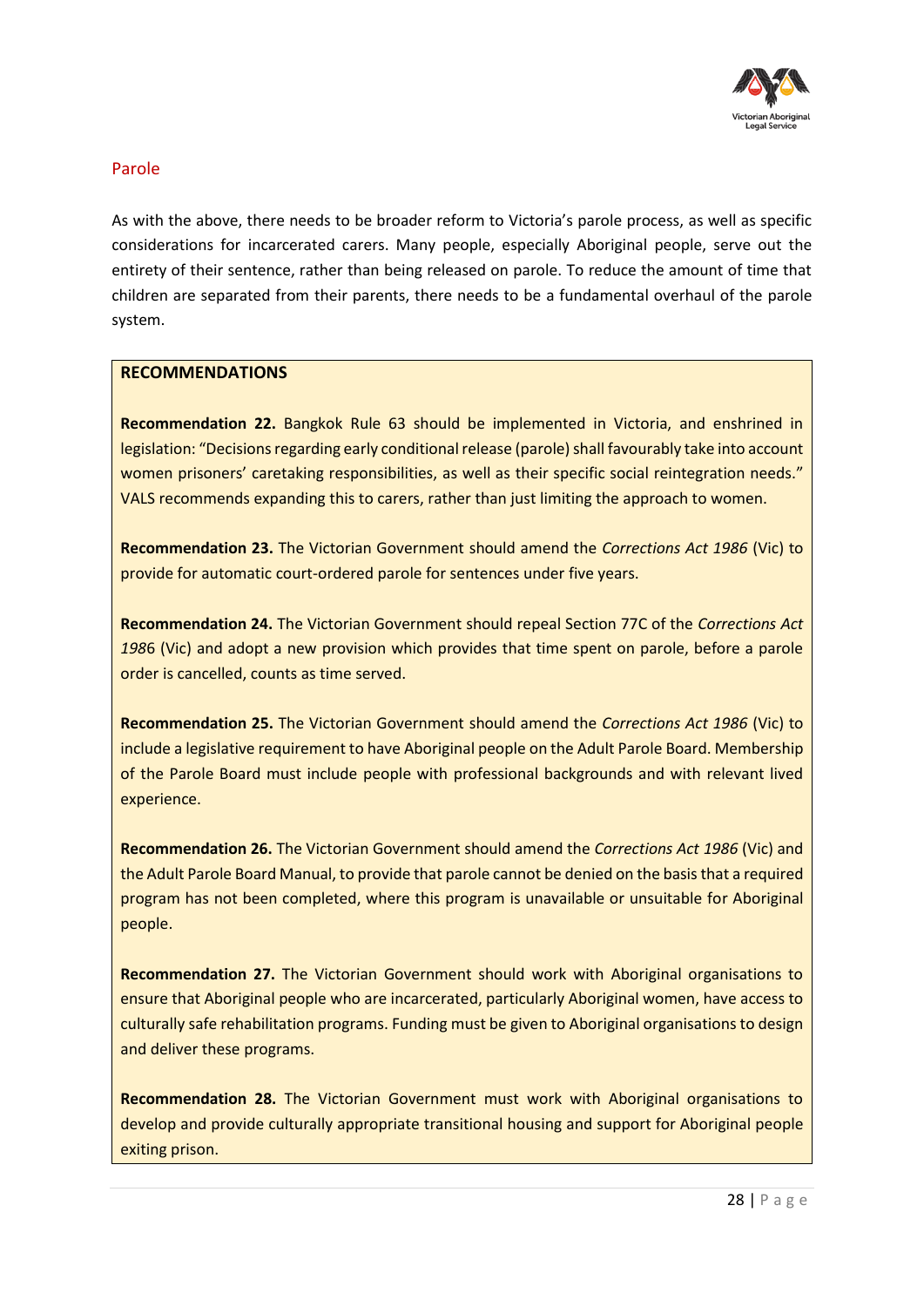

**Recommendation 29.** The Victorian Government must repeal regulation 5 of the *Charter of Human Rights and Responsibility (Public Authorities) Regulation 2013* (Vic), which exempts the Adult Parole Board from the operation of the Charter.

**Recommendation 30.** The Victorian Government must repeal section 69(2) of the *Corrections Act 1986* (Vic), which provides that the Adult Parole Board is not bound by the rules of natural justice.

**Recommendation 31.** The Victorian Government must amend the *Corrections Act 1986* to include the purpose of parole and the criteria on which parole decisions are made. The legislated purpose of parole should highlight that the release of the individual on parole will contribute to the protection of society by facilitating their rehabilitation and reintegration into society.

**Recommendation 32.** The Victorian Government must amend the *Corrections Act 1986* to provide for the following rights of incarcerated people in relation to any decisions made by the Adult Parole Board regarding parole:

- (d) The right to have access to all information and documents being considered by the parole authority, subject to limited exceptions;
- (e) The right to appear before the Board;
- (f) The right to culturally appropriate legal assistance and representation;
- (g) The right to detailed reasons relating to a decision;
- (h) The right to appeal a decision of the Board.

**Recommendation 33.** The Victorian Government should provide funding to VALS to provide legal assistance, support and representation to Aboriginal people who are applying for parole.

**Recommendation 34.** The Victorian Government should amend the *Corrections Act 1986* (Vic) so that the Adult Parole Board is required to take into account cultural considerations when making decisions on parole applications, suspension and cancellation of parole for Aboriginal people. The Adult Parole Board Manual should be amended to provide guidance to the Adult Parole Board on complying with this requirement. All parole officers should be required to undertake mandatory and ongoing cultural awareness training.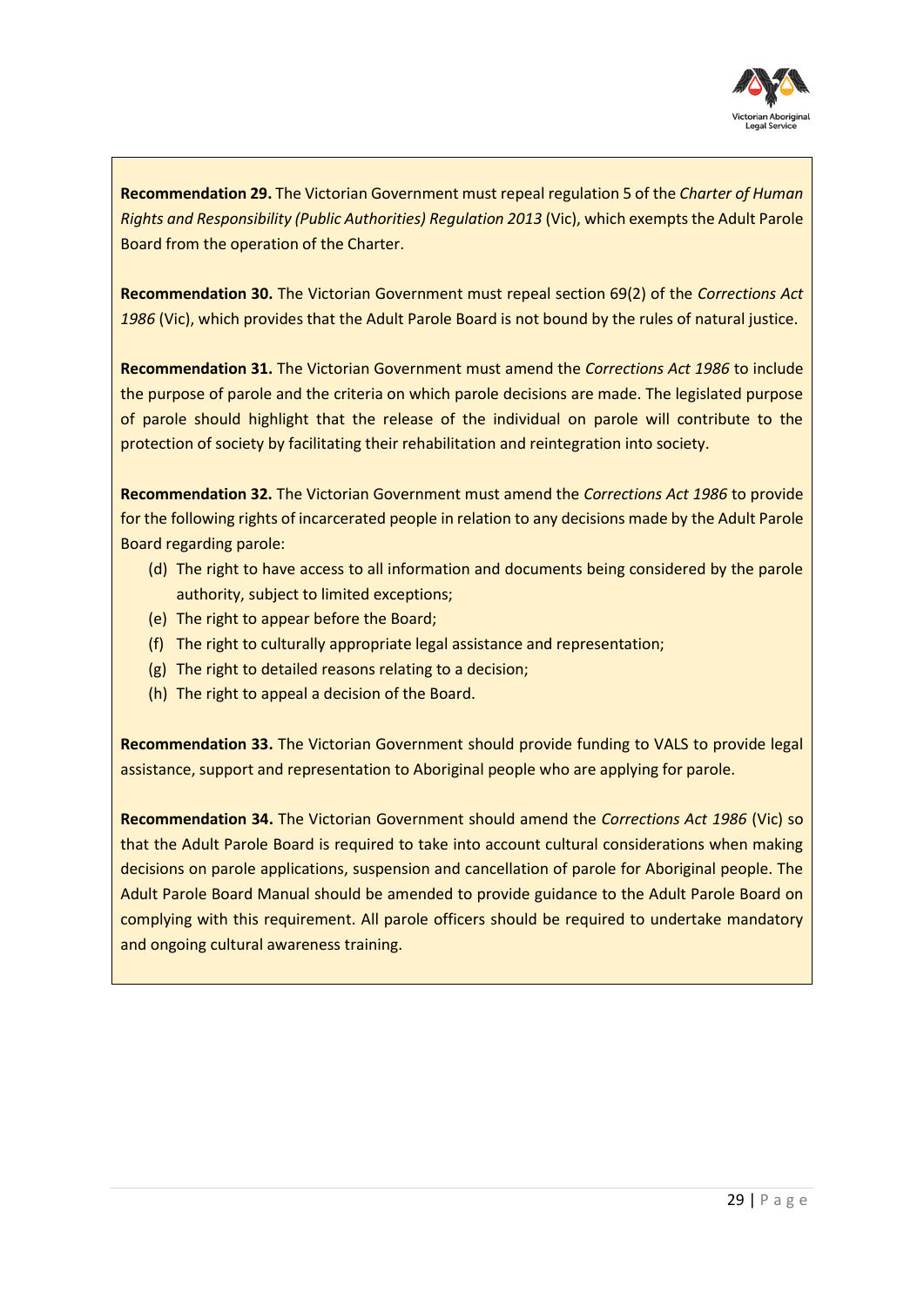

### <span id="page-29-0"></span>A Pivot to Community-Based Supports and Services

In VALS' extensive submission to the Criminal Justice Inquiry, $32$  we made a number of recommendations relating to improved sentencing practices, and focusing on community-based supports and services, rather than continuing with the current reliance on incarceration. These recommendations are relevant to this Inquiry as well, as the focus should be on avoiding having circumstances where children are deprived of their parents, as a result of their parents' incarceration.

We note the following, from the Bangkok Rules:

Rule 60 Appropriate resources shall be made available to devise suitable alternatives for women offenders in order to combine non-custodial measures with interventions to address the most common problems leading to women's contact with the criminal justice system. These may include therapeutic courses and counselling for victims of domestic violence and sexual abuse; suitable treatment for those with mental disability; and educational and training programmes to improve employment prospects. Such programmes shall take account of the need to provide care for children and women-only services. Rule 62 The provision of gender-sensitive, trauma-informed, women-only substance abuse treatment programmes in the community and women's access to such treatment shall be improved, for crime prevention as well as for diversion and alternative sentencing purposes.

#### **RECOMMENDATIONS**

**Recommendation 35**. The Government should invest in culturally appropriate prevention and early intervention services, rather than continuing to rely on imprisonment, with the view to reduce incarceration of Aboriginal and/or Torres Strait Islander parents and other carers.

## <span id="page-29-1"></span>Prioritising the Health and Wellbeing of Children During Arrest and Remand

The Bangkok Rules state the following:

Rule 2(2) Prior to or on admission, women with caretaking responsibilities for children shall be permitted to make arrangements for those children, including the possibility of a reasonable suspension of detention, taking into account the best interests of the children.

Rule 3(1) The number and personal details of the children of a woman being admitted to prison shall be recorded at the time of admission. The records shall include, without prejudicing the rights of the mother, at least the names of the children, their ages and, if not accompanying the mother, their location and custody or guardianship status.

<sup>&</sup>lt;sup>32</sup> VALS, Victorian Aboriginal Legal Service Submission on Victoria's Anti-Racism Strategy, December 2021, available at [https://www.vals.org.au/wp-content/uploads/2022/01/VALS-submission-Anti-Racism-Strategy.pdf.](https://www.vals.org.au/wp-content/uploads/2022/01/VALS-submission-Anti-Racism-Strategy.pdf)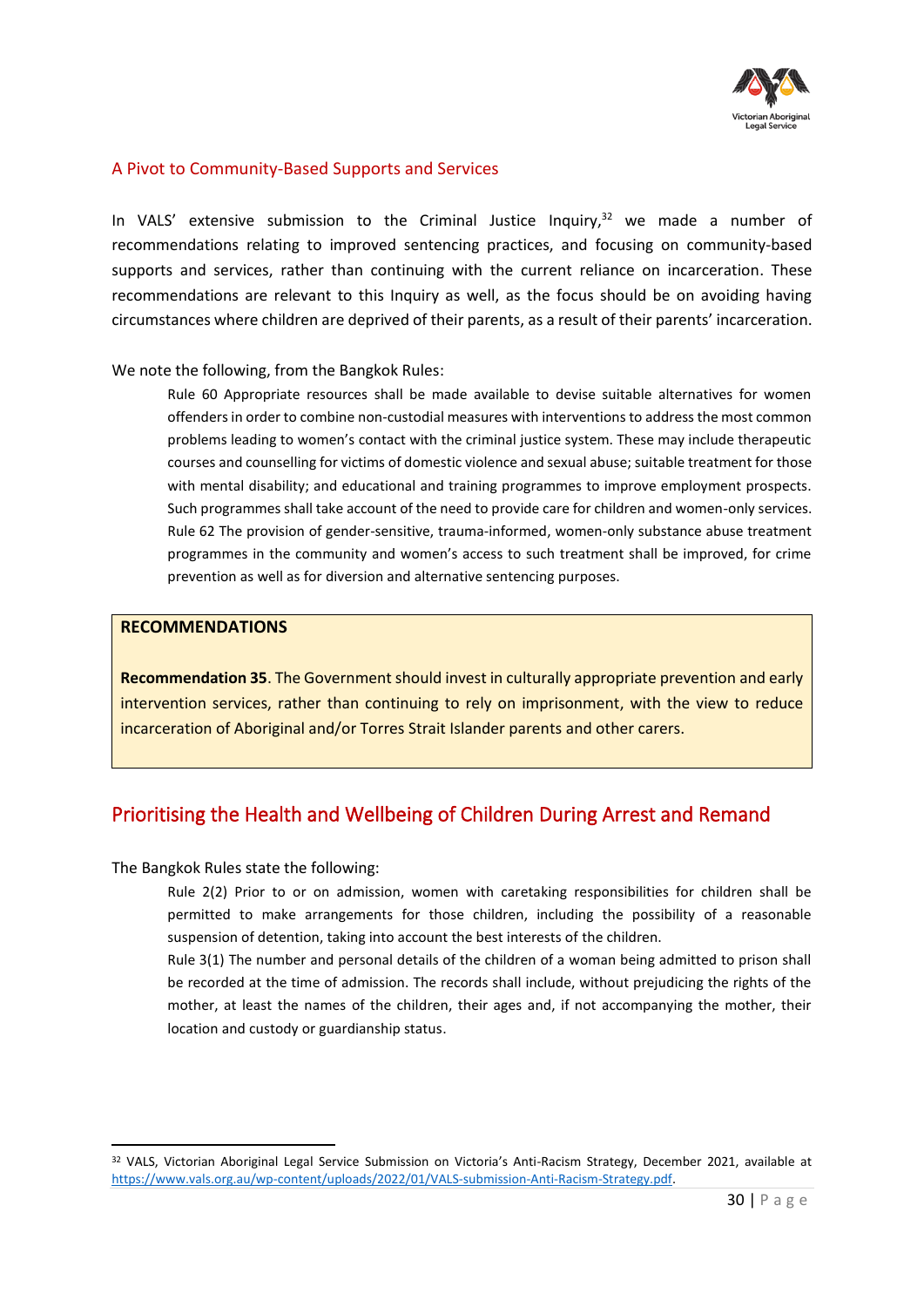

#### VALS brings to the attention of the Committee the following CoE recommendations:<sup>33</sup>

Due consideration should be given by the police to the impact that arrest of a parent may have on any children present. In such cases, where possible, arrest should be carried out in the absence of the child or, at a minimum, in a child-sensitive manner…

Enforcing restrictions on contact of an arrested or a remanded parent shall be done in such a way as to respect the children's right to maintain contact with them…

The prison administration shall endeavour to collect and collate relevant information at entry regarding the children of those detained…

At admission, the prison administration should record the number of children a prisoner has, their ages, and their current primary caregiver, and shall endeavour to keep this information up-to-date.

Prior to, or on admission, individuals with caregiving responsibilities for children shall be enabled to make arrangements for those children, taking into account the best interests of the child.

On admission and on a prisoner's transfer, prison authorities shall assist prisoners who wish to do so in informing their children (and their caregivers) of their imprisonment and whereabouts or shall ensure that such information is sent to them.

VALS emphasises the importance of detention staff (both police and prison staff) supporting carers to make arrangements for their dependent children, as a matter of urgency, upon their detention. For example, Her Majesty's Inspectorate Of Prisons' (**HMIP**) Expectations require the following: 34

Women can make immediate contact with their children, families and other people who are significant to them to put in place appropriate care arrangements. More than one telephone call is allowed if needed…

Women who have been recently separated from a child or have dependant children in the community are provided with information to allow them to access support services and resources…

All potential child safeguarding concerns are relayed to the prison safeguarding lead. Contact is made with children's services as necessary, action is followed up and information is promptly shared with women.

Particularly noting Australia's history of removing children and tearing Aboriginal and Torres Strait Islander families apart, all carers with dependent children, who are incarcerated (either remanded or sentenced), should be afforded culturally appropriate legal advice and representation, particularly in the event that Child Protection becomes involved. Access to legal advice should be provided as a matter of priority. VALS should receive notifications of child protection involvement where the incarcerated carer is Aboriginal and/or Torres Strait Islander, and should be properly funded to provide assistance (other legal service providers should also be appropriately funded, for circumstances where VALS is unable to act due to a conflict of interest).

<sup>33</sup> Council of Europe, Recommendation CM/Rec(2018)5 of the Committee of Ministers to member States concerning children with imprisoned parents

<sup>34</sup> Her Majesty's Inspectorate Of Prisons, Expectations Criteria for assessing the treatment of and conditions for women in prison, Version 2, 2021, available at [https://www.justiceinspectorates.gov.uk/hmiprisons/wp](https://www.justiceinspectorates.gov.uk/hmiprisons/wp-content/uploads/sites/4/2021/08/Womens-Expectations-FINAL-July-2021-1.pdf)[content/uploads/sites/4/2021/08/Womens-Expectations-FINAL-July-2021-1.pdf](https://www.justiceinspectorates.gov.uk/hmiprisons/wp-content/uploads/sites/4/2021/08/Womens-Expectations-FINAL-July-2021-1.pdf)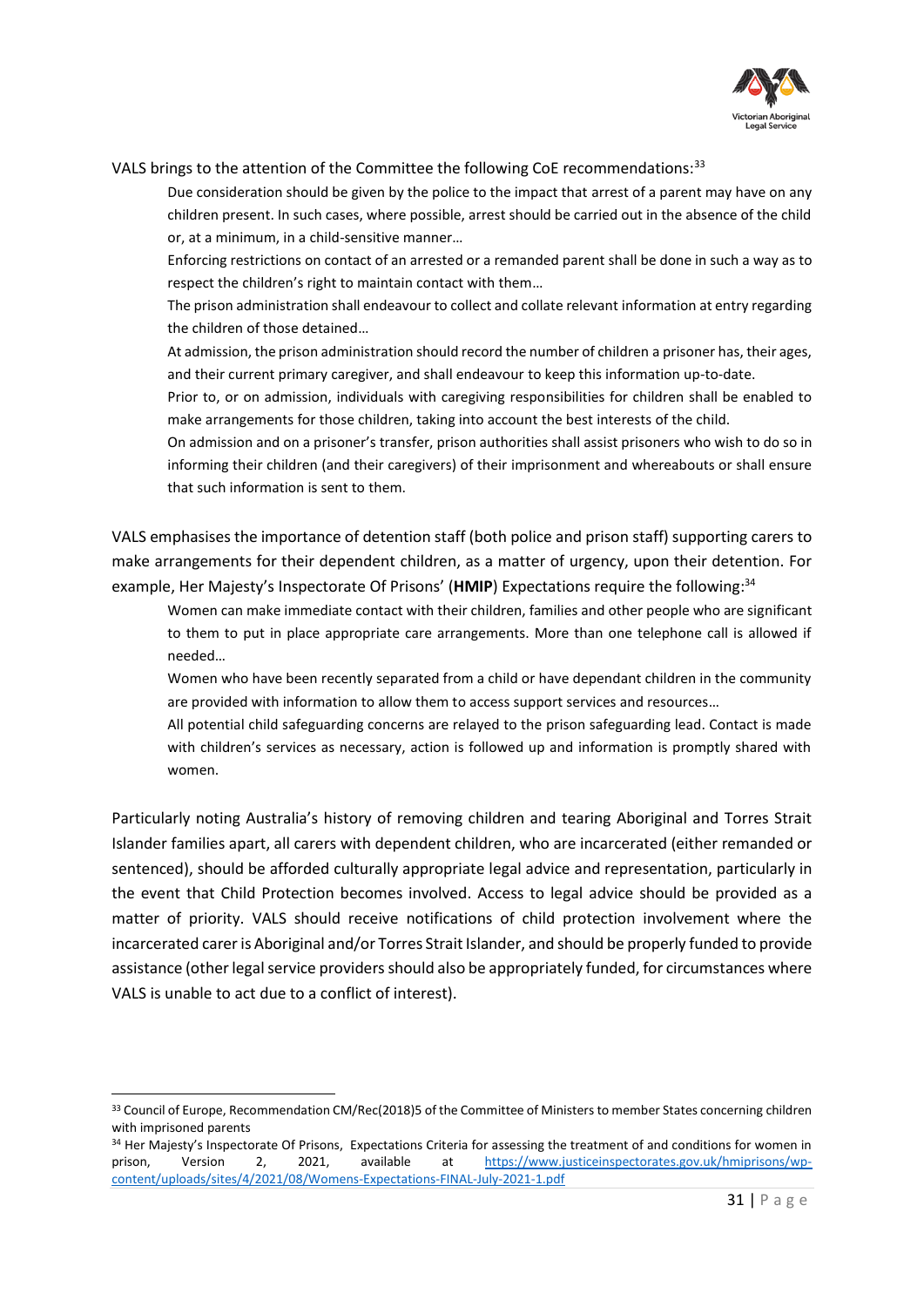

#### **RECOMMENDATIONS**

**Recommendation 36.** VALS supports the Council of Europe's recommendations that

- (g) [d]ue consideration should be given by the police to the impact that arrest of a parent may have on any children present. In such cases, where possible, arrest should be carried out in the absence of the child or, at a minimum, in a child-sensitive manner.
- (h) Prior to, or on admission, individuals with caregiving responsibilities for children shall be enabled to make arrangements for those children, taking into account the best interests of the child.
- (i) The prison administration shall endeavour to collect and collate relevant information at entry regarding the children of those detained.
- (j) At admission, the prison administration should record the number of children a prisoner has, their ages, and their current primary caregiver, and shall endeavour to keep this information up-to-date.
- (k) On admission and on a prisoner's transfer, prison authorities shall assist prisoners who wish to do so in informing their children (and their caregivers) of their imprisonment and whereabouts or shall ensure that such information is sent to them.
- (l) Enforcing restrictions on contact of an arrested or a remanded parent shall be done in such a way as to respect the children's right to maintain contact with them.

**Recommendation 37.** VALS supports Her Majesty's Inspectorate Of Prisons' (**HMIP**) requirements that "[w]omen can make immediate contact with their children, families and other people who are significant to them to put in place appropriate care arrangements… Women who have been recently separated from a child or have dependent children in the community are provided with information to allow them to access support services and resources." This obligation should extend to both Victoria Police and prison staff.

**Recommendation 38.** All carers with dependent children, who are incarcerated (either remanded or sentenced), should be afforded culturally appropriate legal advice and representation, particularly in the event that Child Protection becomes involved. Access to legal advice should be provided as a matter of priority. VALS should receive notifications of child protection involvement where the incarcerated carer is Aboriginal and/or Torres Strait Islander, and should be properly funded to provide assistance (other legal service providers should also be appropriately funded, for circumstances where VALS is unable to act due to a conflict of interest).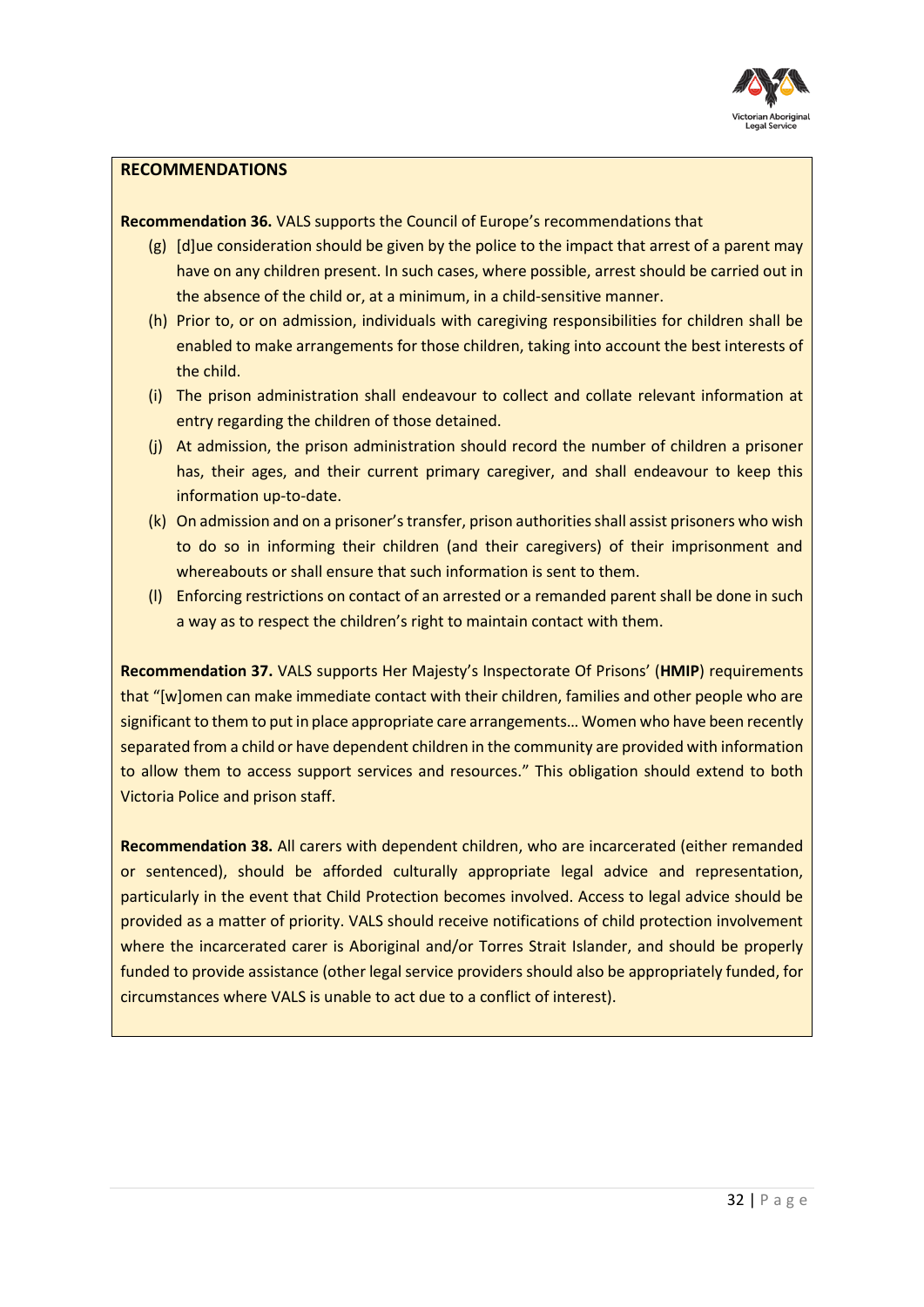

## <span id="page-32-0"></span>The Right of Children to Visit and Stay in Contact with their Parents in Custody

Children have the right to maintain contact with parents while in custody. <sup>35</sup> While the Bangkok Rules specifically address the need for the government to encourage and facilitate visitation of imprisoned mothers, including measures to counterbalance disadvantages,<sup>36</sup> VALS is of the opinion that the rights of the child place an obligation on the Victorian Government to implement such policies and practices in relation to the visitation of parents and other carers generally.<sup>37</sup>

When visitation does occur, children visiting a parent in custody in a detention facility, can, in and of itself, be a traumatic event that deters future visits. Factors that negatively affect the visits of children to detention facilities include:

- The oppressive and secure nature of the visiting areas in prisons with little attention to the needs of children;
- Surveillance and the lack of privacy during visits; and
- $\bullet$  Intimidating and disrespectful attitudes of custodial staff.<sup>38</sup>

While the barriers to visitation of a parent in custody infringe upon the rights of the child, the situation is exacerbated for mothers in custody, who receive fewer visits than fathers while in custody and are at greater risk of losing contact with their children.<sup>39</sup>

## <span id="page-32-1"></span>Placement of Parents

## VALS brings to the attention of the Committee the following CoE recommendations.<sup>40</sup>

Whenever a parent is detained, particular consideration shall be given to allocating them to a facility close to their children… Apart from considerations regarding requirements of administration of justice, safety and security, the allocation of an imprisoned parent to a particular prison, shall, where appropriate, and in the best interests of their child, be done such as to facilitate maintaining childparent contact, relations and visits without undue burden either financially or geographically.

<sup>35</sup> Article 9(3) of the UNCRC.

<sup>&</sup>lt;sup>36</sup> Rule 26 of the Bangkok Rules.

<sup>37</sup> Article 3 and 9 on the UNCRC.

<sup>38</sup> Flynn, C. (2014). Getting there and being there: Visits to prisons in Victoria - the experiences of women prisoners and their children., pp. 179-180.

<sup>39</sup> Ibid., p. 177.

<sup>40</sup> Council of Europe, Recommendation CM/Rec(2018)5 of the Committee of Ministers to member States concerning children with imprisoned parents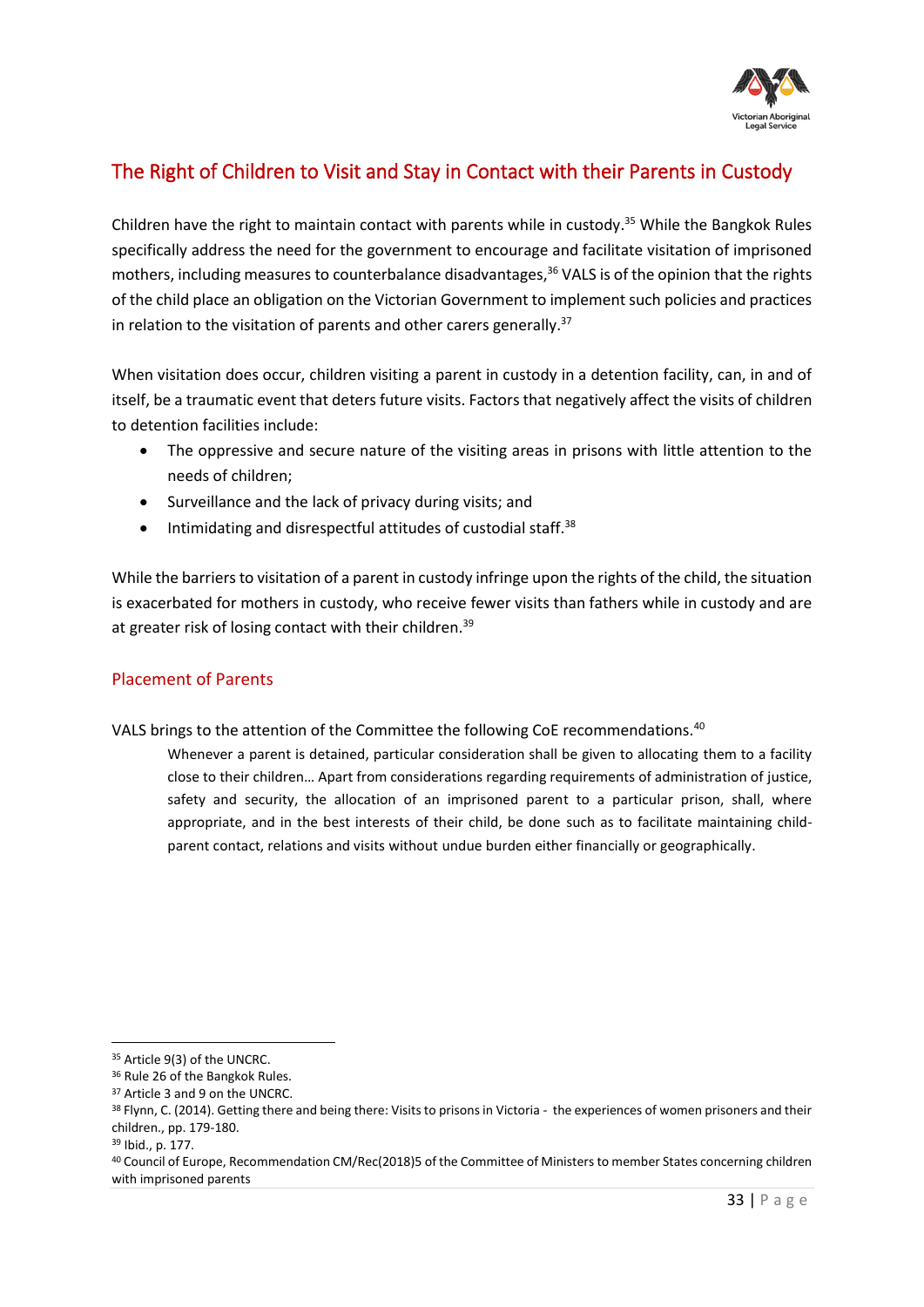

#### **RECOMMENDATION**

**Recommendation 39.** Incarcerated parents should be allocated to a facility close to their children, to "facilitate maintaining child-parent contact, relations and visits without undue burden either financially or geographically." Where there is not a prison located close to the child's place of residence, this should be taken into account in bail decision-making and/or sentencing, centring the best of the interests of the child.

## <span id="page-33-0"></span>Visits by Children to the Prison

### *Case Study – Frances' children (a pseudonym)*

During the pandemic, not all of Frances' children were able to visit her at the same time, due to restrictions. This was really detrimental, as the focus should have been on keeping the children together, as each others' safety net, particularly when visiting their mother in such a foreign environment. This was also particularly important to enable the older children, who had a stronger connection with their mother, to be there at the same time as the younger children, who were not as bonded.

The visiting room was pretty barren, without toys. Frances' children's carer was unable to bring food into the family room (other than baby formula), including bottles of water for the older children, and there was no nutritious food that could be bought there. There was only junk food in the vending machine available.

After visits, Frances' children demonstrated their grief in different ways - regressing, throwing tantrums, swearing, lashing out, screaming, waking up at 3am and swearing/playing. The children could not articulate that they are missing their mum, but the "trauma is unbelievable".

There have been some positives to zoom calls, as this allowed Frances to see where her children are living, including their bedroom and toys. It also meant that Frances could observe the interactions between her children and carers, which was reassuring. However, zoom calls should be additional to child-friendly, in-person visits, not substitutes.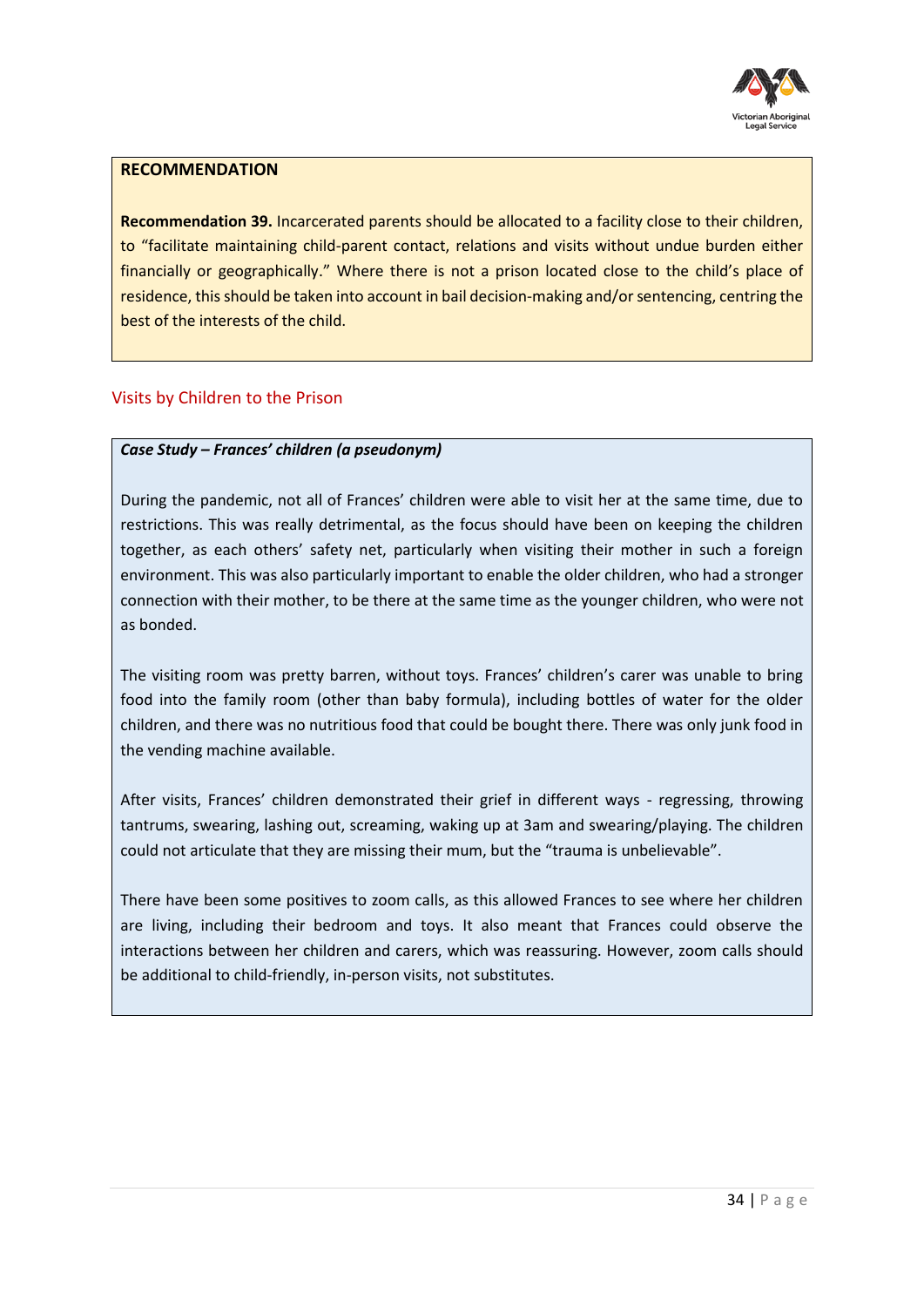

#### VALS highlights the following from the Corrections Commissioner's Requirements: <sup>41</sup>

Visits, including video visit contact with children and family, cannot be withdrawn as a punishment for disciplinary offences, *except where it is demonstrably justifiable*… (emphasis added)

The number of visitors (including children under 16 years of age and infants) who will be permitted to visit a prisoner at a time is based on a density quotient of 1 person per 2 square metres in the visit centre…

Visitors and prisoners are permitted to elbow bump or fist bump at the start and end of their visit. At all other times, physical distancing must be maintained, however, staff should be mindful that not having physical contact will be difficult for some visitors, particularly children. Staff should therefore provide a gentle reminder or warning to visitors regarding the requirement for physical distancing. Where a visitor refuses to comply after being reminded/warned to maintain physical distancing, staff may consider terminating the visit.

Only items that can be suitably cleaned/disinfected should be present in the visit centre. The availability of toys, books and play equipment for children, as well as the operation of visit centre canteens and vending machines will depend on health advice at the time of the visit.

#### In contrast, VALS notes the following Bangkok Rules:

Rule 23 Disciplinary sanctions for women prisoners shall not include a prohibition of family contact, especially with children.

Rule 26 Women prisoners' contact with their families, including their children, and their children's guardians and legal representatives shall be encouraged and facilitated by all reasonable means. Where possible, measures shall be taken to counterbalance disadvantages faced by women detained in institutions located far from their homes.

Rule 28 Visits involving children shall take place in an environment that is conducive to a positive visiting experience, including with regard to staff attitudes, and shall allow open contact between mother and child. Visits involving extended contact with children should be encouraged, where possible.

Rule 21 Prison staff shall demonstrate competence, professionalism and sensitivity and shall preserve respect and dignity when searching both children in prison with their mother and children visiting prisoners.

#### Additionally, VALS brings to the attention of the Committee the following CoE recommendations.<sup>42</sup>

Special measures shall be taken to encourage and enable imprisoned parents to maintain regular and meaningful contact and relations with their children, thus safeguarding their development. Restrictions imposed on contact between prisoners and their children shall be implemented only exceptionally, for the shortest period possible, in order to alleviate the negative impact the restriction might have on children and to protect their right to an emotional and continuing bond with their imprisoned parent… A child's right to direct contact shall be respected, even in cases where disciplinary sanctions or measures are taken against the imprisoned parent. In cases where security requirements are so extreme as to necessitate non-contact visits, additional measures shall be taken to ensure that the child-parent bond is supported…

<sup>41</sup> Corrections Victoria Commissioner, Commissioner's Requirements, Programs and Industry, 3.2.1 Management of Visits to Prisoners (October 2021)

<sup>42</sup> Council of Europe, Recommendation CM/Rec(2018)5 of the Committee of Ministers to member States concerning children with imprisoned parents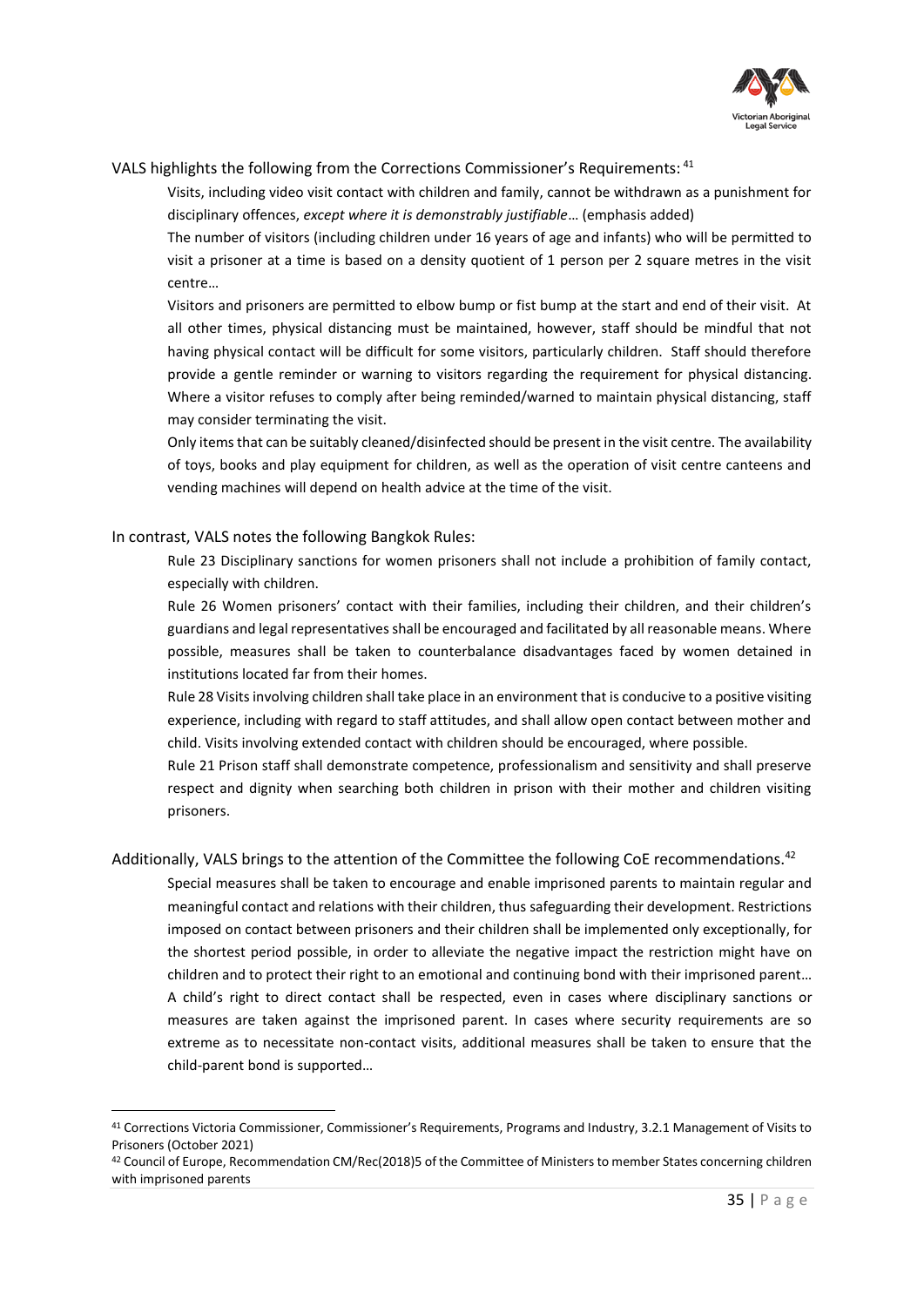

Support and information shall be provided by the prison, as far as possible, about contact and visiting modalities, procedures and internal rules in a child-friendly manner and in different languages and formats as necessary…

Any security checks on children shall be carried out in a child-friendly manner that respects children's dignity and right to privacy, as well as their right to physical and psychological integrity and safety. Any intrusive searches on children, including body cavity searches, shall be prohibited…

Any searches of prisoners prior to visits shall be conducted in a manner which respects their human dignity in order to enable them to interact positively with their children during visits. As far as possible, children shall be authorised to leave the visiting area prior to the imprisoned parent, as this can be traumatic for some children. Where prisoners are provided with clothes by prison authorities, this clothing shall not offend their dignity, particularly during visits with their children…

Children shall be offered the opportunity, when feasible and in the child's best interests, and with the support of an appropriate adult, to visit or receive information (including images) about areas in which their imprisoned parent spends time, including the parent's prison cell.

Children should normally be allowed to visit an imprisoned parent within a week following the parent's detention and, on a regular and frequent basis, from then on. Child-friendly visits should be authorised in principle once a week, with shorter, more frequent visits allowed for very young children, as appropriate…

[A]uthorities shall endeavour to provide sufficient resources to State agencies and civil society organisations to support children with imprisoned parents and their families to enable them to deal effectively with their particular situation and specific needs, including offering logistic and financial support, where necessary, in order to maintain contact…

Visits shall be organised so as not to interfere with other elements of the child's life, such as school attendance. If weekly visits are not feasible, proportionately longer, less frequent visits allowing for greater child-parent interaction should be facilitated…

In cases where the current caregiver is not available to accompany a child's visit, alternative solutions should be sought, such as accompanying by a qualified professional or representative of an organisation working in this field or another person as appropriate…

When a child's parent is imprisoned far away from home, visits shall be arranged in a flexible manner, which may include allowing prisoners to combine their visit entitlements...

Measures should be taken to ensure that the visit context is respectful to the child's dignity and right to privacy, including facilitating access and visits for children with special needs…

A designated children's space shall be provided in prison waiting and visiting rooms (with a bottle warmer, a changing table, toys, books, drawing materials, games, etc.) where children can feel safe, welcome and respected. Prison visits shall provide an environment conducive to play and interaction with the parent…

Consideration should also be given to permitting visits to take place in the vicinity of the detention facility, with a view to promoting, maintaining and developing child-parent relationships in as normal a setting as possible…

Child-parent activities should include extended prison visits for special occasions (Mother's Day, Father's Day, end of year holidays, etc.) and other visits to further the child-parent relationship, in addition to regular visits. Consideration on such occasions should be given to prison and other staff in visiting areas being dressed less formally, in an effort to normalise the atmosphere.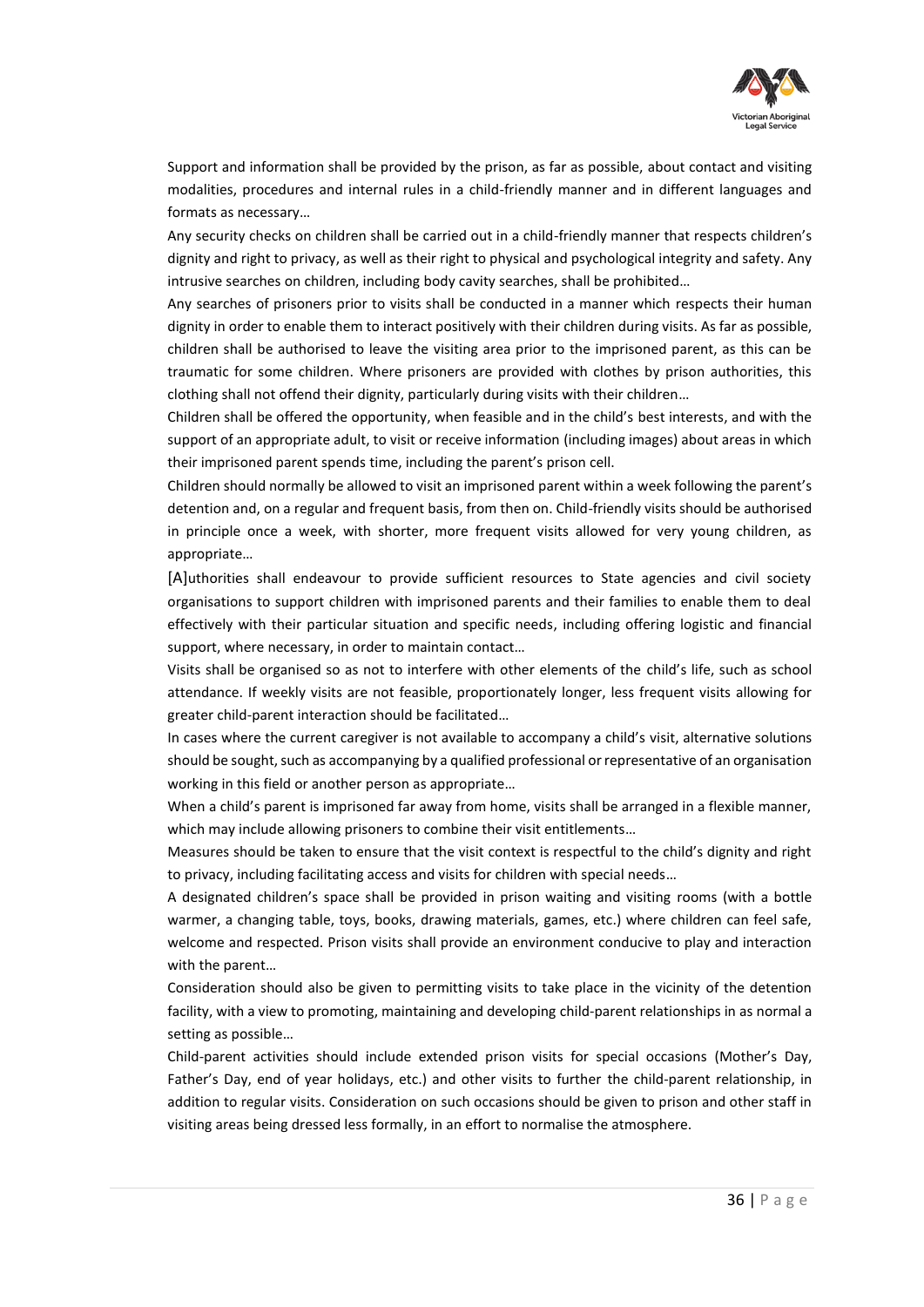

#### **RECOMMENDATIONS**

**Recommendation 40.** Children have a right to maintain contact, and their relationship, with their incarcerated parent.

- (c) Any "[r]estrictions imposed on contact between [incarcerated parents] and their children shall be implemented only exceptionally, for the shortest period possible."
- (d) "A child's right to direct contact shall be respected, even in cases where disciplinary sanctions or measures are taken against the imprisoned parent."

The above should be enshrined in legislation.

**Recommendation 41.** "Support and information shall be provided by the prison, as far as possible, about contact and visiting modalities, procedures and internal rules in a child-friendly manner."

**Recommendation 42.** With regard to security considerations related to children visiting their parents:

- (c) Legislation should explicitly prohibit any intrusive searches of children, including body cavity searches, strip searches and pat down searches.
- (d) "Any searches of [incarcerated people] prior to visits shall be conducted in a manner which respects their human dignity in order to enable them to interact positively with their children during visits."

**Recommendation 43.** With regard to supporting children to exercise their right to visit, and maintain their relationship with their incarcerated parent:

- (f) Visits by children should be facilitated within a week of their parent's detention. Afterwards, "[c]hild-friendly visits should be authorised in principle once a week, with shorter, more frequent visits allowed for very young children, as appropriate".
- (g) "[A]uthorities shall endeavour to provide sufficient resources to State agencies and civil society organisations to support children with imprisoned parents and their families... including offering logistic and financial support, where necessary, in order to maintain contact."
- (h) "Visits shall be organised so as not to interfere with other elements of the child's life, such as school attendance. If weekly visits are not feasible, proportionately longer, less frequent visits allowing for greater child-parent interaction should be facilitated."
- (i) "In cases where the current caregiver is not available to accompany a child's visit, alternative solutions should be sought, such as accompanying by a qualified professional or representative of an organisation working in this field or another person as appropriate."
- (j) "When a child's parent is imprisoned far away from home, visits shall be arranged in a flexible manner, which may include allowing prisoners to combine their visit entitlements."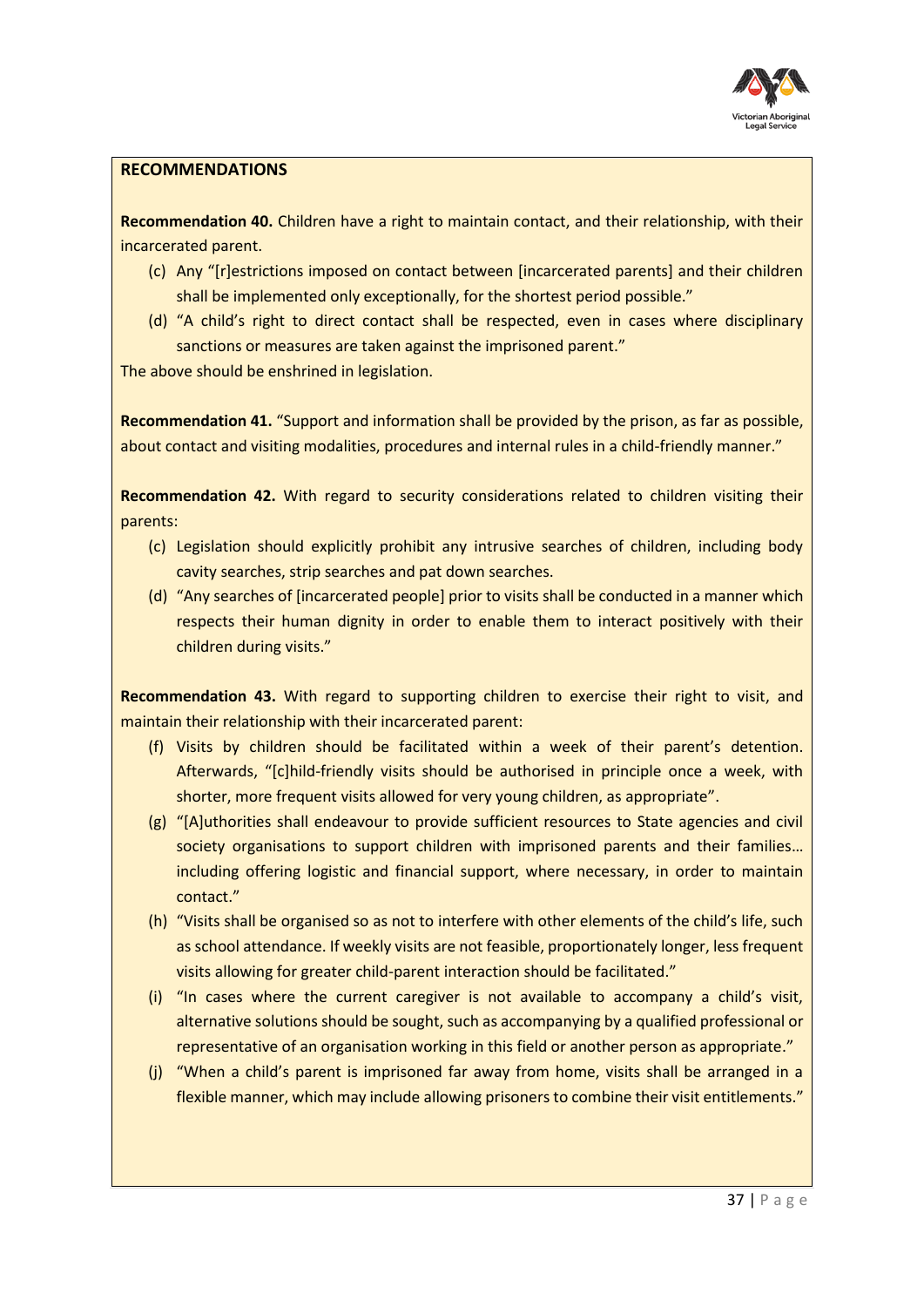

**Recommendation 44.** With regard to conducting the visit itself:

- (e) Children shall be permitted to visit their parent together, regardless of general restrictions that may be in place, such as those used in Corrections Victoria's response to the pandemic.
- (f) Children shall be permitted physical contact with their parent.
- (g) "Measures should be taken to ensure that the visit context is respectful to the child's dignity and right to privacy, including facilitating access and visits for children with special needs."
- (h) **"**Prison visits shall provide an environment conducive to play and interaction with the parent."

**Recommendation 45.** Visits should be permitted "to take place in the vicinity of the detention facility, with a view to promoting, maintaining and developing child-parent relationships in as normal a setting as possible."

## <span id="page-37-0"></span>Other Means by which Children Can Maintain Contact with their Incarcerated Parent

#### *Case Study – Belinda (a pseudonym)*

We have been told that it would have been useful to have a direct mailing system between children and their parents. There are significant delays (months) between letters being sent and them being received. Even when Belinda's children's correspondence was shared with Belinda, it was a photocopy, not the original.

Belinda should have been able to keep drawings that her children had done and photos of them in her cell, but this was not facilitated.

#### VALS brings to the attention of the Committee the following CoE recommendations.<sup>43</sup>

In accordance with national law and practice, the use of information and communication technology (video-conferencing, mobile and other telephone systems, internet, including webcam and chat functions, etc.) shall be facilitated between face-to-face visits and should not involve excessive costs. Imprisoned parents shall be assisted with the costs of communicating with their children if their means do not allow it. These means of communication should never be seen as an alternative which replaces face-to-face contact between children and their imprisoned parents.

Rules for making and receiving telephone calls and other forms of communication with children shall be applied flexibly to maximise communication between imprisoned parents and their children. When feasible, children should be authorised to initiate telephone communications with their imprisoned parents.

<sup>43</sup> Council of Europe, Recommendation CM/Rec(2018)5 of the Committee of Ministers to member States concerning children with imprisoned parents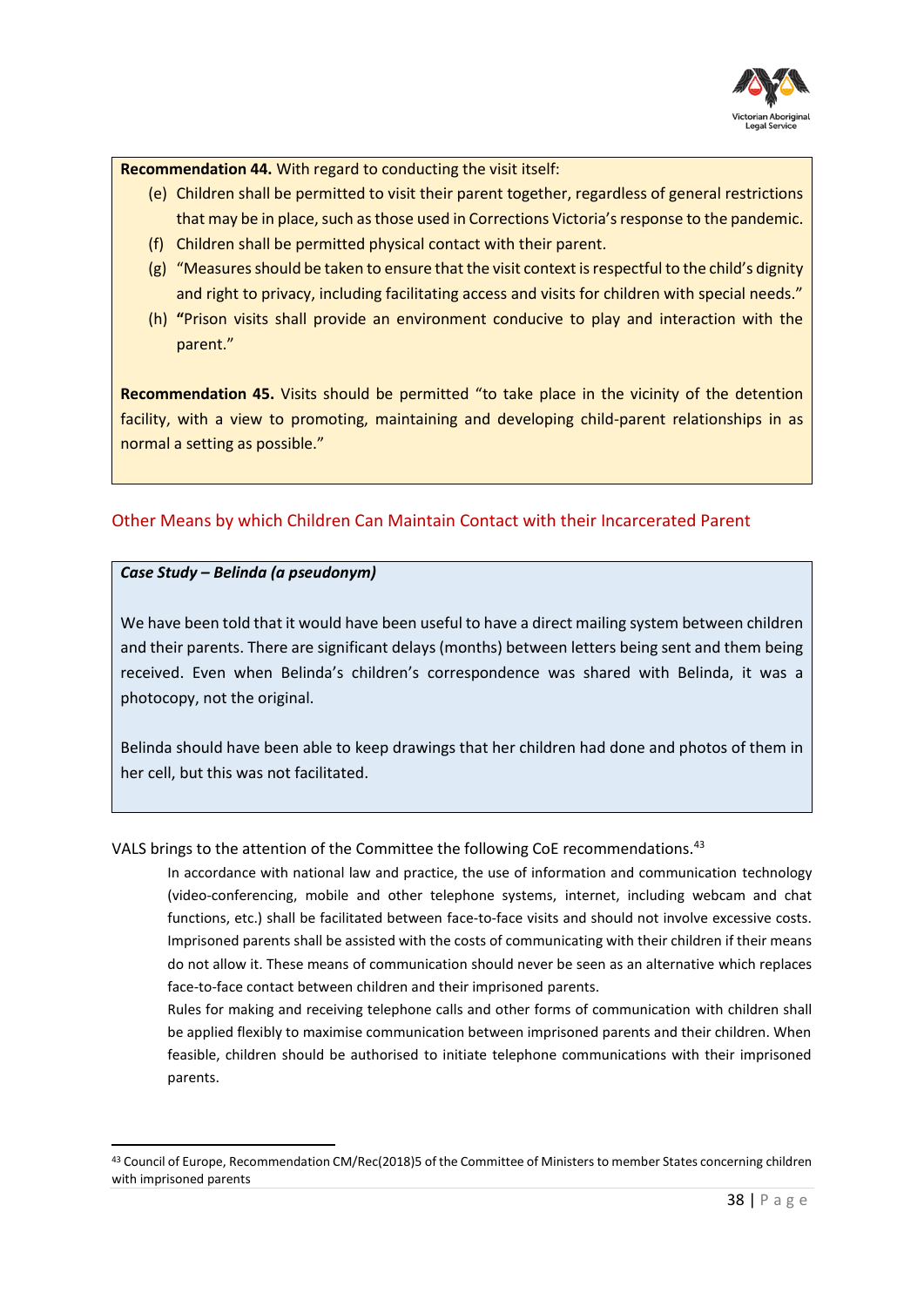

#### **RECOMMENDATIONS**

**Recommendation 46.** Free Zoom meetings should continue to be provided, at least once a week, to facilitate contact between children and their incarcerated parents.

**Recommendation 47.** With regards to phone calls:

- (c) Phone calls from prison facilities should be free.
- (d) "When feasible, children should be authorised to initiate telephone communications with their imprisoned parents."

**Recommendation 47.** There should be a direct mailing system between children and their parents, whereby the incarcerated parent is permitted to keep the original letter or artwork, rather than being provided copies. Parents should be permitted to keep drawings and other artworks that their children have completed in their cells.

## <span id="page-38-0"></span>Leave for Parents

VALS brings to the attention of the Committee the following CoE recommendation:<sup>44</sup>

Significant events in a child's life – such as birthdays, first day of school or hospitalisation – should be considered when granting prison leave to imprisoned parents.

## **RECOMMENDATION**

**Recommendation 48.** Parents should be afforded the opportunity to attend significant events in their child's life (including, but not limited to, birthdays, first days of school, events that are of cultural significance, supporting children during difficult events such as funerals, or hospitalisation), free of charge.

<sup>44</sup> Council of Europe, Recommendation CM/Rec(2018)5 of the Committee of Ministers to member States concerning children with imprisoned parents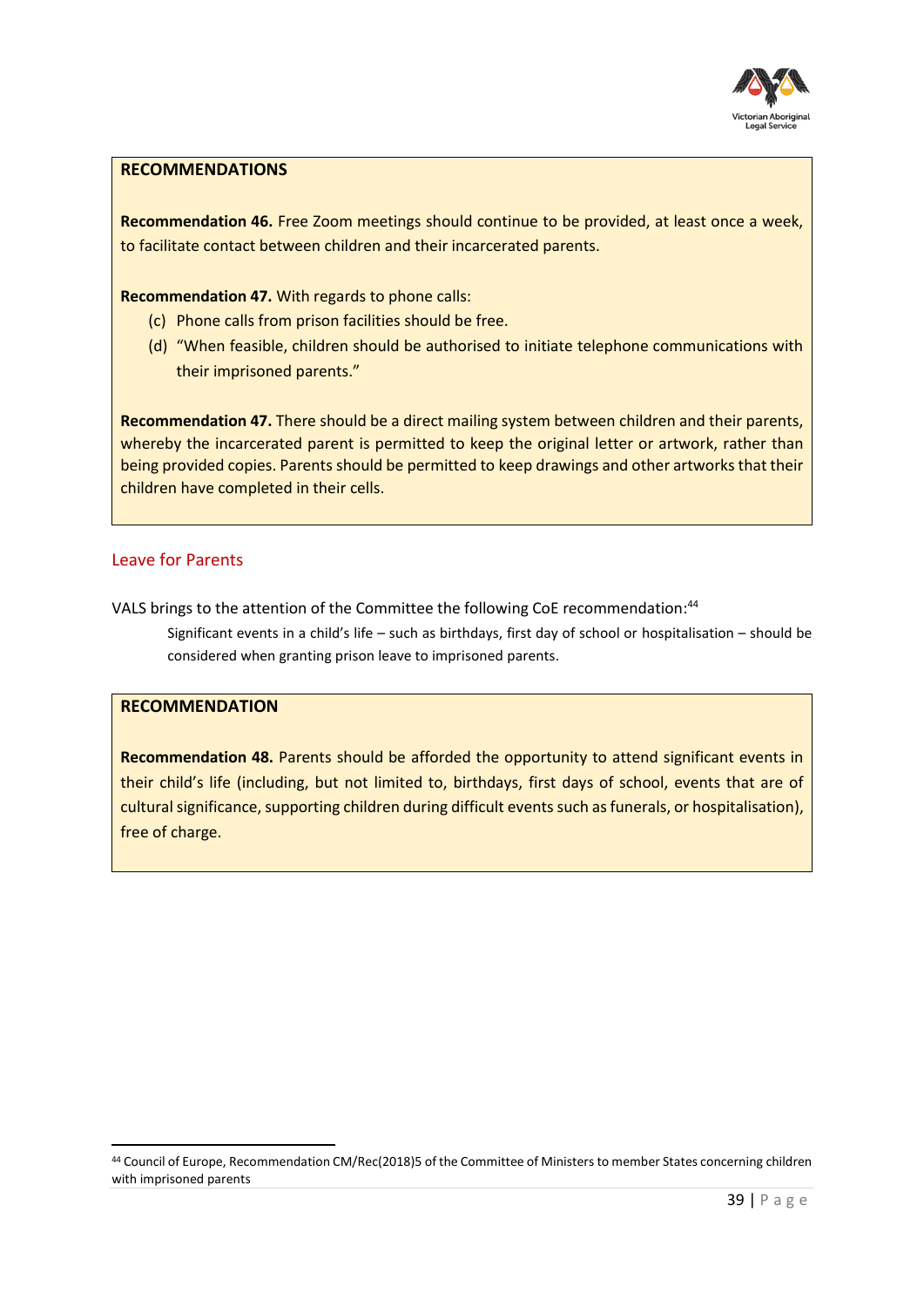

# <span id="page-39-0"></span>Opportunities for Parents to Continue to be Involved in Decisions Regarding their Child

VALS brings to the attention of the Committee the following CoE recommendation:<sup>45</sup>

Arrangements should be made to facilitate an imprisoned parent, who wishes to do so, to participate effectively in the parenting of their children, including communicating with school, health and welfare services and taking decisions in this respect, except in cases where it is not in the child's best interests.

### **RECOMMENDATION**

**Recommendation 49.** "Arrangements should be made to facilitate an imprisoned parent, who wishes to do so, to participate effectively in the parenting of their children, including communicating with school, health and welfare services and taking decisions in this respect, except in cases where it is not in the child's best interests."

# <span id="page-39-1"></span>Pregnant and Breastfeeding People, and Children Staying with their Parents in **Custody**

## <span id="page-39-2"></span>General

## *Case Study – Melanie (a pseudonym)*

Melanie had a C-section. Usually, women stay in hospital for 5 days after their c-section, but this did not happen for Melanie. There was also no bonding time for Melanie with her baby, who was taken to their carer within a day of Melanie giving birth. Melanie was not able to breastfeed her baby, and so her baby did not get colostrum.

When children are born to mothers who are in custody, photos at the birth are not taken. Families, including Melanie, should not be deprived of the opportunity to capture/document this special moment.

The opportunity to take photos should be extended to visits by children. Irrespective of Melanie's actions that led to her incarceration, she loves her children, and both she and her children deserve to have family photos as the children are growing up, particularly when mothers are serving lengthier prison sentences and the children are young. This is crucial for everyone, and the prison's failure to make such a small accommodation reflected a lack of compassion.

<sup>45</sup> Council of Europe, Recommendation CM/Rec(2018)5 of the Committee of Ministers to member States concerning children with imprisoned parents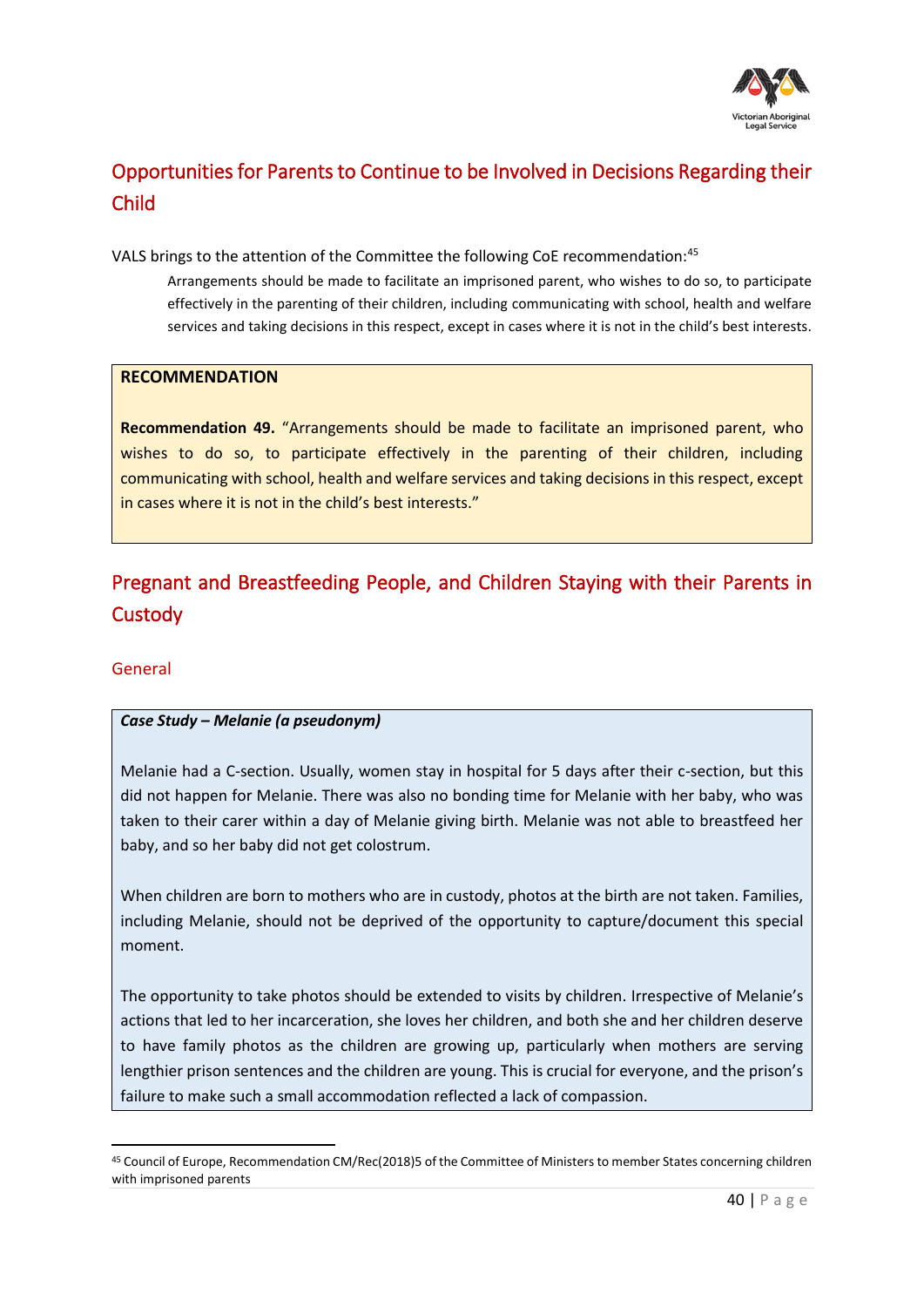

#### **RECOMMENDATIONS**

**Recommendation 50.** Women should be provided adequate opportunity to bond with their baby after birth. They should have a chance to breastfeed, and also have photos taken at the birth, and in the days afterwards.

**Recommendation 51.** The opportunity to take photos should also be extended to visits by children.

VALS has made recommendations below, which reflect the Bangkok Rules, as they relate to pregnant people, breastfeeding parents, and children who remain with their parents in prison. VALS highlights that both legislation and the Commissioner's Requirements should properly address issues relating to pregnancy and birth.

#### **RECOMMENDATIONS**

**Recommendation 52.** The following Bangkok Rules should be implemented in Victoria:

- (c) Rule 42(2) The regime of the prison shall be flexible enough to respond to the needs of pregnant women, nursing mothers and women with children. Childcare facilities or arrangements shall be provided in prisons in order to enable women prisoners to participate in prison activities.
- (d) Rule 42(3) Particular efforts shall be made to provide appropriate programmes for pregnant women, nursing mothers and women with children in prison.

**Recommendation 53.** The following Bangkok Rule should be legislated:

(b) Rule 24 Instruments of restraint shall never be used on women during labour, during birth and immediately after birth

**Recommendation 54.** The following Bangkok Rules, relating to breastfeeding parents/parents who have recently given birth, should be implemented in Victoria:

- (c) Rule 48 (1) Pregnant or breastfeeding women prisoners shall receive advice on their health and diet under a programme to be drawn up and monitored by a qualified health practitioner. Adequate and timely food, a healthy environment and regular exercise opportunities shall be provided free of charge for pregnant women, babies, children and breastfeeding mothers.
- (d) Rule 48 (2) Women prisoners shall not be discouraged from breastfeeding their children, unless there are specific health reasons to do so.

**Recommendation 55.** Given that children are permitted to remain with their mother in prison, the following Bangkok Rules should be implemented in Victoria: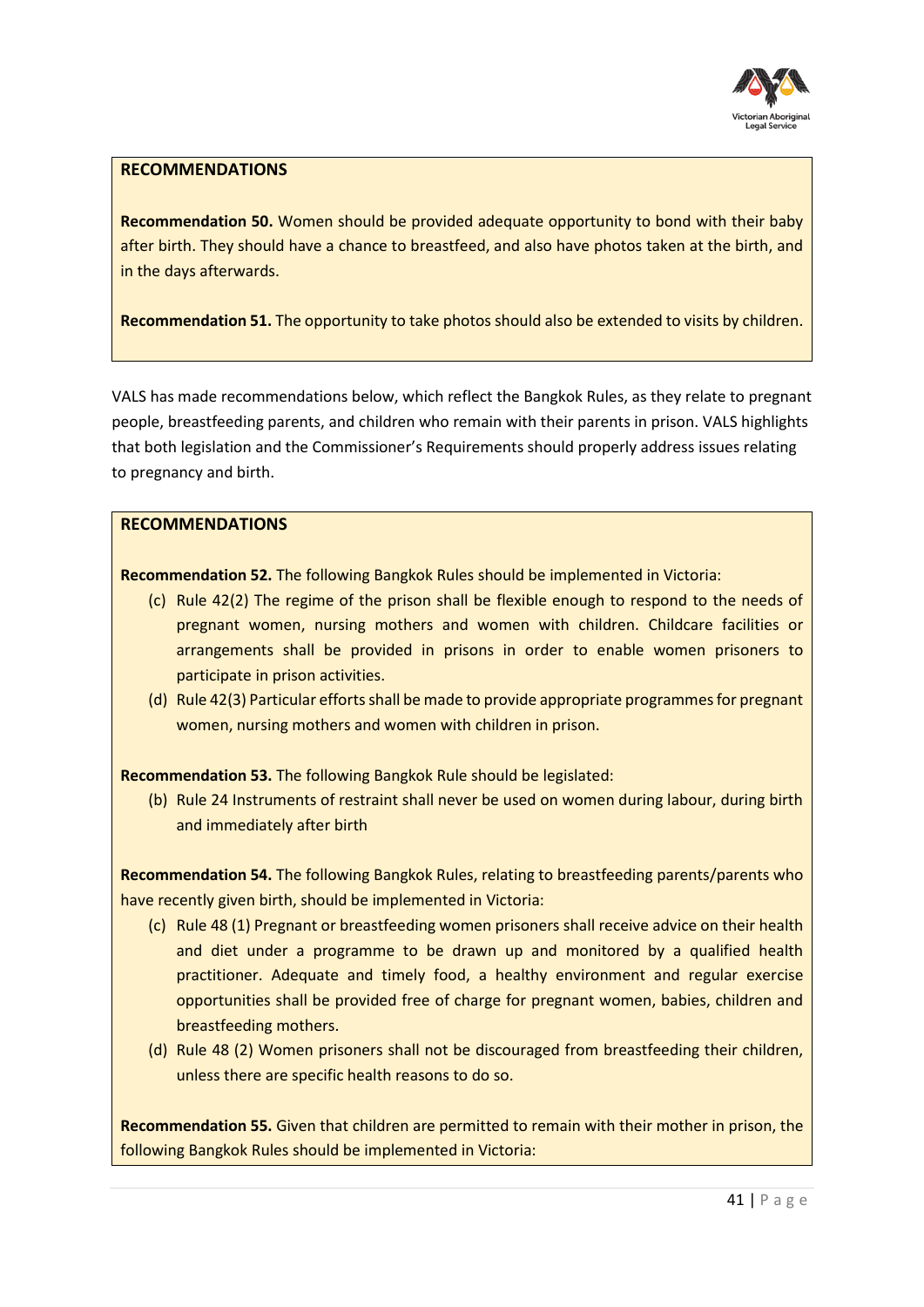

- (h) Rule 49 Decisions to allow children to stay with their mothers in prison shall be based on the best interests of the children. Children in prison with their mothers shall never be treated as prisoners.
- (i) Rule 50 Women prisoners whose children are in prison with them shall be provided with the maximum possible opportunities to spend time with their children.
- (j) Rule 51(1) Children living with their mothers in prison shall be provided with ongoing health-care services and their development shall be monitored by specialists, in collaboration with community health services.
- (k) Rule 51(2) The environment provided for such children's upbringing shall be as close as possible to that of a child outside prison.
- (l) Rule 33(3) Where children are allowed to stay with their mothers in prison, awarenessraising on child development and basic training on the health care of children shall also be provided to prison staff, in order for them to respond appropriately in times of need and emergencies.
- (m) Rule 52(1) Decisions as to when a child is to be separated from its mother shall be based on individual assessments and the best interests of the child…
- (n) Rule 52(2) The removal of the child from prison shall be undertaken with sensitivity, only when alternative care arrangements for the child have been identified.

## <span id="page-41-0"></span>The Need for Equivalency of Healthcare in Custody

The provision of high-quality healthcare in prison is essential to maintaining adequate conditions and treatment in custody, and avoiding re-traumatisation. It is also necessary for upholding the human rights and wellbeing of people in prison. This is the basis of the 'equivalence of care' principle, according to which the Government has an obligation to provide equivalent access to medical care for people in detention as those in the community. People held in prisons are completely dependent on the state to provide adequate healthcare.

The *United Nations Standard Minimum Rules for the Treatment of Prisoners*(**the Mandela Rules**) make clear that "prisoners should enjoy the same standards of health care that are available in the community, and should have access to necessary healthcare services free of charge, without discrimination on the grounds of their legal status."<sup>46</sup> The obligation to provide equivalence of medical care to people deprived of their liberty is echoed in *the International Covenant on Economic, Social and Cultural Rights*, which emphasises "the right of everyone to the enjoyment of the highest attainable standard of physical and mental health." 47

The Victorian Charter of Human Rights and Responsibilities requires that "[a]ll persons deprived of liberty must be treated with humanity and with respect for the inherent dignity of the human

<sup>46</sup> United Nations Standard Minimum Rules for the Treatment of Prisoners (the Nelson Mandela Rules), UN Doc A/RES/70/175 (17 December 2015).

<sup>47</sup> International Covenant on Economic, Social and Cultural Rights, Article 12.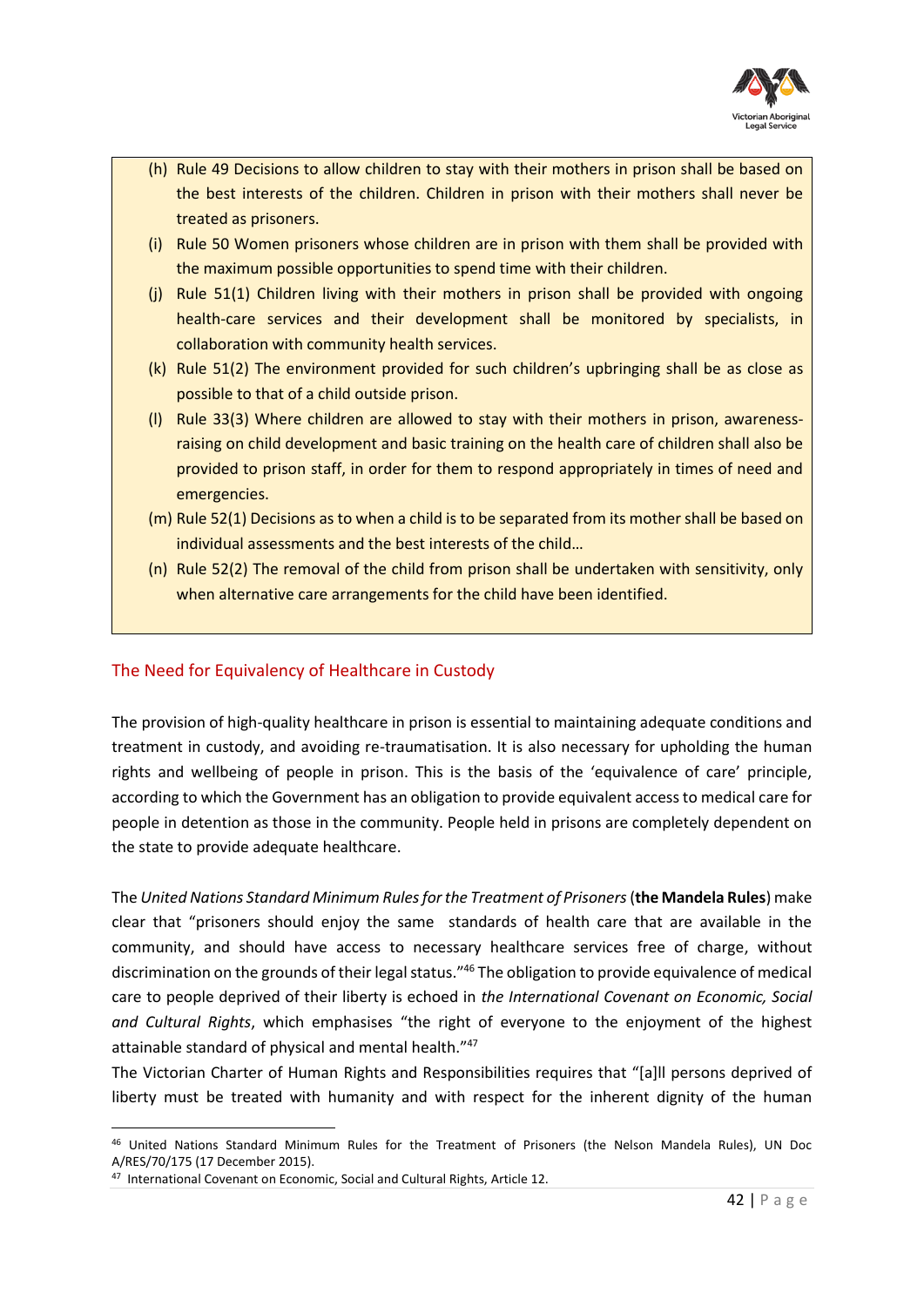

person".<sup>48</sup> The Victorian Coroners Court has found, in its inquest into the death of Yorta Yorta woman Aunty Tanya Day, that in custodial settings this requires police and prison staff to ensure access to medical care, given that people detained are completely dependent on the state to provide for their health.<sup>49</sup>

Last year, a Guardian analysis of 474 Aboriginal and/or Torres Strait Islander Deaths in Custody since 1991, on the 30th anniversary of the report of the Royal Commission into Aboriginal Deaths in Custody (RCIADIC), found that:

For both Aboriginal and Torres Strait Islander people and non-Indigenous people, the most common cause of death was medical problems, followed by self-harm. However, Indigenous people who died in custody were *three times more likely not to receive all necessary medical care*, compared to non-Indigenous people. For Indigenous women, the result was even worse – *less than half received all required medical care* prior to death.<sup>50</sup> (emphasis added)

A recent tragic example of the apparent lack of equivalence in healthcare in Victorian prisons involved the death of a 12-day-old baby in the mothers and children unit at Dame Phyllis Frost Centre on 18 August 2018. Despite efforts made by the mother and a fellow incarcerated person to elicit assistance to attempt to resuscitate the baby, the prison officers and nurse that arrived in the cell allegedly failed to engage in any efforts to perform CPR.<sup>51</sup> The failure of officers and healthcare staff to attempt to perform lifesaving measures on a newborn baby would be extremely unlikely if the situation had occurred within the greater Victorian community.

VALS bring to the attention of the Committee the following Bangkok Rules:

- Rule 9 If the woman prisoner is accompanied by a child, that child shall also undergo health screening, preferably by a child health specialist, to determine any treatment and medical needs. Suitable health care, at least equivalent to that in the community, shall be provided.
- Rule 15 Prison health services shall provide or facilitate specialized treatment programmes designed for women substance abusers, taking into account prior victimization, the special needs of pregnant women and women with children, as well as their diverse cultural backgrounds.

Victoria is unusual among Australian states and territories in not providing healthcare in places of detention through its health department, but through private providers sub-contracted by the Department of Justice and Community Safety.<sup>52</sup> This arrangement falls short of international human

<sup>48</sup> Charter of Human Rights and Responsibilities Act 2006, s22(1).

<sup>49</sup> Coronial Inquest into the Death of Tanya Day, [533].

<sup>50</sup> Allam, L. et al. (2021). The facts about Australia's rising toll of Indigenous deaths in custody. Available at [https://www.theguardian.com/australia-news/2021/apr/09/the-facts-about-australias-rising-toll-of-indigenous-deaths-in](https://www.theguardian.com/australia-news/2021/apr/09/the-facts-about-australias-rising-toll-of-indigenous-deaths-in-custody)[custody.](https://www.theguardian.com/australia-news/2021/apr/09/the-facts-about-australias-rising-toll-of-indigenous-deaths-in-custody)

<sup>51</sup> Schelle, C. (2021) Coroner to probe newborn baby's tragic death in Melbourne prison. News.com.au. Available at [https://www.news.com.au/national/victoria/courts-law/coroner-to-probe-newborn-babys-tragic-death-in-melbourne](https://www.news.com.au/national/victoria/courts-law/coroner-to-probe-newborn-babys-tragic-death-in-melbourne-prison/news-story/0679b4ba482860ecf392dc6d3ce5ac3a)[prison/news-story/0679b4ba482860ecf392dc6d3ce5ac3a.](https://www.news.com.au/national/victoria/courts-law/coroner-to-probe-newborn-babys-tragic-death-in-melbourne-prison/news-story/0679b4ba482860ecf392dc6d3ce5ac3a)

<sup>&</sup>lt;sup>52</sup> For further information concerning contracted providers of healthcare in Victorian prisons, see [https://www.corrections.vic.gov.au/justice-health.](https://www.corrections.vic.gov.au/justice-health)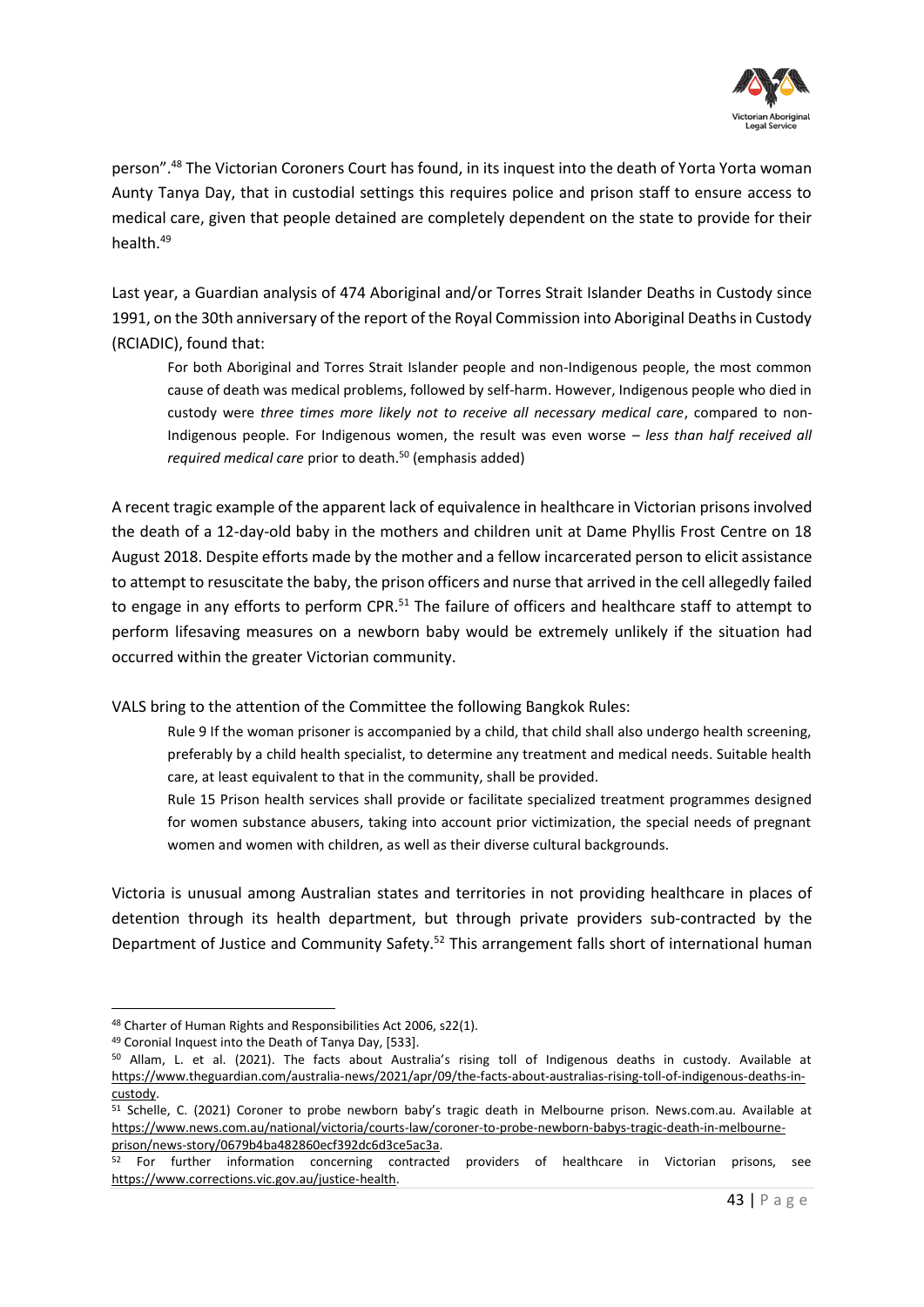

rights standards which are themselves inadequate in many respects, and the lack of transparency around places of detention makes scrutiny of healthcare provision extremely difficult.

Equivalence of care, particularly for Aboriginal people with serious health issues, and a need for culturally safe healthcare services, can only be delivered with substantial resourcing. This requires greater investment from the state Government, but there is also a need for people in prison to have access to funding from Medicare and the Pharmaceutical Benefits Scheme, to ensure that resources are available to provide all the care needed to the same standard enjoyed in the community. This is particularly important for Aboriginal people, as there are a number of specific items in the Medicare Benefits Schedule which support enhanced screenings, assessments and health promotion activities for Aboriginal people. These streams of Medicare funding are critical to the operation of Aboriginal health services.<sup>53</sup> Access to Medicare funding for people in prison would enable the expansion of inreach care in prisons by Aboriginal health services. It would also bring funding arrangements in line with those for people in the community. ACCHOs receive direct state and federal funding, as well as being eligible for Medicare funding streams. Similar funding arrangements should be available in relation to custodial settings to ensure the same quality of care can be provided.<sup>54</sup>

## **RECOMMENDATIONS**

**Recommendation 56.** The following Bankok Rules should be implemented in Victoria:

- (a) Rule 9 If the [incarcerated] woman… is accompanied by a child, that child shall also undergo health screening, preferably by a child health specialist, to determine any treatment and medical needs. Suitable health care, at least equivalent to that in the community, shall be provided.
- (b) Rule 15 Prison health services shall provide or facilitate specialised treatment programmes designed for women substance [users], taking into account prior victimisation, the special needs of pregnant women and women with children, as well as their diverse cultural backgrounds.

**Recommendation 57.** People in detention must be provided medical care that is the equivalent of that provided in the community. Medical care must be provided without discrimination.

**Recommendation 58.** Health care should be delivered through DHHS rather than DJCS, and not through for-profit organisations.

**Recommendation 59.** The Federal Government must ensure that incarcerated people have access to the Pharmaceutical Benefits Scheme (**PBS**) and the Medicare Benefits Schedule (**MBS**). The

<sup>53</sup> Ibid, p. 83.

<sup>54</sup> ABC News, 19 October 2020, 'Greg Hunt rejects Danila Dilba's request for Medicare-funded health services in Don Dale'**.**  Available at [https://www.abc.net.au/news/2020-10-19/don-dale-medicare-health-services-rejected-by-greg](https://www.abc.net.au/news/2020-10-19/don-dale-medicare-health-services-rejected-by-greg-hunt/12776808)[hunt/12776808.](https://www.abc.net.au/news/2020-10-19/don-dale-medicare-health-services-rejected-by-greg-hunt/12776808)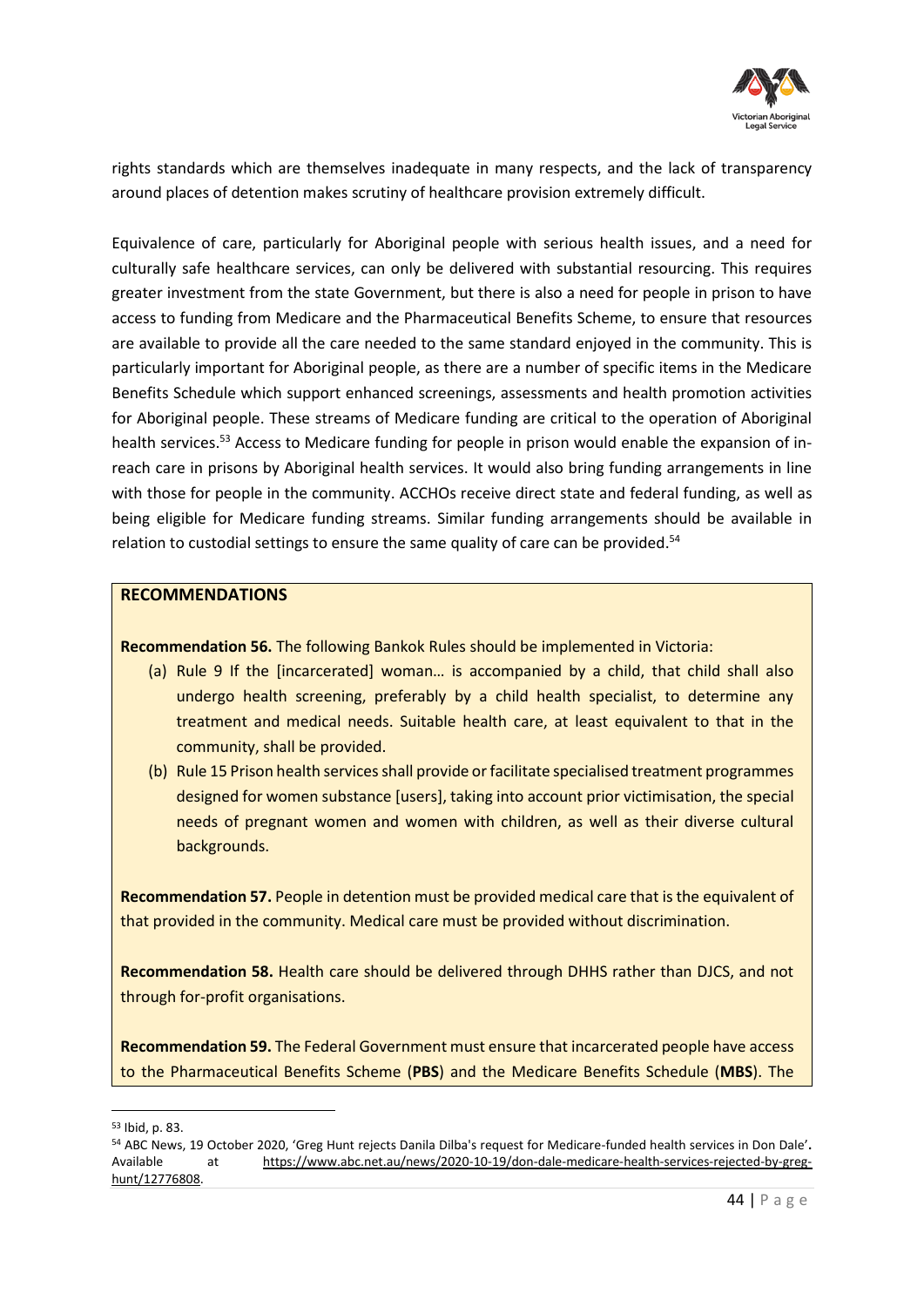

Victorian Government should advocate with the Commonwealth to enable this access in order to provide equivalence of care to Aboriginal people and other vulnerable people held in prison.

**Recommendation 60.** The Federal and State Governments should ensure that incarcerated people have access to the National Disability Insurance Scheme (**NDIS**) and are assessed for eligibility for NDIS upon entry to a prison or youth justice centre.

**Recommendation 61.** Incarcerated people must not be required to pay out-of-pocket medical expenses. Incarcerated people have been deprived of their liberty by the State, and are entirely dependent on the State for both their (drastically reduced) income and healthcare provision.

**Recommendation 62.** Incarcerated people must be entitled to a free, second medical opinion.

## <span id="page-44-0"></span>Culturally Safe Healthcare

Culturally safe healthcare for Aboriginal and/or Torres Strait Islander children and their incarcerated mothers is critical to protecting their health and wellbeing, and must be provided where children reside in prison with their parent.

The Australian Health Practitioner Regulation Authority has defined cultural safety as follows:

Cultural safety is determined by Aboriginal and Torres Strait Islander individuals, families and communities. Culturally safe practise is the ongoing critical reflection of health practitioner knowledge, skills, attitudes, practising behaviours and power differentials in delivering safe, accessible and responsive healthcare *free of racism*. <sup>55</sup> (emphasis added)

Cultural safety is understood as follows:

Cultural safety is an environment that is spiritually, socially and emotionally safe, as well as physically safe for people; where there is no assault, challenge or denial of their identity, of who they are and what they need. It is about shared respect, shared meaning, shared knowledge and experience, of learning together with dignity, and truly listening.<sup>56</sup>

#### **RECOMMENDATIONS**

**Recommendation 63.** The Government must properly address the issue of individual and systemic racism, in regards to healthcare in prison. The medical care provided to children and their

<sup>55</sup> Australian Health Practitioner Regulation Authority, National Scheme's Aboriginal and Torres Strait Islander Health and Cultural Safety Strategy, available a[t https://www.ahpra.gov.au/About-Ahpra/Aboriginal-and-Torres-Strait-Islander-Health-](https://www.ahpra.gov.au/About-Ahpra/Aboriginal-and-Torres-Strait-Islander-Health-Strategy/health-and-cultural-safety-strategy.aspx)[Strategy/health-and-cultural-safety-strategy.aspx](https://www.ahpra.gov.au/About-Ahpra/Aboriginal-and-Torres-Strait-Islander-Health-Strategy/health-and-cultural-safety-strategy.aspx)

<sup>56</sup> Robyn Williams, 'Cultural Safety – What does it mean for our work practice?' (1999) 23 Australian and New Zealand Journal of Public Health 2.